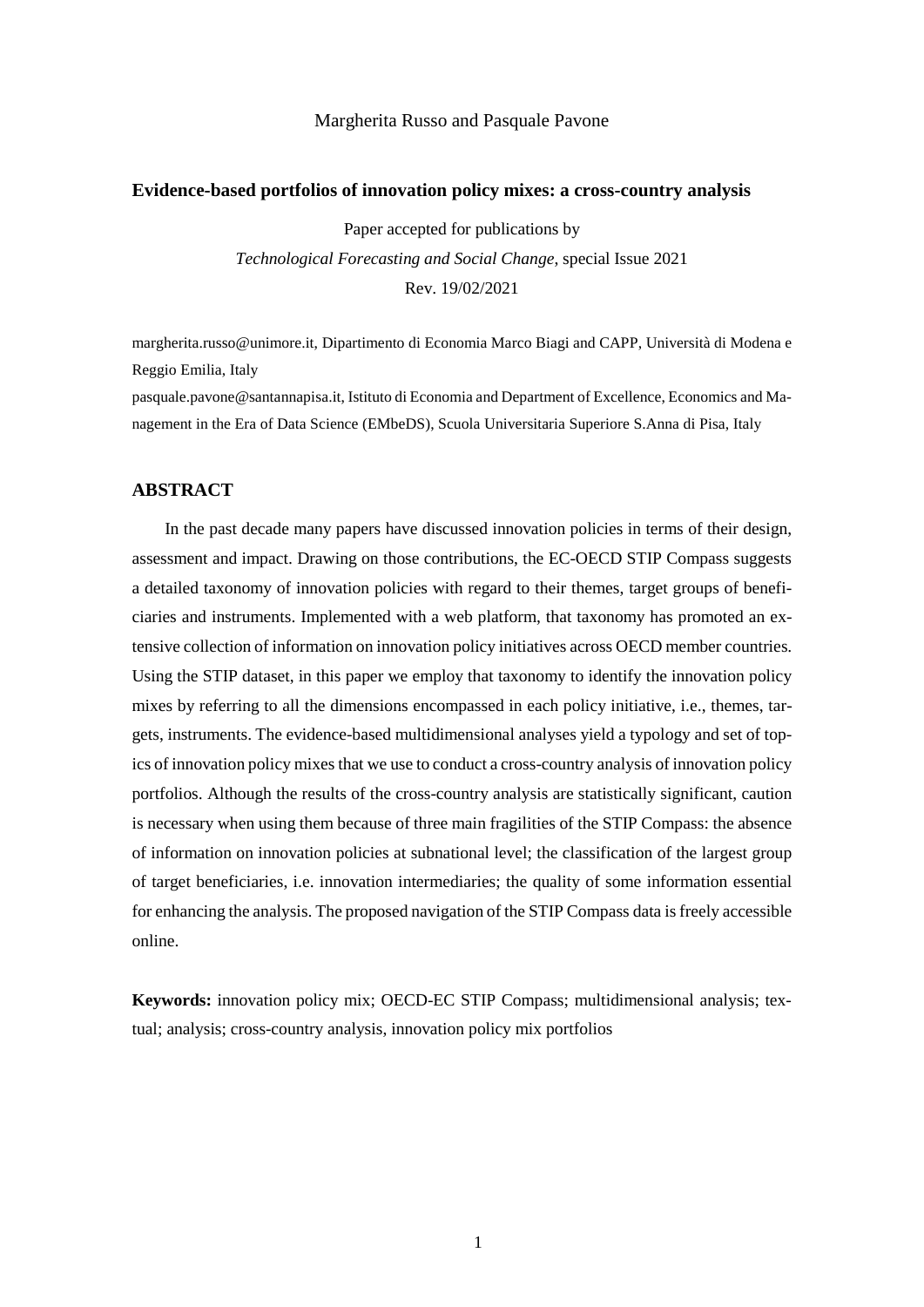# **1. A comparative framework for innovation policies**

Having been addressed in the past decade by the literature on innovation policies, the role of innovation policy mix is increasingly debated with regard to its multilevel implementation (Lanahan & Feldman, 2015; Magro & Wilson, 2013), the dimensions along which interactions occur (Flanagan et al., 2011) and the complex interactions with other policies (Magro et al., 2016; Magro & Wilson, 2019), such as regional, industrial or educational ones. In their survey of innovation policy mixes, Cunningham, Edler, Flanagan and Laredo (Cunningham et al., 2016) recognize the scarcity of evidence on innovation policy mix and present a survey based on the various contributions in the literature. Building on that survey, Edler  $\&$  Fagerberg (2017) outline a taxonomy based on 15 policy instruments adopted to support innovation. Their relevance is related to the overall orientation (supply, demand) and goals of the policy (increase R&D; enhance skills; give access to expertise; improve systemic capabilities; enhance innovation; improve the framework; improve discourse). Using this taxonomy, Edler and Fagerberg review the empirical analyses that focus on the various instruments and conclude that evidence on policy impacts at national level shows the adoption of a variety of policy instruments across countries and "that a holistic - or systemic - perspective in policy is important (Fagerberg 2016), that sensitivity to context is essential (Flanagan and Uyarra, 2016), and that mechanical transfer of policy practice from one national system to another (without concern for contextual factors) is highly problematic" (p.14). Besides a combination of policy instruments, Edler and Fagerberg highlight that governance is another dimension that characterizes innovation policies and that varies across countries, with different levels of co-ordination of specialized agencies, multiple governmental bodies (like the various ministries that address the many challenges within their domains of action by supporting innovation), subnational administrative bodies, and also an array of stakeholders (Lanahan & Feldman, 2015).

In this paper we argue that understanding innovation policies needs primarily a sound definition of "innovation policy mix" that encompasses all the policy dimensions. In fact, since the influential paper in which OECD used the term "innovation policy mix" (OECD, 2010), it has been increasingly adopted in the literature to refer to a mix of different policy instruments, implemented in various contexts that might refer to the same or to different themes or target groups of beneficiaries. We propose overcoming these blurred and overlapping definitions by using data from the STIP Compass platform<sup>[1](#page-1-0)</sup>, a new data source provided by the EC and OECD. In so doing, we build on the suggestion by Meissner and Kergroach (2019) that one should rely on the STIP Compass platform and the taxonomy to which it refers for an evidence-based mapping of what is an innovation policy mix.

<span id="page-1-0"></span><sup>1</sup> [https://STIP.OECD.org/STIP.html](https://stip.oecd.org/stip.html)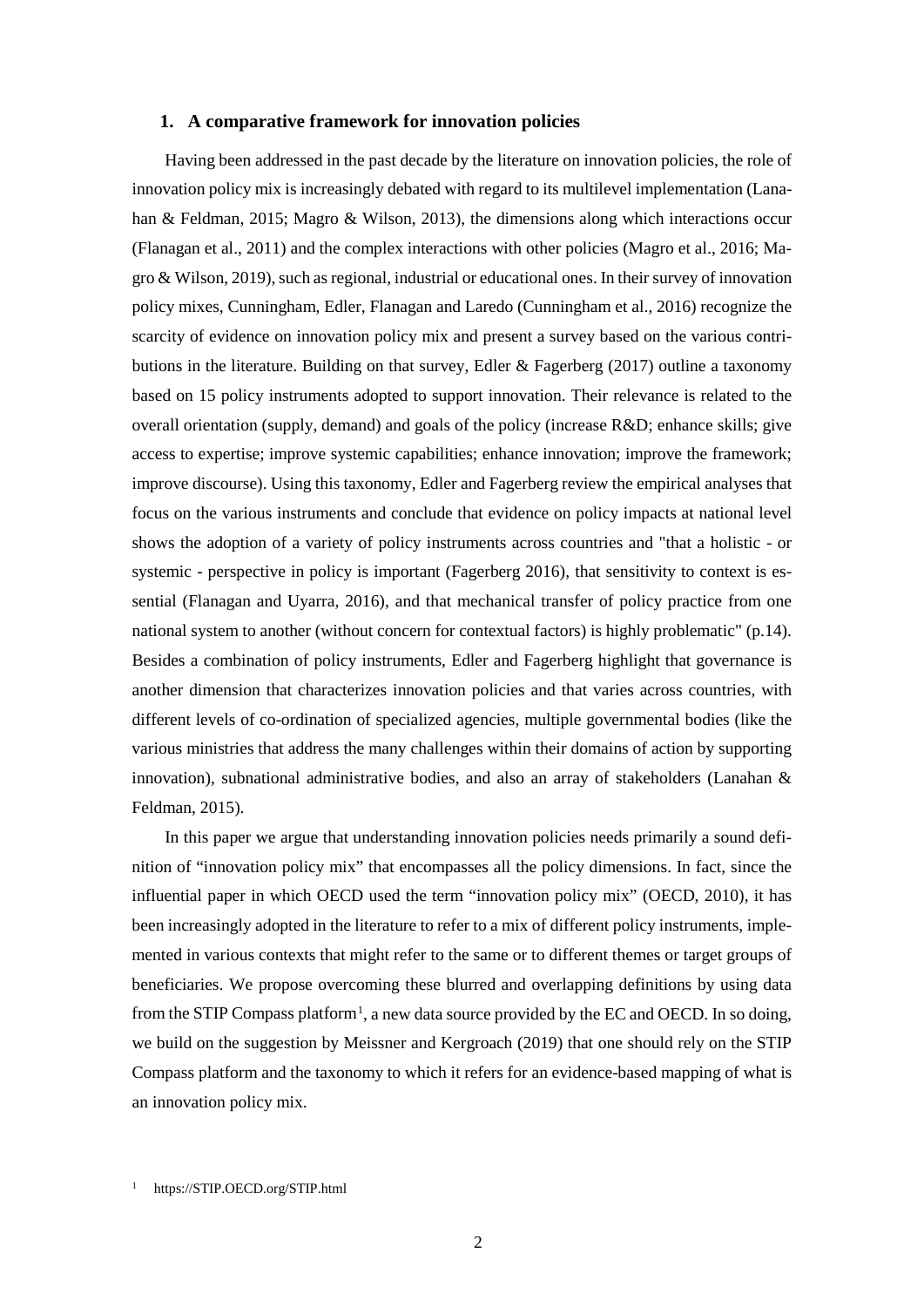In particular, we have two purposes in this paper. Firstly, we detect an evidence-based typology of innovation policy mixes by taking account of all the various dimensions characterising a policy and the topics characterizing each mix. Then, we estimate the relative importance of each type of policy mix in terms of the number and the monetary resources of the policy initiatives encompassed in that policy mix. Secondly, these evidence-based results are used to identify countries' portfolios of policy mixes.

The remainder of the paper is structured as follows. Section 2 describes the context of our analysis and provides an operational definition of innovation policy mix encompassing all the dimensions characterising innovation policy initiatives. Section 3 presents the STIP Compass database and describes the methods that we adopted to conduct the multidimensional analyses making it possible to define the typology of innovation policy mixes and to characterize their content in terms of topics. Section 4 presents the results. Section 5 concludes by focusing on the implications of our methodological contribution for the analysis of innovation policy mixes and crosscountry analysis of innovation policies portfolios, with suggestions on how to make the STIP Compass more effective for cross-country comparative analyses. The annexes present supplementary materials. A selection of tables and figures in the text and in the Annexes (marked with the symbol  $\ast$ ) can be browsed online by using the Tableau Public navigation tool available at https://www.poliinnovazione.unimore.it/policy-mix/.

# **2. Innovation policy mixes and STIP Compass**

Officially launched in April 2018, the STIP Compass platform is a joint initiative of the European Commission and the OECD. The portal, in English, hosts and provides access to quantitative and qualitative data on countries' STI policies. Its history can be traced back 20 years to the start of biennial OECD surveys of countries' STI policies in support of the OECD STI Outlook and with the first overall discussion on a taxonomy of innovation policy mix (OECD, 2010). Today, the STIP Compass supports the continuous monitoring and analysis of countries' STI policies, and it aims to become a central platform for policy research and advice to assist government officials, analysts and scholars. [2](#page-2-0) Data are freely accessible following the FAIR principles (Findable, Accessible, Interoperable, and Re-usable). At present, STIP Compass contains taxonomies of policy initiatives, databases, monitoring tools, and links among various data sources. A special webpage has been created to present the OECD Survey on science and innovation policy responses to the COVID-19 pandemic. The ambition is to become a reference platform for any discussion on innovation policy, and it is expected that both the OECD and the European Commission will refer to the STIP Compass for information on policies in support of innovation.

<span id="page-2-0"></span><sup>2</sup> http://www.OECD.org/officialdocuments/publicdisplaydocumentpdf/?cote=DSTI/STP(2019)10&docLanguage  $=$ En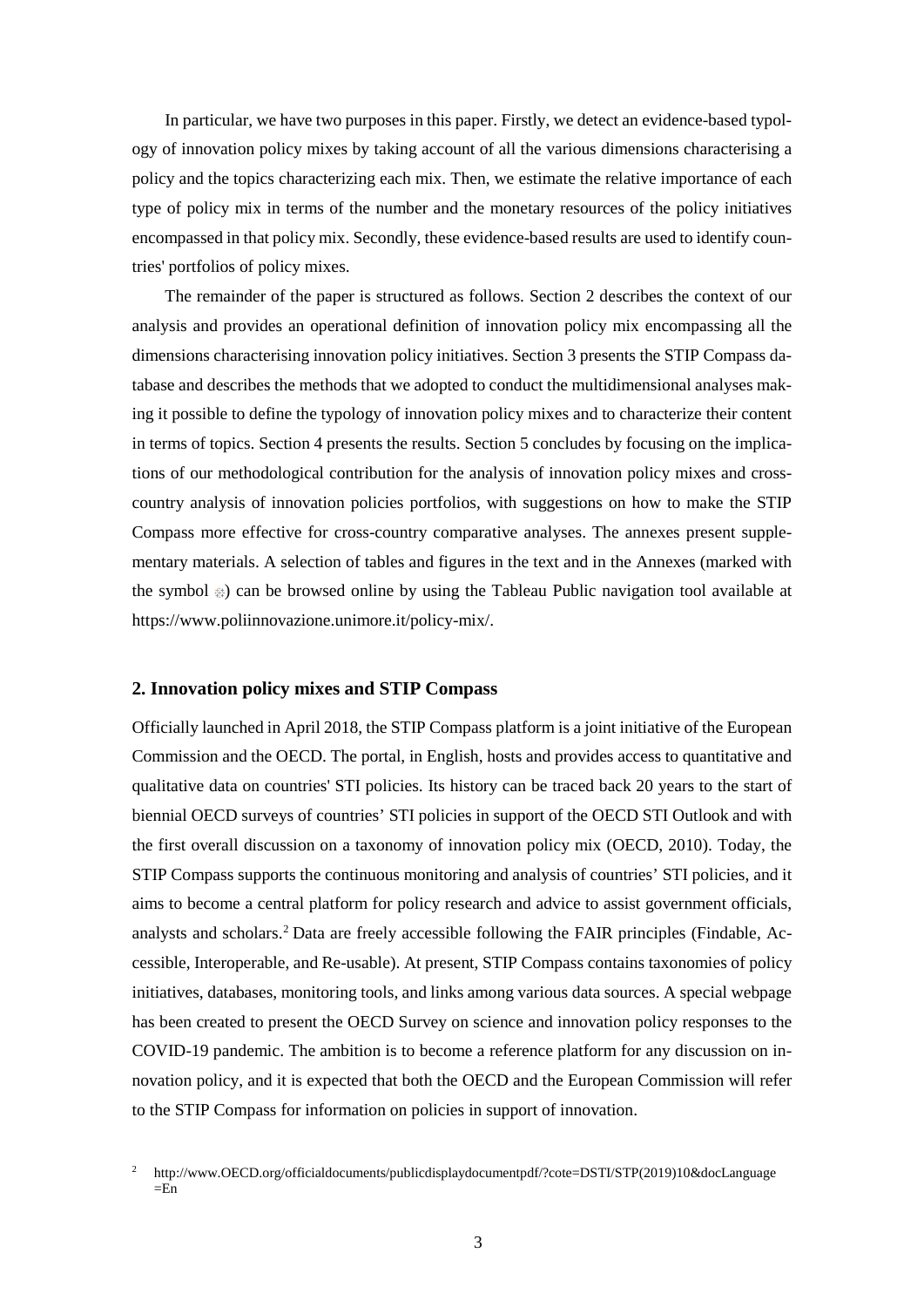The STIP Compass taxonomy of policy initiatives has three dimensions: policy themes, target beneficiaries, policy instruments. The very detailed structure used to code these dimensions covers 50 policy themes (in five areas); 31 target beneficiaries (in eight groups); and 28 types of instruments (in five categories). Besides codes, the free text describing the objective and background of each policy initiative adds further information.

The possibility to access cross-country information in English and to refer to an exhaustive taxonomy of the dimensions describing innovation policy initiatives, makes the STIP Compass a powerful basis for furthering evidence-base knowledge about innovation policies, and about innovation policy mixes in particular.

Building on the taxonomy set out in the STIP Compass, in this paper we define an innovation policy mix with regard to three dimensions of policy initiatives: policy themes, target beneficiaries, policy instruments. Moreover, we rely on free text descriptions to single out the topics/domains of the policy initiatives, an information complementary to the codes adopted to enter the information.

In order to implement the evidence-based analytical framework, the paper reports multidimensional analyses of texts – both coded and free – characterising each policy initiative entered in the STIP Compass. The analyses referred to two corpora. A first corpus was created by structuring in a Boolean matrix the multiple codes that describe each of the dimensions – policy themes, the target groups and the type of policy instruments – entered in the STIP Compass to categorize the policy initiatives. The second corpus was created by lemmatising the descriptions, the objectives, and the background of each policy initiative. By means of correspondence analyses of the graphic forms of each corpus(respectively, of 109 codes and of about six thousand lemmas) and applying a hierarchical clustering technique to the results of the correspondence analyses, it was possible to identify the specific topics and dimensions characterizing the typology of policy mixes in terms of specific types of instruments adopted by countries in order to target particular groups of beneficiaries within the various policy themes.

By using the information on the yearly budget range of each innovation policy initiative, we estimated the shares of a yearly budget by type of policy mix, and by country, and we compared those shares with the number of instances of policy initiatives comprised in each of the policy mixes detected. Moreover, we implemented a categorization of organizations in charge of policy initiatives in order to identify what types of organization are involved in each policy mix. In order to define a cross-country pattern, the analysis identified the specific profile of each pattern observed in the current innovation policy scenario.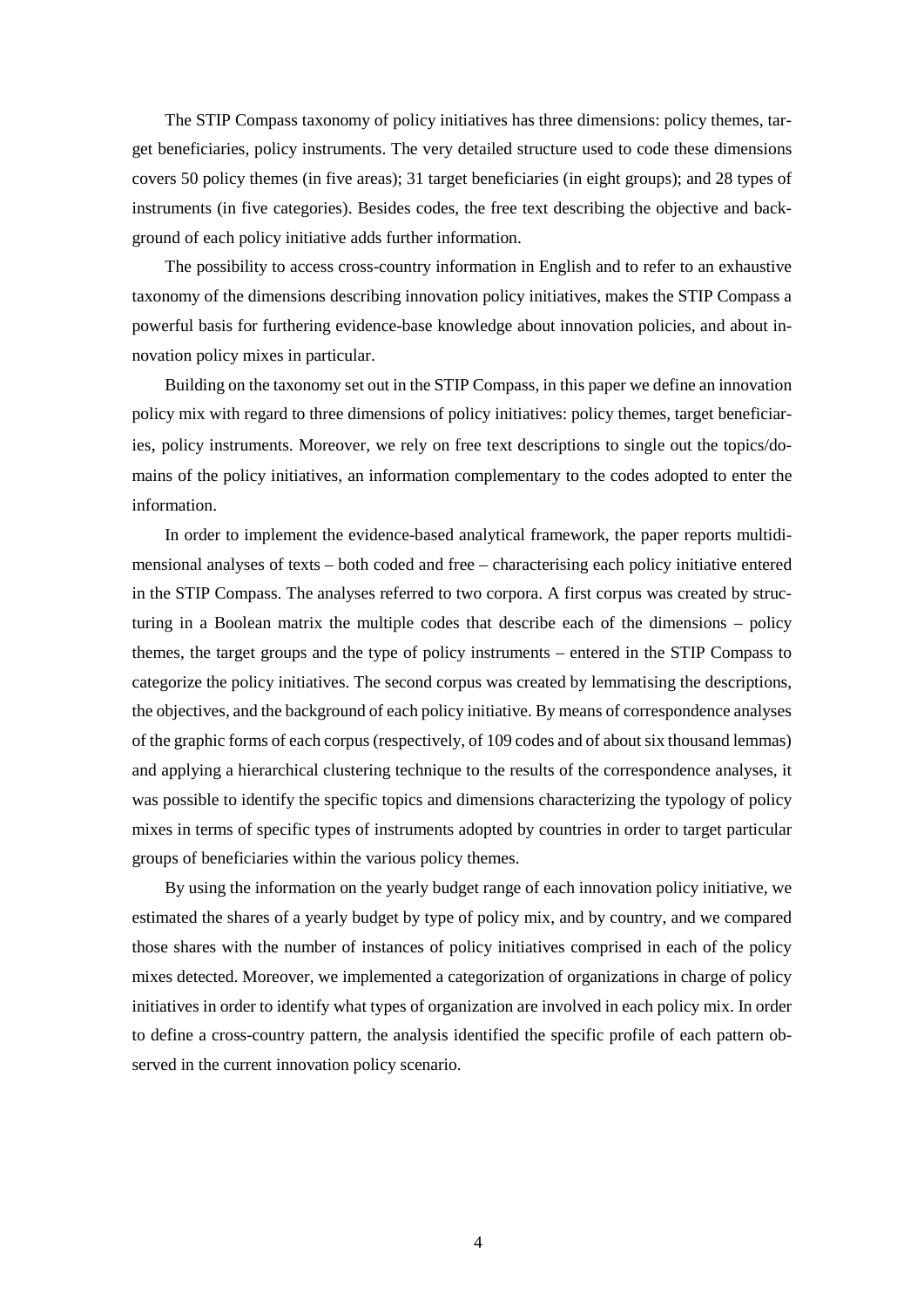# **3. Data and methods**

# **Data on innovation policy: from the STIP Compass to data under analysis**

The STIP Compass database downloaded on 6 April 2020 comprised information on 5,685 Policy Initiatives, encompassing  $6,850$  Policy Instruments<sup>[3](#page-4-0)</sup> implemented by 67 territorial entities (62 countries plus the European Union, Brussels Capital, Flanders, Wallonia, Wallonia-Brussels Federation). With the exception of Belgian regions, the STIP Compass had no information on policy initiatives at subnational level. [4](#page-4-1)

The elementary unit of our analysis was the Policy Initiative, with which we associated information on 50 policy themes (five areas); 31 target beneficiaries (eight groups); 28 types of instruments (five categories), a free text of description, organizations in charge of the policy, start and end year, yearly budget range. Not all the fields had the same degree of completeness, but coverage was overall large<sup>[5](#page-4-2)</sup>.

Policy initiatives entered in the STIP data base have a multiple classification according to the three policy dimensions summarised in Table 1 with respect to the number of types of codes and their occurrences, and the categories/areas for each of the three dimensions. With regard to policy instruments, there is no information on 104 innovation policy initiatives. With an average of 1.2 instruments per policy initiative, the number of instruments ranges from 1 to 23<sup>[6](#page-4-3)</sup>, with 84% of initiatives having only one instrument and less than 10% having two policy instruments<sup>[7](#page-4-4)</sup>.

**Table 1 – Summary of the number of codes and their occurrences, by policy dimension and category/area**

| <b>Policy dimensions</b>                      | Categories/areas                | Number of<br>types of<br>codes | <b>Total occurrences</b><br>in the STIP Compass<br>DВ |
|-----------------------------------------------|---------------------------------|--------------------------------|-------------------------------------------------------|
| Policy Theme                                  | 5 theme areas                   | 50                             | 9.996                                                 |
| Target group of beneficiaries 8 target groups |                                 | 31                             | 19,084                                                |
| <b>Policy Instrument</b>                      | 5 policy instruments categories | 28                             | 6.850                                                 |

Source: authors' elaboration of STIP Compass data [downloaded 06.04.2020]

Free texts describing the objective and background of each policy initiative were analysed in

a single free text field embedding all of them, and which is henceforth named "description".

- <span id="page-4-0"></span><sup>3</sup> Details on the STIP Compass dataset are available in Annex 1; descriptive statistics on STIP Compass data are available in Annex 2.
- <span id="page-4-1"></span><sup>4</sup> A general issue to be considered when analysing the subnational level of policies is the method of allocation of political power between the central State and the regional authorities that form it. In particular, for 17 out of 62 countries, information does not refer to the policies on research, innovation, science and technology, which are presumably undertaken at subnational level. The details concerning the classification of countries in terms of the administrative level of policy initiatives (national and subnational) on those dimensions are presented in Annex 3. The 17 countries in the STIP Compass without information on subnational innovation policy initiatives concerning research, innovation, science and technology are Argentina, Austria, Brazil, Canada, China, Germany, India, Italy, Mexico, New Zealand, Peru, Portugal, Serbia, Slovakia, Spain, Switzerland, Thailand. With regard to the EU countries, the lack of information is quite significant, given that the STIP Compass is an OECD project funded by the European Commission and that ESI funds are specifically devoted to the Thematic Objective 1 Research and Innovation (see total budget by country, 2014-2020, https://cohesiondata.ec.europa.eu/themes/1)
- <span id="page-4-2"></span><sup>5</sup> In particular, the following coverage of information is available: Policy Theme 100%; Target group 91%; Policy Instrument 98%; Description & Objectives & Background 100%; Start year 93%; organization in charge for policy initiatives 92%; Yearly budget range 69%.
- <span id="page-4-4"></span><span id="page-4-3"></span> $\frac{6}{7}$  See Table A1 in Annex 2 for details.
- From these figures it appears clearly that an innovation policy mix cannot be defined as a mix of different policy instruments per policy initiative.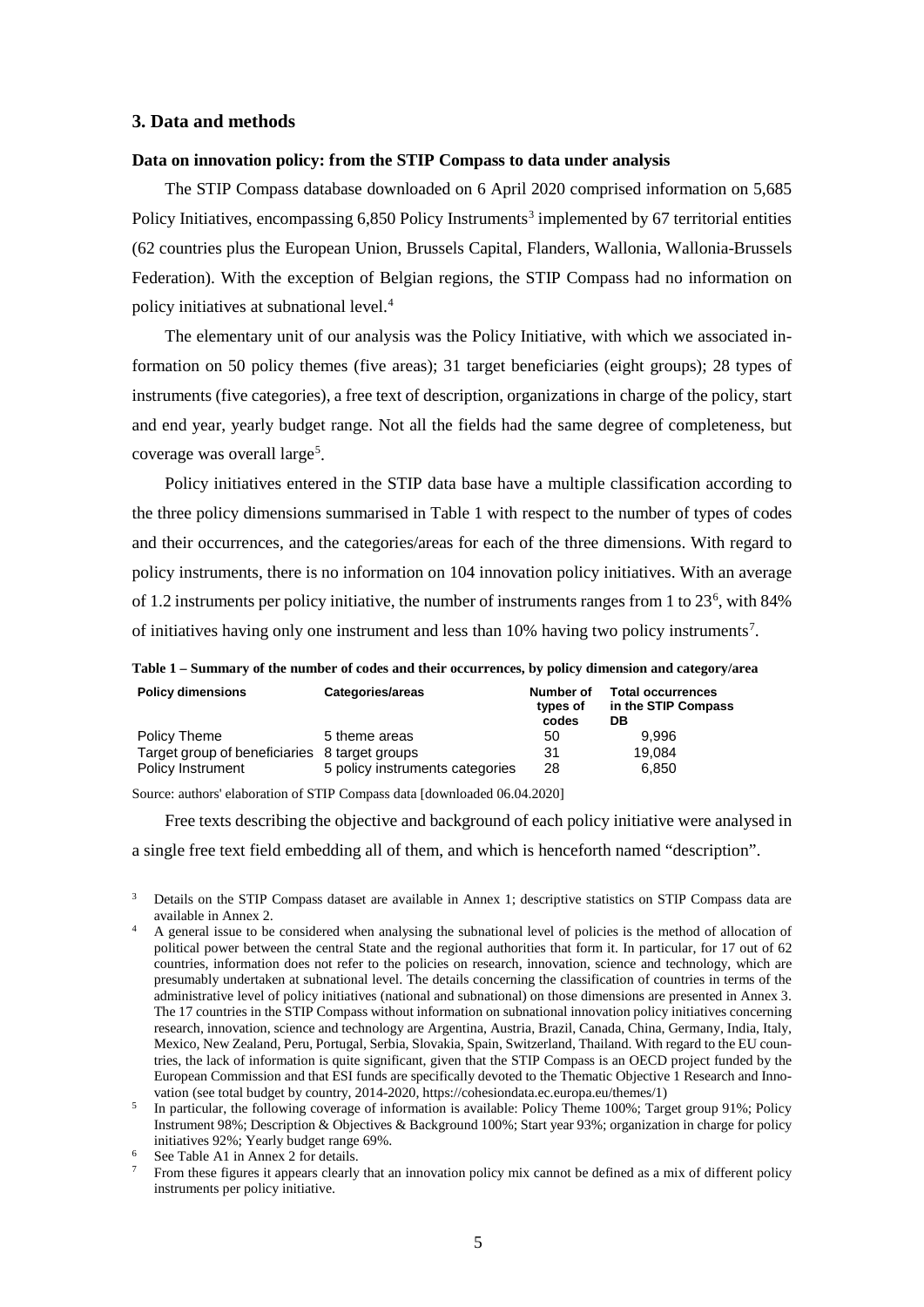The majority of the current policy initiatives entered in the STIP Compass started in the past two decades, with a wide variety of coverage by country (details in Annex 2 Figure A.1). Until 1983, the number of policy initiatives by year was at most 10 and then increased to 66 in 2000. Thereafter, the number of policy initiatives recorded in the database is growing (by three times in a decade), with a continuous growth of the number of initiatives until 2017, recording 556 innovation policy initiatives among 67 territorial entities. Some countries have tens of initiatives by year, with a remarkable increase in the past decade. [8](#page-5-0)

With regard to the information on the organizations in charge for promoting the innovation policy almost 75% of policy initiatives have only one organization, 11.4% have two, and only 6% more than two. We identified 1,589 organisations, which we classified in ten macro categories and some sub-categories (list in Annex  $2^9$  $2^9$ ). Almost 87% of the policy initiatives were undertaken by two main categories at national/federal/confederal level: ministries (and their departments and offices) and research centres/councils/foundations/institutes/organizations. Although what type of organization is in charge of what innovation policy mix is a distinctive element in characterizing the various policy mixes across countries, its analysis is not possible with the current version of the STPI Compass. This is because the lack of information on subnational policies prevents identification of the related involvement of larger sets of organisations likely to give rise to differences in the relative importance of each category of organisations in charge for the policy initiative.

The last information that we considered in the STIP dataset was the yearly budget range, which we used to estimate the share of resources for each policy mix.<sup>[10](#page-5-2)</sup> It varied greatly across countries, themes, target beneficiaries and policy instruments. Information was available for almost 70% of the policy initiatives, but missing values were concentrated in the USA. Estimated data were used only at aggregated level to weight the relative shares of resources associated with the policy mixes identified.

# **Methods**

In our analysis, we defined the policy mix characterizing innovation policies with regard to policy themes, target beneficiaries, policy instruments. To address the first purpose of our research – i.e. detect the innovation policy mix – we applied two techniques: Correspondence Analysis and Cluster Analysis. Correspondence Analysis (Benzécri, 1973 and 1992; Greenacre, 2016) was implemented to address the multidimensional characteristics of both the coding of the various dimensions of policy initiatives and the free texts describing them. A hierarchical Cluster Analysis

<span id="page-5-0"></span>In order to use yearly budget range, which is expressed at current values, information on the end year of policy initiatives was used to exclude 62 instances of policy initiatives that ended before 2018 when aggregating the data on yearly average budgets.

<span id="page-5-2"></span><span id="page-5-1"></span><sup>9</sup>

<sup>&</sup>lt;sup>10</sup> Yearly budget range was transformed by attributing the average value within each range (Annex 2) whereas OECD uses a transformation metric that adopts the minimum value of the range.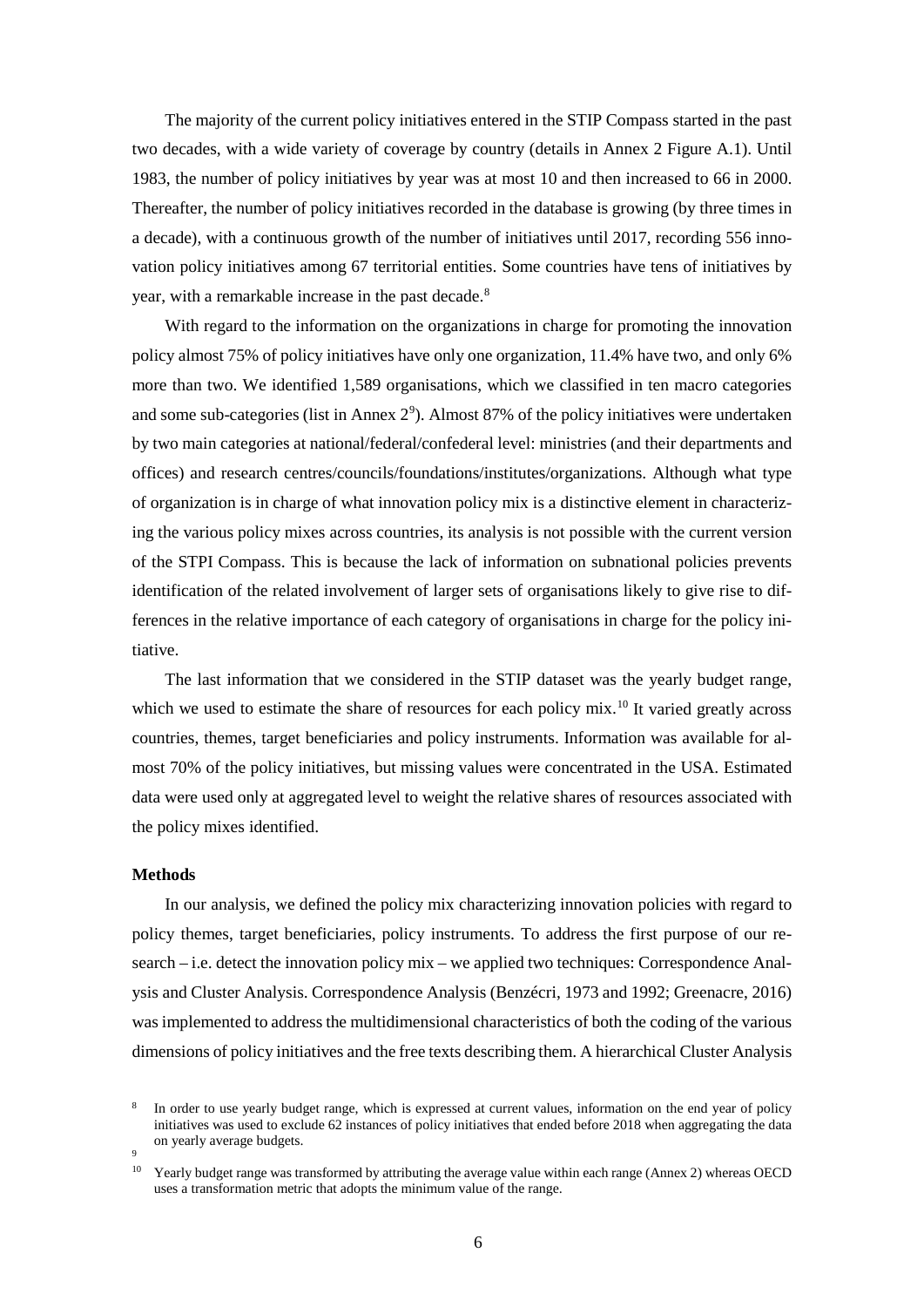was conducted on the results of the Correspondence Analysis in order to group and classify the policy initiatives according to their similarities in terms of policy mix and topics in their descriptions. In both analyses – of multiple coding and free texts – we relied on quantitative analysis of textual data. Increasingly adopted in recent decades, automatic text mining combines linguistic concepts, computational methods, statistical techniques, and machine learning to analyse large text collections (Beaudouin, 2016; Berry & Kogan, 2010; Bolasco & De Mauro, 2013; Feldman & Sanger, 2007; Lebart et al., 1998; Sullivan, 2001; Wang et al., 2016; Zhang et al., 2016).

Codes associated with each policy initiative were used to create a <*Policy Initiatives × Codes*<sup>&</sup>gt; matrix with 5,685 rows – the policy initiatives – and 109 columns of Boolean variables: 50 policy themes, 31 target groups, 28 types of policy instruments. Three columns of supplementary categorical variables (Country name; Yearly Budget range; Start Year) were considered to characterize the results and the further cluster analysis.

Topics addressed in the free texts describing the policy initiatives added more specific information to those that were coded. Free text information was processed by means of a lexical-textual analysis<sup>[11](#page-6-0)</sup> to identify the lexical units used to generate a  $\langle$ *Policy Initiatives*  $\times$  *Lexical units*  $>$ matrix.

Both matrices, <*Policy Initiatives × Codes*<sup>&</sup>gt; and <*Policy Initiatives × Lexical units*>, were analysed by applying a Correspondence Analysis and a Cluster Analysis to its results.

Correspondence Analysis is an exploratory method that enables study of the relationships in terms of similarity between the row and column profiles, formalized as vectors, of a contingency table. It is the analogous technique, for categorical variables, of the principal component analysis used for continuous variables. It reduces the multidimensional variability of categories to a smaller number of factors, thus making it possible to represent on a two-dimensional space, i.e. the factorial map, the general system of relationships among row profiles, among column profiles, and among combinations of row and column profiles (Greenacre, 2016; Lebart et al., 1998; Murtagh, 2010, 2017). Each factorial dimension represents a continuum along which the elements under study are arranged. The coordinates of the points along each factor are a measurement of the deviation from the barycentre. Therefore, the distance of each element from the barycentre can be interpreted in terms of the polarization of the phenomenon under analysis along the factorial axis. These characteristics make it possible to interpret the factorial axes according to their latent semantic meaning. When additional external information is available for the rows or columns, this can be displayed as supplementary points that do not play any role at all in determining the construction of the factorial axes.

<span id="page-6-0"></span><sup>&</sup>lt;sup>11</sup> The free text information was structured in a Corpus and its analysis was carried out using TaLTaC software (Bolasco, 2010; Bolasco & De Gasperis, 2017) https://www.taltac.com/. Specifically, the lexical-textual analysis carried out with the software enabled us to define the lexical units of analysis, understood as adjective and noun lemmas and multiword expressions (Pavone, 2018). Then the textual matrix was constructed by counting the occurrences of the selected lexical units of analysis within each policy initiative.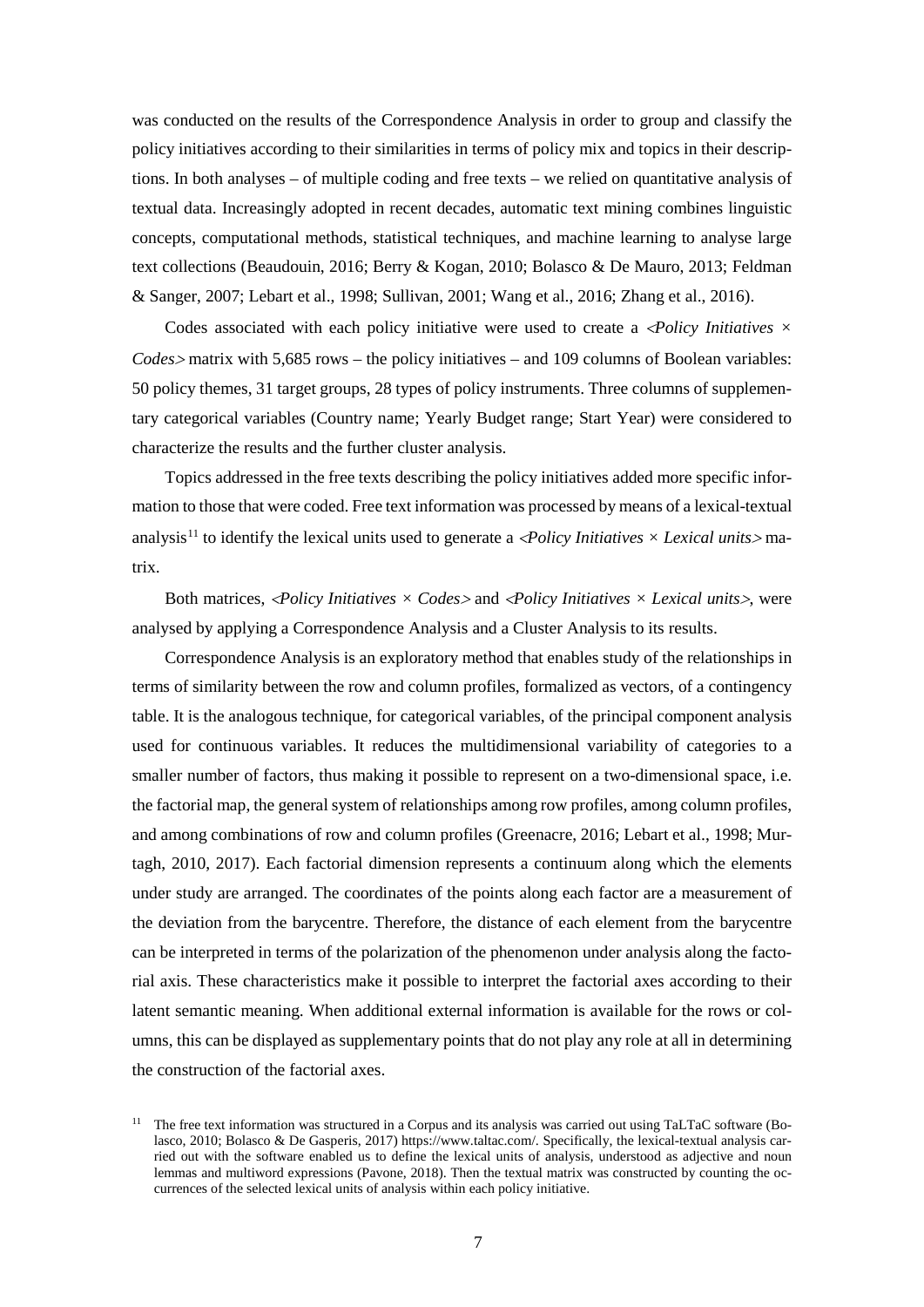The Cluster Analysis applied to the results of the Correspondence Analysis is an unsupervised and unambiguous classification of the policy initiatives reflecting the semantic similarity that exist in each cluster of policy initiatives (which were profiled according to the codes of themes, target groups, type of policy instrument, and according to the lexicon of their free text descriptions). A hierarchical clustering was implemented in both analyses – of coding and free texts – on the results of the first ten factors by applying the Ward method (Greenacre, 2016 pp.[12](#page-7-0)0; Murtagh & Legendre, 2014; Ward, 1963) and chi-square distance.<sup>12</sup>

The conceptual homogeneity within each cluster of policy initiatives made explicit the semantic trait prevailing in the cluster. This information was used to label the clusters by relying on the characteristic elements highlighted through their test-value. [13](#page-7-1) The analogue of the value of a standardized normal variable, under the hypothesis of independence, the test-value lies between the values -1.96 and +1.96 (with a probability of 0.95) (Lebart et al., 1998, p. 98 and p. 137). We used it as a pragmatic criterion with which to highlight, respectively, a negative and a positive characteristic of the elements in each cluster, i.e. to identify the under- or over-represented elements in each cluster. With regard to the policy mixes detected by means of multiple coding, the semantic trait is statistically defined by the test-values of the codes encompassed in each cluster. Analogously, when defining the topics of policy initiatives, we used the test-value of lemmas to single out the semantic trait of each cluster. In both cases, cluster labels were defined by referring to the characteristic elements, which were listed in decreasing order of their test-value.

These evidence-based results paved the way for cross-country investigation of the portfolios of policy mixes. In order to detect the characterization of each policy mix in terms of country, year of start, and yearly budget range, we computed – for each policy mix – the test-value of the various modalities of these supplementary categorical variables.

# **4. Results**

In what follows we focus on four main results yielded by the analysis of the STIP Compass. Firstly, Section 3.1 presents the policy mix detected by means of a cluster analysis of codes entered in the STIP Compass to classify policy initiatives with regard to their policy themes, target groups, and policy instruments. Secondly, we explore the topics of the policy initiatives that can be identified by applying text mining techniques to free text descriptions (Section 3.2). In Section 3.3, after cross tabulation of the two classifications, topics are used to enrich the interpretation of

<span id="page-7-0"></span><sup>&</sup>lt;sup>12</sup> "This distance is similar in formulation to the Euclidean (or Pythagorean) distance between points in physical space, except that each squared difference between coordinates is divided by the corresponding element of the average profile" (Greenacre, 2016, p. 32).

<span id="page-7-1"></span> $13$  Test-value for qualitative categorical variable is a statistical criterion associated with the comparison of two portions within the framework of a hypergeometric law. It "is approximately a standardized normal variable under the hypothesis of random distribution of the categories under consideration in the groups. However, since this calculation depends on a normal approximation of the hypergeometric distribution, it is only used when the counts within a grouping are not too small with respect to the total count" (Lebart et al., 1998, p.137).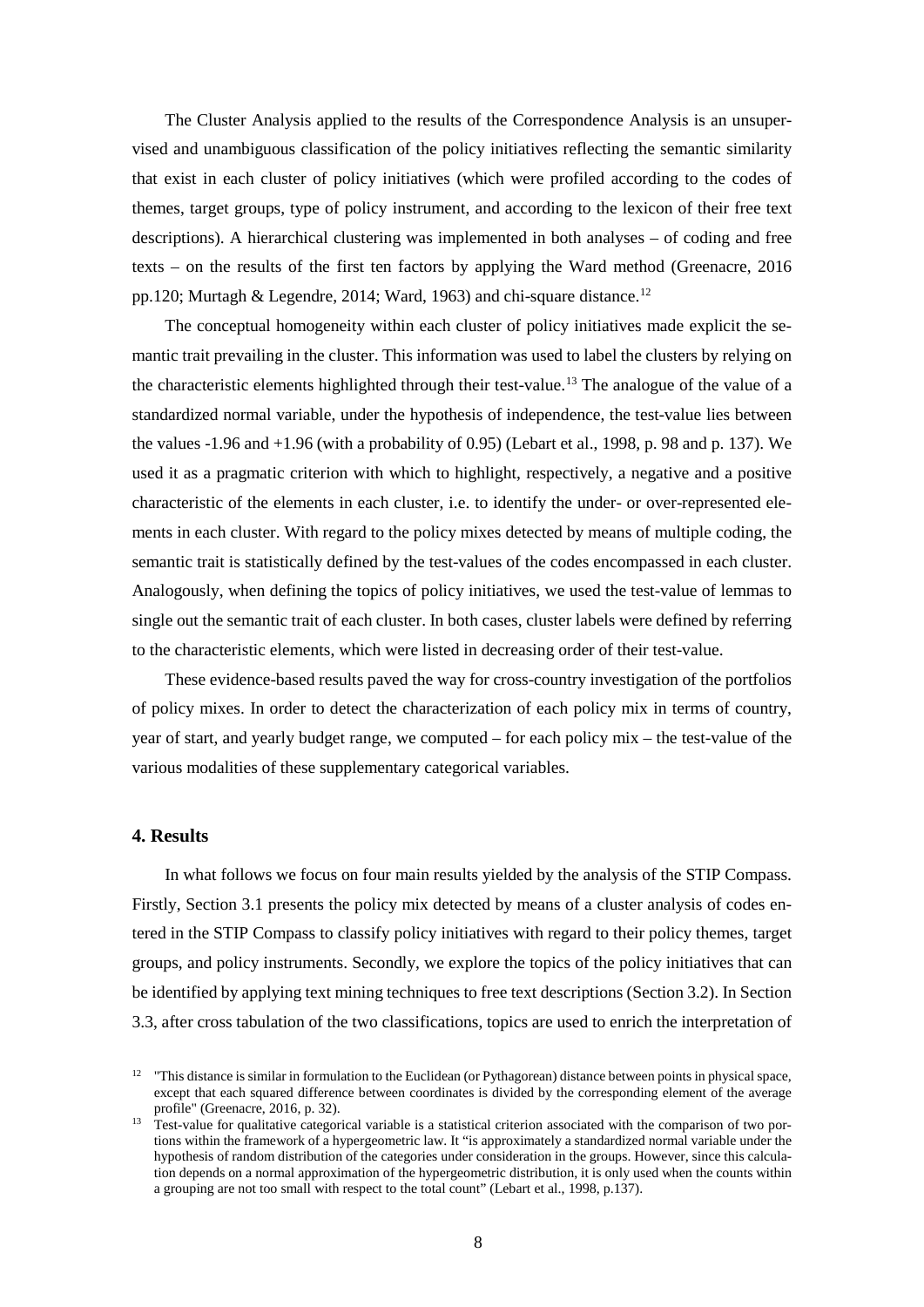the policy mixes detected. By using a statistical analysis of the variables that we considered to be characteristic categories of the policy initiatives (i.e., country, year of start, estimated yearly budget), Section 3.4 outlines the cross-countries portfolios of innovation policy mix.

# **4.1 Policy mixes emerging from cluster analysis on codes of policy initiatives**

The Correspondence Analysis on the matrix *Policy Initiatives* <sup>×</sup> *Codes* (5,685×109) reduces the multidimensionality of 109 codes to the main factors of variability across the various policy initiatives. The hierarchical Cluster Analysis on the first ten factors yielded the results presented in the factorial map displayed in Figure 1, where we can interpret the characteristics of each cluster of policy mix. In fact, Figure 1 displays the 5,685 policy initiatives as dots, with size proportional to the estimated average of their yearly budget range. Colours mark the twelve clusters that were identified (the dendrogram is available in Annex 4, Figure A.3). The relative positions of dots represent, in the two-dimensional factorial map, the relative distance among the policy initiatives in terms of the multiple coding of each of the three dimensions under analysis, i.e., policy themes, target beneficiaries, and policy instruments. The two axes display the factors that summarise the greatest variability among the classifications of policy initiatives based on coding. Cluster labels were assigned by reading the mix of characteristic codes in each cluster<sup>[14](#page-8-0)</sup>. The cloud of dots highlights a marked polarization of policy mixes along the two factors that can be interpreted according to the characteristic codes in each cluster, as will be discussed in what follows.



**Figure 1 - Factorial map** *f1f2* **- Distribution Policy Initiatives - Matrix Policy Initiatives** × **Codes (5,685** × **109)** dots: size proportional to yearly budget (estimated average by range); colours by clusters.

<span id="page-8-0"></span><sup>&</sup>lt;sup>14</sup> Labelling of each cluster is quite easy if the interactive query implemented in Tableau is used to order the 109 code in decreasing order of their test-value.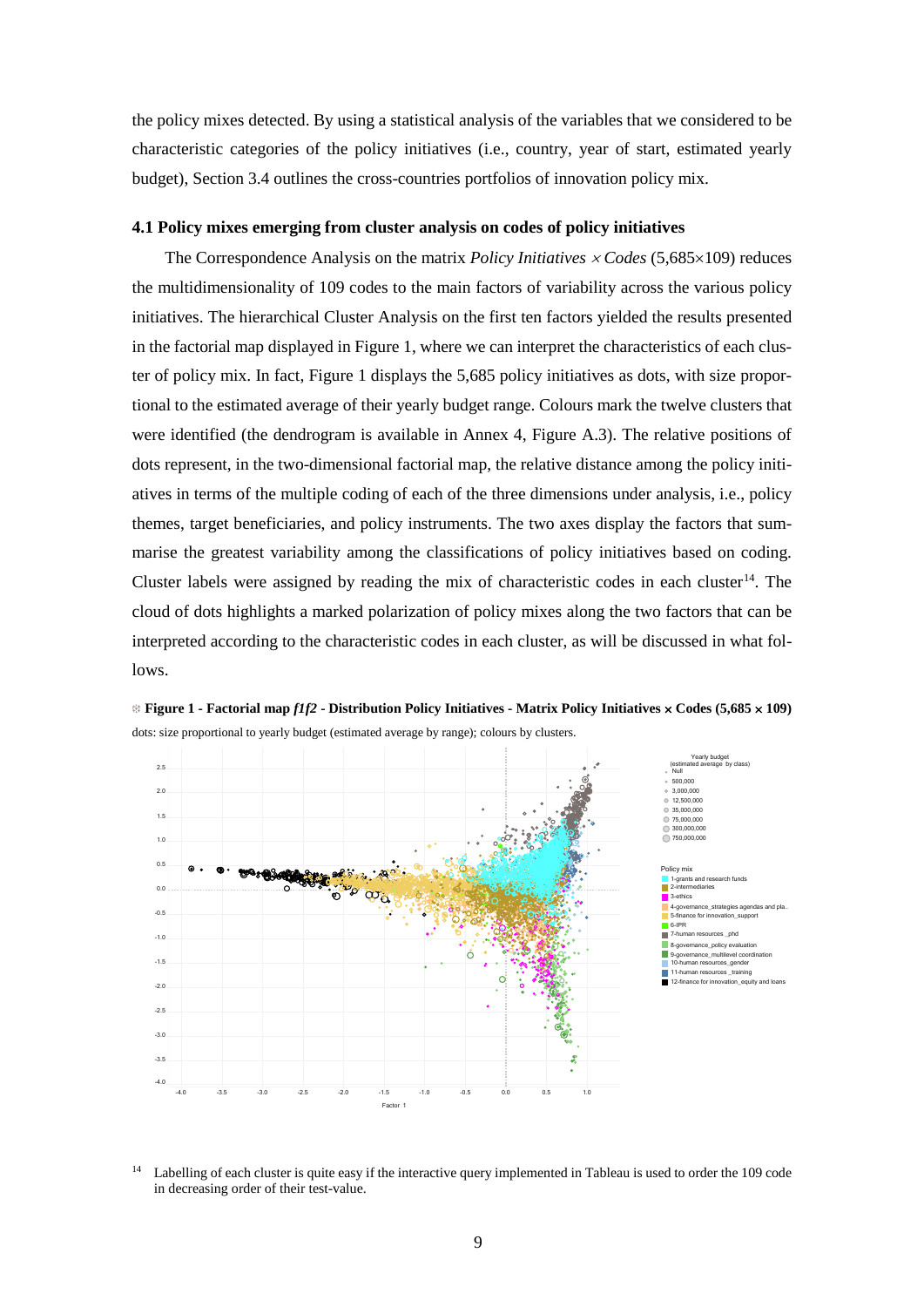Source: authors' elaboration on STIP Compass data [downloaded 06.04.2020]

On factor 1 (to be read from left to right) there are policy initiatives to fund innovation targeted on private companies (clusters 12, 5, 6) vs. grants and research funds for public institutions (cl- 1). On factor 2, the polarization encompasses two main distinct policy domains (to be read from bottom to top): governance of innovation policy and ethics (cluster 9, 8, 4 and 3) vs. training for innovation to foster research and to reduce the gender gap (clusters 11, 10 and 7). Almost barycentric in the factorial map is the policy mix cluster comprising intermediary organizations supporting the enhancement of innovation processes (cl-2). Put briefly, the factorial map highlights four main domains of innovation policy initiatives: the largest group consists of policies to fund innovation (42.4%); the other three domains range from 17.1% to  $20.6\%$ <sup>[15](#page-9-0)</sup> (percentage share by cluster of policy initiatives in Table 2). From a temporal perspective (Figure 2), in the domain of funding for innovation, policy initiatives on public research grants and research funds (cl-1) and on finance for innovation (cl-5) started to spread in the mid-2000s, while their importance declined in the last three years; in the domain of innovation governance, the shares of policy initiatives focused on the governance of strategic planning (cl-4) constantly increased in the policy initiatives started in the last ten years, and those dealing with ethics became more significant only in the last three years; policies supporting the activities of intermediary organisations (cl-2) exhibit the greatest continuous increase (over the last ten years).

**Table 2 – Share of policy initiatives classified according to their codes on policy themes, target groups and instruments, by policy mix and domain** 

|                                                  |                                                    |       |                                                                   |          |                                                                      |                                                     | Innovation policy domains / policy mix                    |                                     |                                            |                                             |                                  |                  |
|--------------------------------------------------|----------------------------------------------------|-------|-------------------------------------------------------------------|----------|----------------------------------------------------------------------|-----------------------------------------------------|-----------------------------------------------------------|-------------------------------------|--------------------------------------------|---------------------------------------------|----------------------------------|------------------|
| Funding innovation: finance, funds and<br>grants |                                                    |       |                                                                   |          | Governing innovation                                                 |                                                     |                                                           |                                     | <b>Training for innovation</b>             |                                             | Intermediating<br>for innovation | Grand To-<br>tal |
| 1-grants<br>and re-<br>search<br>funds           | 5-finance<br>for inno-<br>va-<br>tion sup-<br>port | 6-IPR | $12-fi-$<br>nance for<br>innova-<br>tion_eq-<br>uity and<br>loans | 3-ethics | $4 - qov -$<br>ernance<br>strate-<br>qies<br>agendas<br>and<br>plans | $8 - qov -$<br>ernance<br>policy<br>evalua-<br>tion | $9 - qov -$<br>ernance<br>multilevel<br>coordina-<br>tion | 7-<br>phd hu-<br>man re-<br>sources | 11-train-<br>ing hu-<br>man re-<br>sources | $10$ -gen-<br>der_hu-<br>man re-<br>sources | 2-intermediar-<br>ies            |                  |
| 18.9%                                            | 16.0%                                              | 2.3%  | 5.2%                                                              | 2.8%     | 10.1%                                                                | 4.2%                                                | 3.0%                                                      | 7.9%                                | 6.5%                                       | 2.7%                                        | 20.6%                            | 100.0%           |

<span id="page-9-0"></span><sup>&</sup>lt;sup>15</sup> A different composition might be found in terms of budget share, but it is not possible to obtain significant estimates by policy mix because this figure is missing in more than 30% of the policy initiatives in the STIP Compass dataset.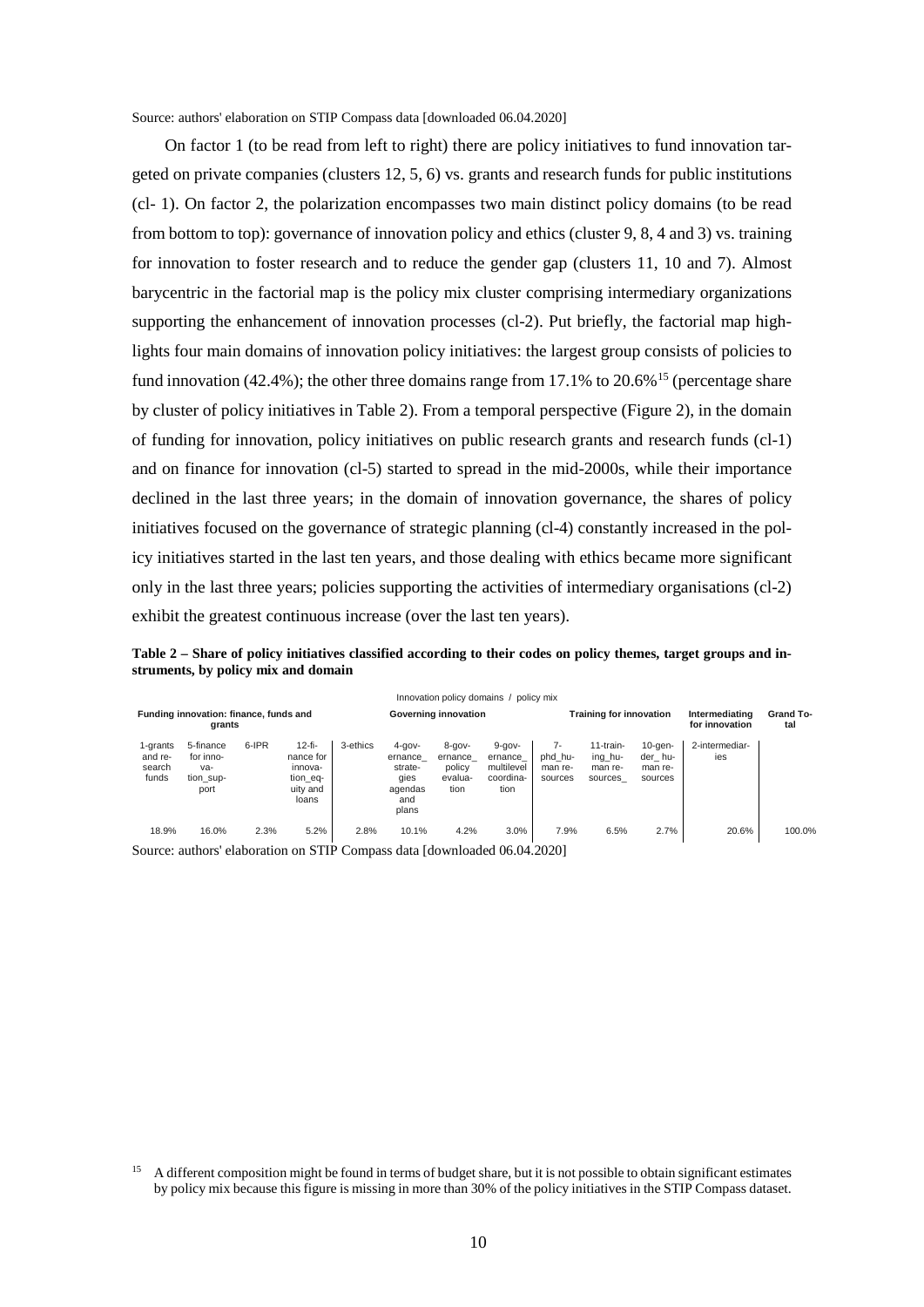

**Figure 2 – Innovation policy initiatives by domain and policy mix, 1999-2019**

Source: authors' elaboration on STIP Compass data [downloaded 06.04.2020]

## *Domains of policy mixes: themes, instruments and target beneficiaries*

For each of the four main domains, different combinations of policy themes, instruments and target beneficiaries were identified for each cluster, thus characterizing the twelve policy mixes (details are available in Annex 4). The results of this multidimensional analysis of codes and the supplementary characteristic categories of each cluster (country, year of start, and budget range) are presented in what follows.

# Funding innovation; finance, fund and grants

In the domain of policies intended to support the funding of innovation, policy initiatives target a range of private and public beneficiaries.

With regard to private companies, policy themes refer to innovation in firms and innovative entrepreneurs, mainly SMEs and micro enterprises, supporting both the supply side – with access to finance for R&D innovation, collaborative R&I, and cluster – and the demand side, with initiatives to stimulate market creation. Cl-12 (*finance for innovation\_equity and loans*) and cl-5 (*finance for innovation support*) differ between the specific beneficiaries targeted (respectively, young-nascent private companies and firms of any age) and among the policy instruments, with aligned direct and indirect financial support. Direct financial support in cl-12 is mainly equity financing and loans and credits, while in cl-5 grants for business R&D and innovation, procurement programmes and innovation vouchers predominate. Indirect financial support consists mainly of debt guarantees and risk schemes in cl-12, while in cl-5 it concerns corporate tax relief for R&D and innovation. Policy initiatives in cl-5 started mostly in 2008 and are adopted by most countries, while those in cl-12 started in 2012 and are adopted mainly in Lithuania and Korea.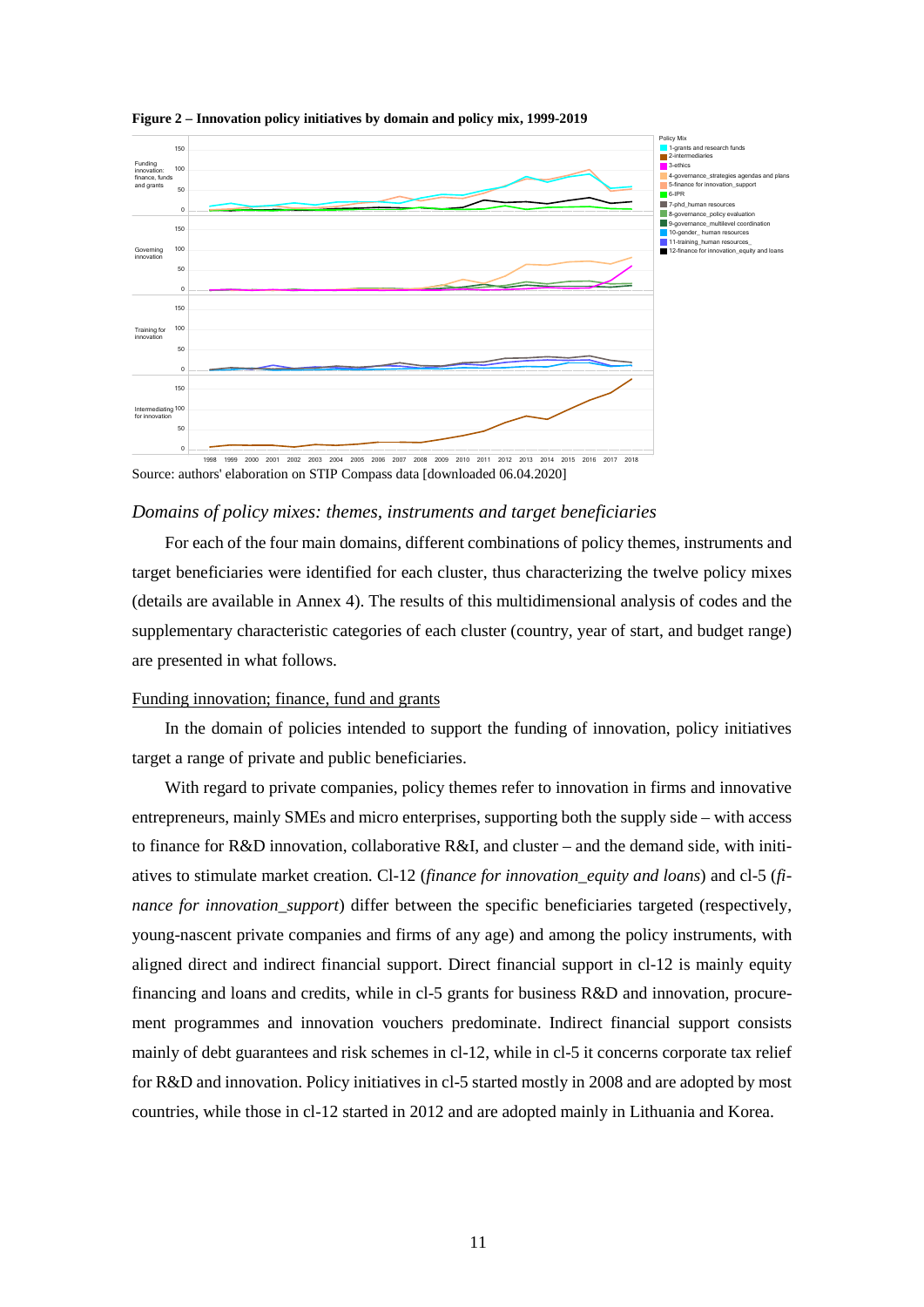The public research system is at the core of policy initiatives in cl-1, with policy themes focusing on competitive and non-competitive research, research infrastructure and large equipment, internationalisation of public research, with the relatively minor importance of interdisciplinary and high-risk research and themes of STI governance and collaborative research. Started in 2009 and 2010, these policies have a diversified range of yearly budgets. The targeted beneficiaries are all the various actors of public research systems, both researchers, students and teachers, and research and education organisations. The main policy instruments are direct financial support (with project grants and institutional funding for public research and centre of excellence grants), and support for collaborative infrastructures (mainly physical).

The targets beneficiaries of policy initiatives on intellectual property rights (IPR) for science and industry knowledge transfer and sharing are both private and public beneficiaries. The main policy instrument is the guidance and regulation of IPR and related incentives. In this group of policies, which began in 2009, the UK is the main promoter of such policies.

## Governance of innovation policy and ethics

The multifaceted domain of governance concerns both *strategic agendas and planning* (cl-4) and *multilevel coordination* (cl-9), which refer, respectively, to national STI plans and to horizontal policy coordination. Core policy themes of strategic agendas and plans are public research strategies, R&I for society and business policy strategies. Policy instruments are the national strategies and horizontal STI coordination bodies.

A complementary set of policy initiatives in this domain focus on *evaluation* (cl-9), specifically on strategic policy intelligence and evaluation and impact assessment. Policy instruments are benchmarking and forecast, and they target the national government.

Implemented only in recent years, and specifically in the USA, a new set of policy initiatives address *ethics* (cl-3): in emerging trends in STI in general, and in AI in particular. Policy instruments in this area are governance instruments (regulatory oversight and ethical advice bodies, and the consultation of stakeholders or experts), as well as guidance, regulation, and incentives for emerging technologies.

## Training for innovation to foster research and to reduce the gender gap

Among the policy mixes on training, the cluster of policy initiatives on *human resources*\_*training* (cl-11) is the longest established, while policies to reduce the gender gap in research (cl-10) are relatively recent. Together with policies to support PhD programmes (cl-7 *human resources\_phd*), the three clusters exhibit an increasing trend, although it is marked by ups and downs. Inspection of the overall policy theme of human resources for research and innovation shows that international mobility doctoral and postdoctoral programmes, research careers, and inter-sectoral mobility to foster science–industry knowledge transfer and sharing characterize the cluster of policies targeting PhD students and postdocs and other early career researchers. Science,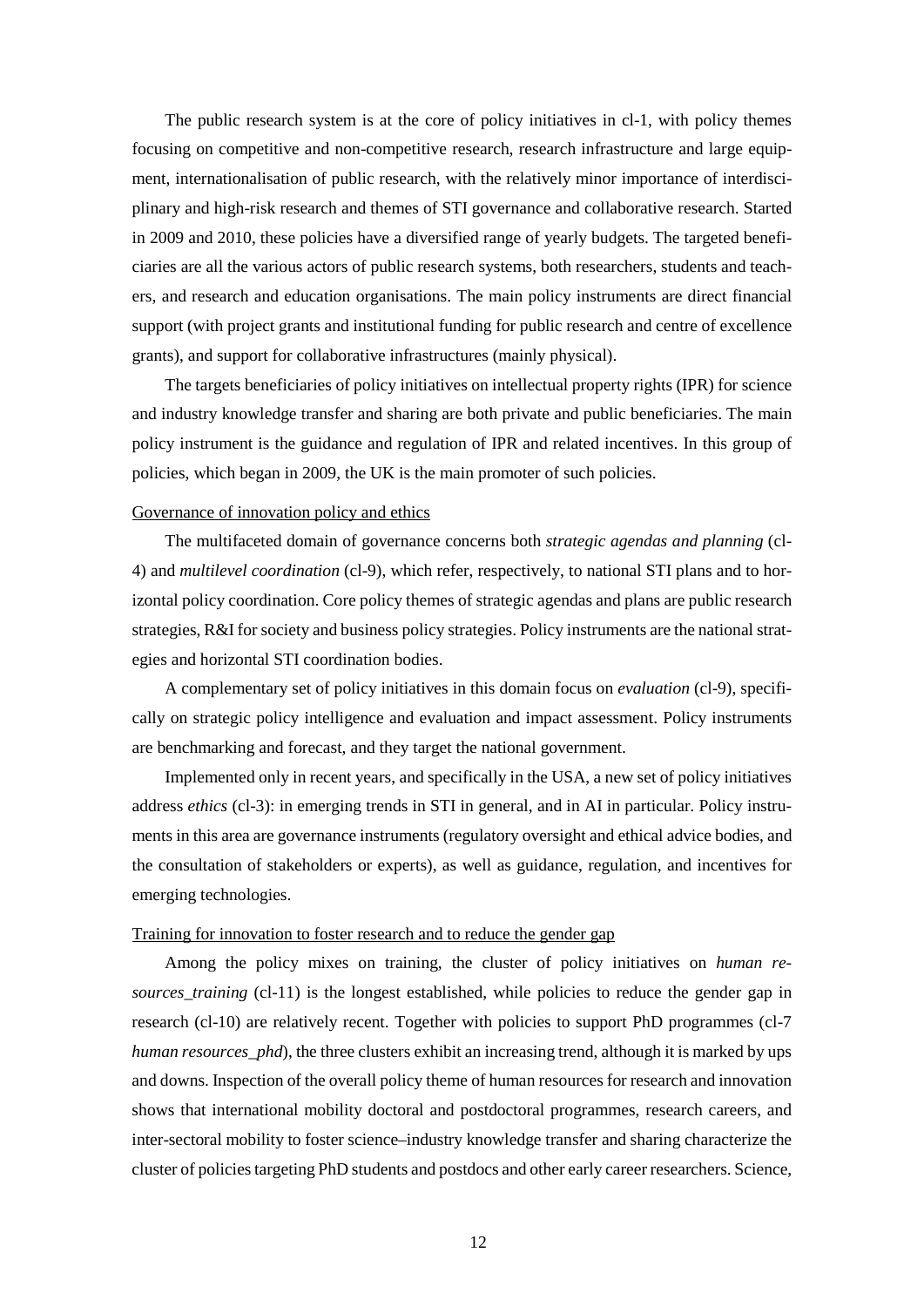technology and innovation culture and STEM skills are at the core of human resources training (cl-11). Gender balance and inclusiveness policies are also addressed to public research systems, targeting women with the embedding of gender-specific analysis in research.

# Intermediating for innovation

The policy mix supporting the activities of intermediary organisations (cl-2) constitutes the largest group of policy initiatives. It encompasses various types of targeted beneficiaries classified as intermediaries (i.e. incubators, accelerators, science parks or techno parks; technology transfer offices; academic societies/academies; industry associations), but also private research and development labs. Policy instruments seek to create collaborative infrastructures (soft and physical) through networking and collaborative platforms and with information services and access to datasets. The governance is built on standards and certification for technology development and adoption. Colombia, Brazil, Thailand, and the United States are the countries with the most significant shares of such policies.

# *An overview on policy mixes*

The identification of policy mixes yields a further result that would make the process of querying the STIP Compass platform more effective. At present, the platform allows only querying at micro level by selecting a policy theme and visualizing aggregate results on the related target beneficiaries, policy instruments, and the details of the policy initiatives encompassed in the selection. By using a categorization of policy mixes like the one emerging from the multidimensional analysis presented in this section, the user can now read the 109 codes of the taxonomy elaborated by the EC-OECD with regard to their importance in innovation policy practices. In fact, only specific combinations of different policy themes, target groups of beneficiaries, policy instruments are actually enacted in policy initiatives<sup>16</sup>. This querying tool – at the meso level provided by the policy mix classification – has been implemented in the online navigation of our results presented with Tableau Public.

The twelve policy mixes have differing importance in terms of number of policy initiatives and relative budget shares (see the scatterplot in Figure 3). [17](#page-12-1) Although information on yearly budget ranges is not complete, estimated budget shares provide a first insight into the relative importance of the policy mixes. The largest share of resources for innovation policies, almost one third, is devoted to grants and research funds (cl-1). Another share of resources, ranging from 19% to 14%, consists of policies to finance innovation (cl-5), support intermediaries' activities

<span id="page-12-0"></span><sup>&</sup>lt;sup>16</sup> The complete list of codes and test-values by policy mix is available online at https://www.poliinnovazione.unimore.it/policy-mix.

<span id="page-12-1"></span><sup>&</sup>lt;sup>17</sup> Figure A.4 in Annex4 shows the different estimates that would be obtained by using the metric to compute yearly budget ranges adopted by OECD. The greatest differences are in the groups of policy mix with the larger average budget shares, and in particular with regard to the policy mix *grants and researcher funds* (cl-1).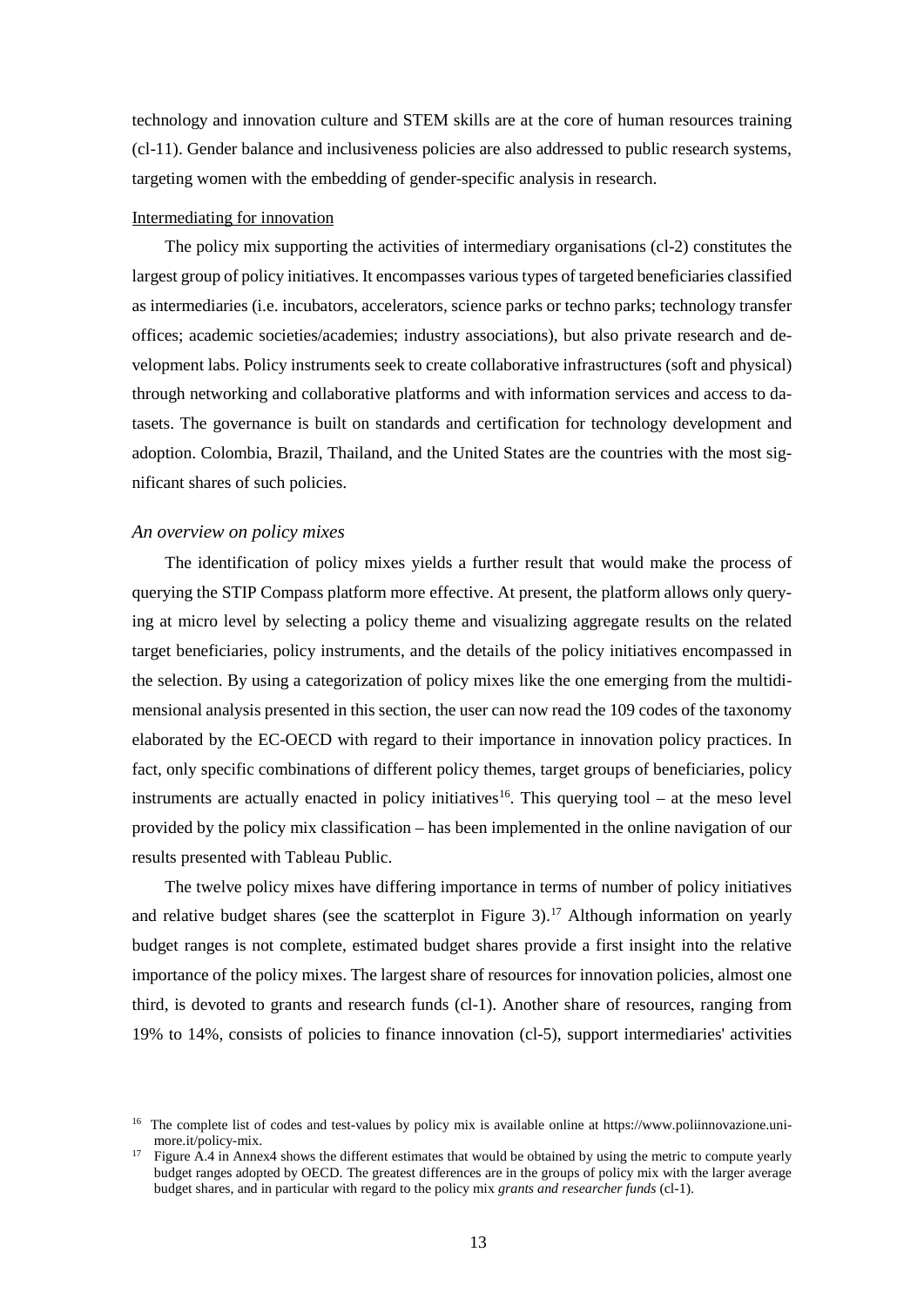(cl-2), and implement strategic agendas and plans (cl-4). Finance for innovation (cl-12) and resources for PhD students (cl-7) are, respectively, almost 8% and about 6%. A very modest amount of resources is specifically devoted to the training of human resources in general (cl-11) and governance (for multilevel coordination, cl-9, and evaluation, cl-8). The smallest shares are devoted to reducing the gender gap in science and innovation (cl-10), to ethics (cl-3) and IPR (cl-6). These features should be considered also in light of the marked cross-country variability of budget shares and shares of policy initiatives by policy mix (boxplot in Figure 4a), a result that highlights the importance of a more complete data set from which to draw more robust conclusions concerning the actual composition of expenditure by innovation policy mix.





Source: authors' elaboration on STIP Compass data [downloaded 06.04.2020]

**Figure 4 - Boxplot of countries' budget shares and share of number of policy initiatives, by policy mix** 

**4a) countries' budget shares, by policy mix 4b) countries' shares of number of policy initiatives, by policy mix** 



Source: authors' elaboration on STIP Compass data [downloaded 06.04.2020]

The boxplot in Figure 4a, with the quartile distribution of the shares of resources by policy mix, evidences that the four groups that represent the largest shares of resources – i.e., grants and researcher funds (cl-1), funding of innovation intermediaries' activities (cl-2), strategic agendas and plans (cl-4), finance for innovation (cl-5) – show wide variability in terms of interquartile range, with an almost symmetrical distribution over the median and disperse values in the top and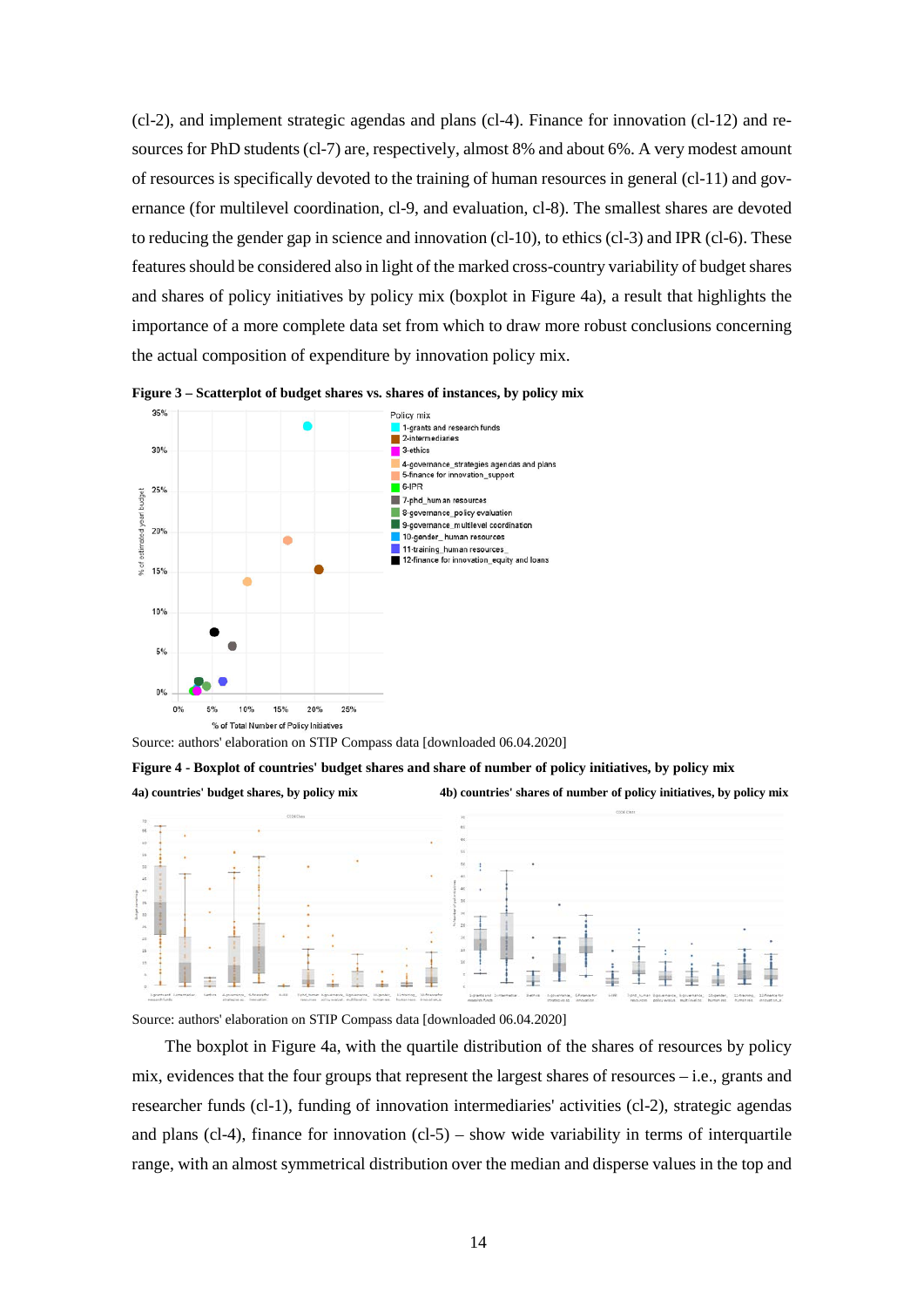lowest quartile. Compared with the quartile distribution of the shares of the number of policy initiatives (Figure 4b), except for cl-2, the interquartile dispersion is more reduced and more symmetrical.

# **4.2 Policy topics emerging from cluster analysis of descriptions of policy initiatives**

The policy mixes detected by clustering the policy initiatives over their multiple coding can be further explored by identifying the topics emerging from the analysis of the free text descriptions of policy initiatives. In particular, we applied a Cluster Analysis to the Correspondence Analysis of the *Policy initiatives*  $\times$  *Lexical units* (5,575 $\times$ 5,374) matrix<sup>[18](#page-14-0)</sup> to group the policy initiatives according to the similarity of their free texts describing the policy (which comprised also texts on the objectives and backgrounds of the innovation policy initiatives). The results are presented in the factorial map of Figure 5, where dots are the 5,575 policy initiatives for which free texts were available for the analysis. The position of dots represents, in the two dimensional factorial map, the relative distance among the policy initiatives with regard to the terms selected by the lexical analysis. As in Figure 1, the size of the dots is proportional to the estimated average of their yearly budget range. Colours in Figure 5 mark the 15 clusters identified with a hierarchical method. Cluster labels were assigned by reading the characteristic terms in decreasing order of their test-value, in each cluster (Annex 5, Table A.9). The dendrogram of the cluster analysis (Annex 5, Figure A.6) shows three main groups of topics: funding for R&D; research and innovation (activities and policies); and researchers' training & granting, which encompass, respectively, 24.4%, 60.3% and 14.2% of policy initiatives. Instead of commenting on more detailed subgroups of topics along the hierarchical clustering, we extend interpretation of the correspondence analysis by browsing the polarization of clusters along the first two factors.





Dots: size proportional to yearly budget (estimated average by range); colours by cluster

Source: authors' elaboration on STIP Compass data [downloaded 06.04.2020]

<span id="page-14-0"></span><sup>&</sup>lt;sup>18</sup> In the dataset, within the 5,682 policy initiatives with at least one textual field, only 5,587 had a free text description; of these, 12 policy initiatives used less than 5 terms of content, so they were excluded from the analysis.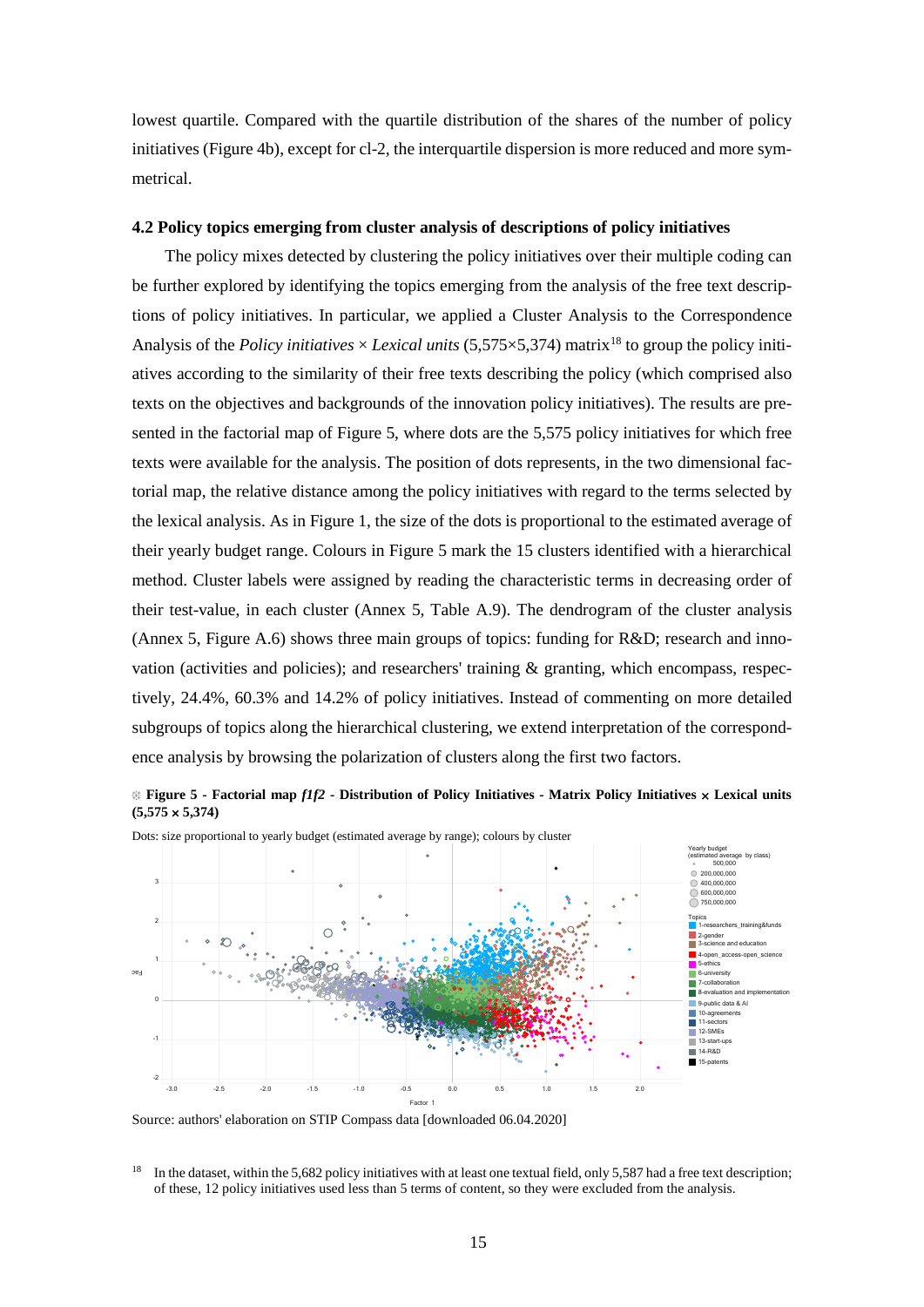Factor 1 shows a polarization (from left to the right) between private and public targets of policy initiatives. On moving from policies targeting innovation in private companies, mainly through the support of start-ups (cl-13), business R&D (cl-14), and SMEs (cl-12) toward the centre of the first factor, one finds policy initiatives targeting patenting (cl-15), an array of specific manufacturing and service sectors (cl-11), and artificial intelligence (cl-9). More to the right, the public target appears evident in policies targeting public beneficiaries, both individual researchers (with a focus on training and granting, cl-1) and universities (cl-6), public goods - open access and open science (cl-4) - and public issues like science and education (cl-3), ethics (cl-5) and gender (cl-2).

On factor 2, the polarization (from bottom to top) encompasses two main distinct policy domains: governance of innovation vs. training for innovation. The first group of topics focuses on policy initiatives in sectors targeting innovation developments (cl-11) and ways to enhance innovation through open access-open science (cl-4), public data and artificial intelligence (AI) (cl-9), agreements, evaluation of innovation policies and ethics (clusters 10, 8, 5). The other main group embraces R&D (cl-14) and a variety of issues to be considered when training for innovation: enhancing women's engagement in science (cl-2), fostering universities (cl-6), and the educational approach to learning that uses Science, Technology, Engineering, the Arts and Mathematics (STEAM) with regard to children and young people (cluster 3); and specific support of researchers' training (cl-1).

Almost barycentric in the factorial map is the cluster of policy initiatives focusing on collaboration (cl-7).

# *An overview of topics*

In terms of number of shares of instances and estimated yearly budget shares, the relative importance of the various topics/domains of policy initiatives is summarized in the scatterplot presented in Figure 6: the most important topics in terms of budget shares are those referring to collaboration (cl-7), funding of SMEs (cl-12), evaluation and implementation of innovation policies (cl-8), orientation of innovation across sectors (cl-11) and grants to universities (cl-6). As observed in the comment on policy mixes, also the topics of policy initiatives exhibit marked cross-country variability of average estimated yearly budget shares.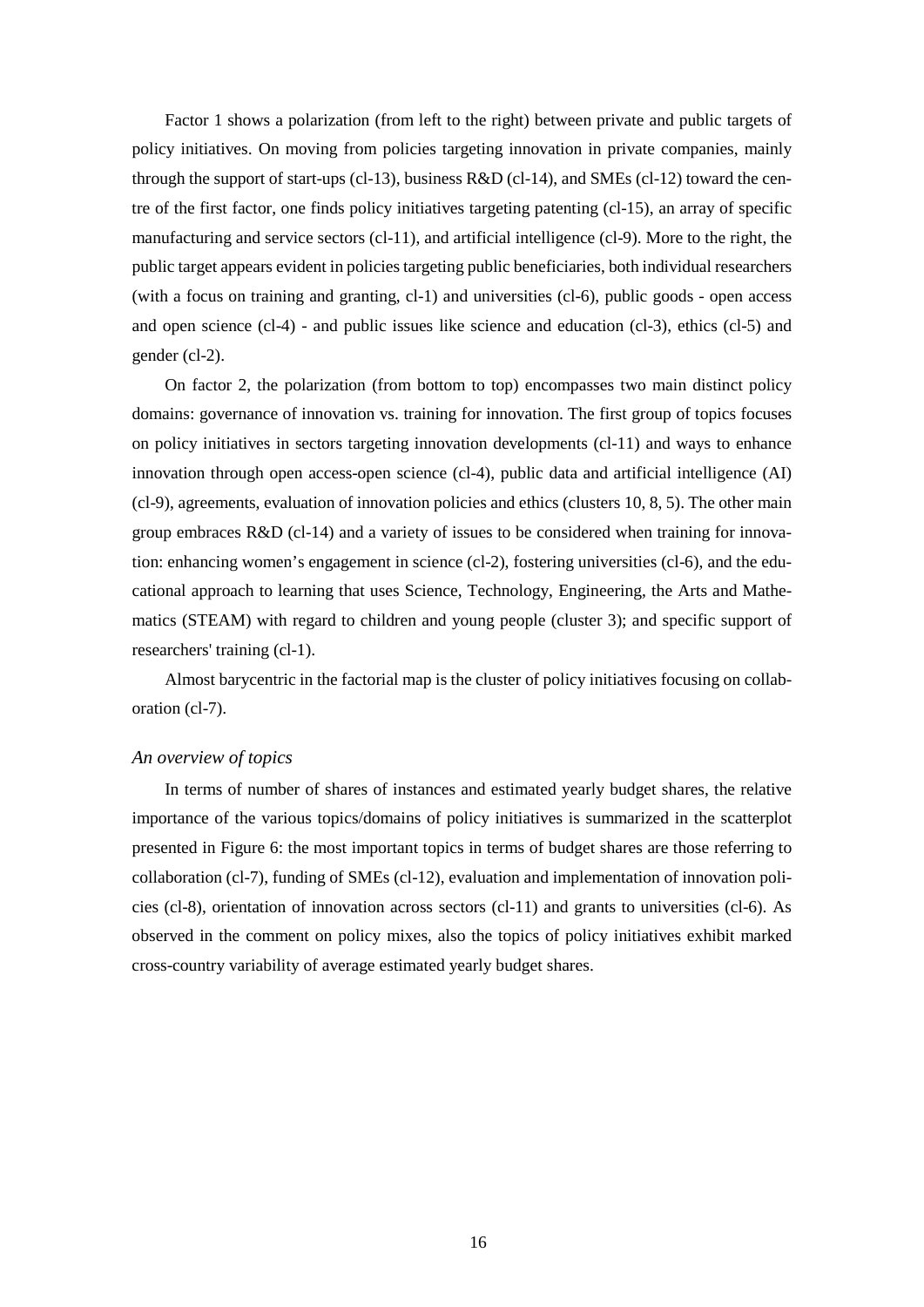### **Figure 6 – Topics/domains of innovation policy initiatives**

scatterplot of budget shares vs. shares of instances of policy initiatives, by topic



Source: authors' elaboration on STIP Compass data [downloaded 06.04.2020]

### **4.3 Topics of the twelve policy mixes**

A cross-tabulation of the innovation policy mixes based on codes – of policy themes, target groups and policy instruments – and the topics based on free text descriptions provides significant insights regarding those policy mixes that embrace large groups of policy initiatives, and where the codes are not sufficient to single out the specificity of the innovation policies. Following the order of policy mixes listed in the rows of Table 3 and referring to the topics listed in the columns, the following features emerge.

Firstly, a large number of policy initiatives concerning grants and research funds (cl-1) have a modest focus on only researchers training & grants, while a large focus is on collaboration, on the specific sectors in which they have to be targeted; evaluation is significant for those policies. As to be expected, the policy mix on finance for innovation (cl-5) focuses on SMEs, on start-ups and specific sectors, but also on collaboration.

The policy mix around intermediating innovation activities (cl-2) has a large set of specific focuses – sectors, public data and AI, SMEs – and it fosters collaboration. The evaluation and implementation of such policies is significant.

Ethics (cl-3) cross-cuts various topics, but the most important one is public data and AI.

Governance, strategies agendas and plans (cl-4) embraces both evaluation and implementation issues, but also specific sectors, and SMEs in particular. As to be expected, evaluation and implementation has high importance for the policy mix characterising multilevel governance.

Also the policy mix referring to training for innovation (clusters 7, 11, 10) has, as expected, a focus on corresponding topics, and significantly also on collaboration.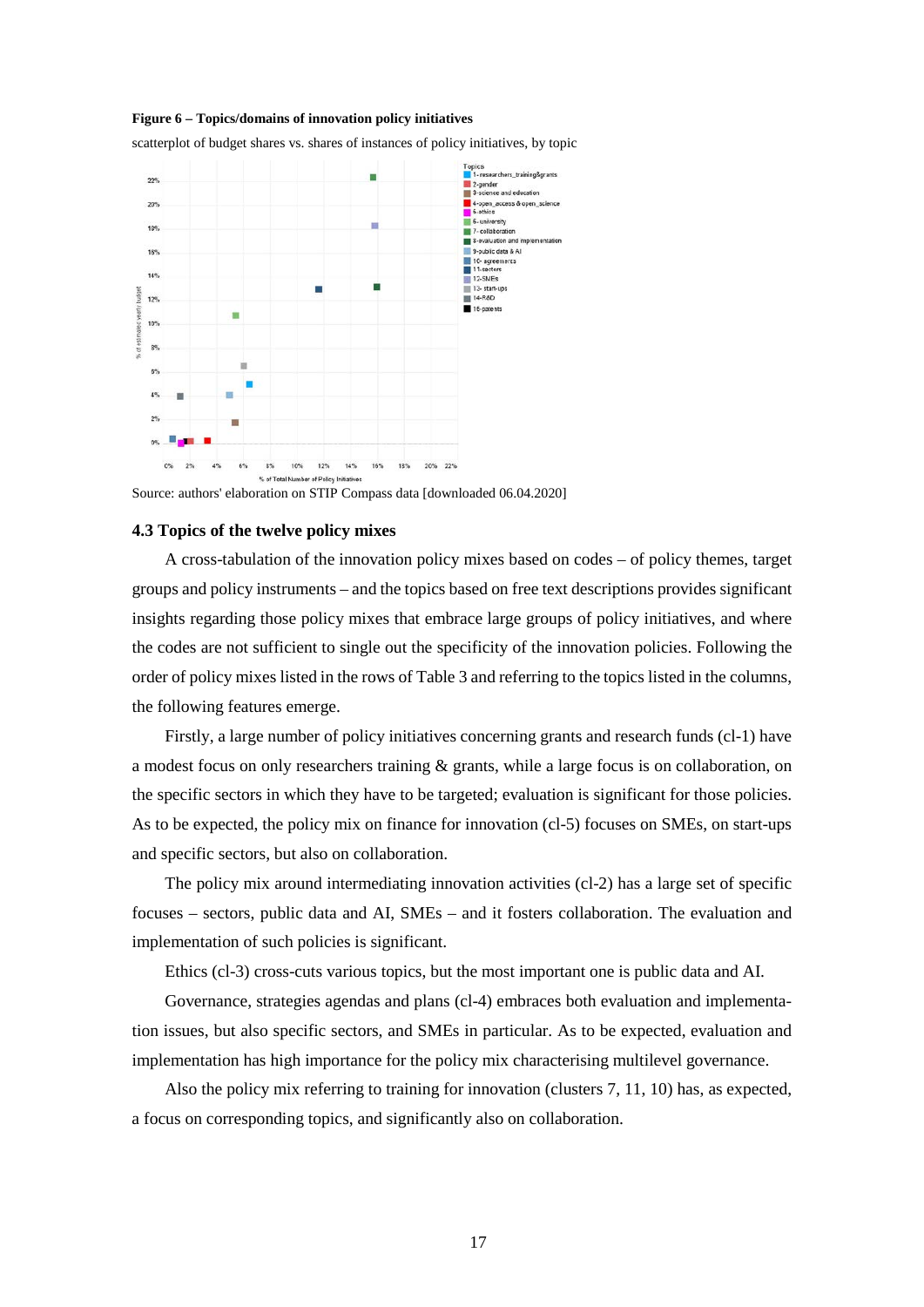|                                    | <b>Research &amp; Innovation</b> |        |        |      |              |          |           | <b>Funding private R&amp;I</b> |      |             |           | Researchers' grant & Training for<br><b>STEAM</b> |        |       | Grand<br><b>Total</b> |       |       |       |       |
|------------------------------------|----------------------------------|--------|--------|------|--------------|----------|-----------|--------------------------------|------|-------------|-----------|---------------------------------------------------|--------|-------|-----------------------|-------|-------|-------|-------|
| <b>Innovation Policy Domain</b>    | $7-$                             | 8-     | $11 -$ | 6-   | 9-           |          | 5-        | $10 -$                         | To-  | $12 -$      | $13 -$    | $14 -$                                            | $15 -$ | Total | 1- resear-            | $3 -$ | $2 -$ | Total |       |
| Policy Mix                         | colla-                           | eva-   | sec-   | uni  | DU-          | open ac  | ethi      | agr                            | tal  | <b>SMEs</b> | sta       | R&                                                | pa-    |       | chers trai-           | scie  | ge    |       |       |
|                                    | bora-                            | lua-   | tors   | ver  | bli          | cess &   | <b>CS</b> | ee-                            |      |             | rt-       | D                                                 | ten    |       | ning&grants           | nce   | nd    |       |       |
|                                    | tion                             | tion   |        | sity | $\mathbf{c}$ | open sci |           | men                            |      |             | <b>up</b> |                                                   | ts     |       |                       | and   | er    |       |       |
|                                    |                                  | and    |        |      | dat          | ence     |           | ts                             |      |             | s         |                                                   |        |       |                       | edu-  |       |       |       |
|                                    |                                  | imple- |        |      | a            |          |           |                                |      |             |           |                                                   |        |       |                       | ca-   |       |       |       |
|                                    |                                  | men-   |        |      | 8            |          |           |                                |      |             |           |                                                   |        |       |                       | tion  |       |       |       |
| Funding innovation: finance, funds |                                  | tation |        |      | AI           |          |           |                                |      |             |           |                                                   |        |       |                       |       |       |       |       |
| and grants                         |                                  |        |        |      |              |          |           |                                |      |             |           |                                                   |        |       |                       |       |       |       |       |
| 1-grants and research funds        | 8.4                              | 2.0    | 2.4    | 1.5  | 0.1          | 1.1      | 0.1       | 0.2                            | 15.9 | 1.3         | 0.1       | 0.1                                               | 0.0    | 1.4   | 1.4                   | 0.1   | 0.1   | 1.6   | 18.9  |
| 5-finance for innovation support   | 1.2                              | 0.7    | 1.6    | 0.1  | 0.2          |          | 0.0       |                                | 3.8  | 9.3         | 1.7       | 1.0                                               | 0.2    | 12.2  | 0.0                   | 0.1   | 0.0   | 0.1   | 16.1  |
| 6-IPR                              | 0.1                              | 0.3    | 0.0    | 0.0  | 0.0          | 0.0      | 0.0       |                                | 0.5  | 0.4         | 0.1       |                                                   | 1.3    | 1.7   |                       |       |       |       | 2.2   |
| 12-finance for innovation equity   | 0.0                              |        | 0.1    |      | 0.0          |          |           |                                | 0.1  | 1.0         | 3.8       | 0.2                                               |        | 5.0   |                       | 0.0   |       | 0.0   | 5.1   |
| Total                              | 9.7                              | 3.0    | 4.1    | 1.7  | 0.3          | 1.2      | 0.2       | 0.2                            | 20.4 | 12.0        | 5.6       | 1.2                                               | 1.4    | 20.3  | 1.5                   | 0.2   | 0.1   | 1.7   | 42.3  |
| Intermediating for innovation      |                                  |        |        |      |              |          |           |                                |      |             |           |                                                   |        |       |                       |       |       |       |       |
| 2-intermediaries                   | 3.2                              | 3.8    | 4.3    | 0.9  | 2.3          | 1.8      | 0.7       | 0.4                            | 17.5 | 2.1         | 0.2       | 0.0                                               | 0.3    | 2.6   | 0.2                   | 0.4   | 0.1   | 0.7   | 20.8  |
| Total                              | 3.2                              | 3.8    | 4.3    | 0.9  | 2.3          | 1.8      | 0.7       | 0.4                            | 17.5 | 2.1         | 0.2       | 0.0                                               | 0.3    | 2.6   | 0.2                   | 0.4   | 0.1   | 0.7   | 20.8  |
| Governing innovation               |                                  |        |        |      |              |          |           |                                |      |             |           |                                                   |        |       |                       |       |       |       |       |
| 3-ethics                           | 0.0                              | 0.6    | 0.2    | 0.0  | 1.3          | 0.0      | 0.4       | 0.0                            | 2.6  | 0.1         |           |                                                   | 0.0    | 0.1   |                       |       |       |       | 2.7   |
| 4-governance strategies            | 0.8                              | 3.2    | 2.6    | 0.7  | 0.8          | 0.1      |           | 0.1                            | 8.3  | 1.3         | 0.0       |                                                   | 0.0    | 1,3   | 0.1                   | 0.1   | 0.1   | 0.3   | 9.9   |
| 8-governance policy evaluation     | 0.1                              | 2.9    | 0.2    | 0.4  | 0.2          | 0.1      | 0.0       |                                | 3.9  | 0.2         |           | 0.0                                               |        | 0.2   | 0.1                   | 0.0   |       | 0.1   | 4.2   |
| 9-governance multilevel coordin.   | 0.2                              | 2.3    | 0.2    | 0.1  | 0.1          | 0.0      | 0.0       |                                | 2.9  | 0.1         | 0.0       |                                                   |        | 0.1   |                       | 0.0   |       | 0.0   | 3.0   |
| Total                              | 1.1                              | 9.0    | 3.1    | 1.1  | 2.3          | 0.4      | 0.4       | 0.1                            | 17.6 | 1.7         | 0.0       | 0.0                                               | 0.1    | 1.8   | 0.1                   | 0.2   | 0.1   | 0.4   | 19.7  |
| <b>Training for innovation</b>     |                                  |        |        |      |              |          |           |                                |      |             |           |                                                   |        |       |                       |       |       |       |       |
| 7-phd human resources              | 1.3                              | 0.0    | 0.1    | 1.2  | 0.1          | 0.0      | 0.0       | 0.0                            | 2.9  | 0.1         | 0.1       | 0.1                                               | 0.1    | 0.4   | 4.6                   | 0.1   | 0.0   | 4.7   | 8.0   |
| 11-training human resources        | 0.6                              | 0.2    | 0.2    | 0.6  | 0.0          | 0.1      |           |                                | 1.7  | 0.2         | 0.1       | 0.0                                               |        | 0.3   | 0.0                   | 4.4   | 0.1   | 4.5   | 6.5   |
| 10-gender human resources          | 0.1                              | 0.2    | 0.0    | 0.1  |              |          |           |                                | 0.4  | 0.0         | 0.0       |                                                   |        | 0.1   | 0.3                   | 0.2   | 1.8   | 2.3   | 2.7   |
| Total                              | 2.0                              | 0.4    | 0.3    | 1.9  | 0.2          | 0.1      | 0.0       | 0.0                            | 4.9  | 0.4         | 0.3       | 0.1                                               | 0.1    | 0.8   | 4.8                   | 4.8   | 1.8   | 11.4  | 17.1  |
| <b>Grand Total</b>                 | 16.0                             | 16.3   | 11.9   | 5.6  | 5.1          | 3.4      | 1.4       | 0.8                            | 60.3 | 16.1        | 6.2       | 1.3                                               | 1.8    | 25.4  | 6.6                   | 5.5   | 2.1   | 14.2  | 100.0 |

**Table 3- Cross-tabulation between 12 policy mixes based on the Codes (rows) and 15 topics based on the Descriptions (columns): share of policy initiatives (percentage values)**

Source: authors' elaboration on STIP Compass data [downloaded 06.04.2020]

# **3.4 Cross-country portfolios of policy mixes**

Building on the results on policy mixes and their topics, we can now focus on cross-country analysis.

In Section 3.1 we discussed the overall average composition of policy initiatives that can be identified in the STIP Compass dataset. As shown in Figure 4, several countries have a share of policy initiative in some policy mixes which is over/under the interquartile distribution. Given that almost 30% of policy initiatives have no information on yearly budget range (with an overall equal distribution of missing data in all the policy mixes<sup>[19](#page-17-0)</sup>), it seems more appropriate to present a cross-country analysis with regard to the relative shares in the number of policy initiatives and not with regard to relative shares of resources for each policy mix.

### **Table 4 – Over- and under-presence of countries in each policy mix**

Negative and positive significant test-values (respectively, below -2.326 and above+2.326) of the supplementary variable "country". List of countries that have at least 1% of all the codes (or at least 2%, when marked with \*) in the <Policy Initiatives × Codes> matrix by each policy mix.

Blue and red values indicate countries that are, respectively, over- and under-represented in a group. Blanks refer to test-values in the range above –2.326 and below +2.326. Columns and rows have been ordered to list countries in decreasing order of test-value with regard to cl-2

| $\epsilon$ <sub>b</sub> ara to $\epsilon$ <i>i</i> $\epsilon$<br>Characteristic cate-<br>gories at 1% (* at<br>$2\%)$ | 2-inter-<br>mediar-<br>ies | $4 - gov -$<br>ernance<br>strate-<br>qies<br>agendas<br>and<br>plans | $9 - gov -$<br>ernance<br>multi-<br>level co-<br>ordina-<br>tion | 8-gov-<br>ernance<br>_policy<br>evalua-<br>tion | 3-ethics | 7-hu-<br>man re-<br>sources<br>$\_phd$ | $11-hu-$<br>man re-<br>sources | 10-hu-<br>man re-<br>sources<br>$_$ gender | 1-grants<br>and re-<br>search<br>funds | 6-IPR   | 5-fi-<br>nance<br>for inno-<br>va-<br>tion sup<br>port | $12-fi-$<br>nance<br>for inno-<br>va-<br>tion_eq-<br>uity and<br>loans |
|-----------------------------------------------------------------------------------------------------------------------|----------------------------|----------------------------------------------------------------------|------------------------------------------------------------------|-------------------------------------------------|----------|----------------------------------------|--------------------------------|--------------------------------------------|----------------------------------------|---------|--------------------------------------------------------|------------------------------------------------------------------------|
| Colombia*                                                                                                             | 23.25                      | $-2.34$                                                              |                                                                  | $-3.48$                                         | $-6.56$  | $-5.36$                                | $-4.78$                        | $-4.12$                                    | $-8.75$                                | $-5.40$ | $-5.44$                                                | $-6.16$                                                                |
| Brazil*                                                                                                               | 17.08                      | $-4.63$                                                              | $-3.00$                                                          |                                                 | $-6.61$  | $-2.56$                                | $-4.04$                        | $-3.87$                                    | $-4.00$                                | $-5.87$ | $-2.96$                                                | $-2.98$                                                                |
| Thailand*                                                                                                             | 13.40                      | $-3.54$                                                              | $-4.94$                                                          |                                                 | $-3.24$  | $-3.01$                                |                                | $-2.81$                                    | $-5.58$                                | $-4.43$ |                                                        | $-2.91$                                                                |
| United States*                                                                                                        | 12.30                      | $-8.21$                                                              | $-2.34$                                                          | $-3.31$                                         | 11.84    | $-9.45$                                |                                | 3.73                                       | 7.00                                   | $-4.82$ | $-12.82$                                               | $-9.18$                                                                |
| Portugal*                                                                                                             | 9.50                       | 4.45                                                                 | 3.51                                                             | $-6.80$                                         |          | $-3.96$                                |                                | $-5.88$                                    | $-9.86$                                |         |                                                        |                                                                        |
| Malta*                                                                                                                | 8.96                       | $-5.29$                                                              | $-4.86$                                                          |                                                 |          |                                        | 4.34                           |                                            | $-3.13$                                |         |                                                        | $-2.34$                                                                |
| Germany*                                                                                                              | 8.34                       |                                                                      |                                                                  | $-3.36$                                         |          | $-5.36$                                | $-5.32$                        |                                            |                                        |         |                                                        | $-3.37$                                                                |
| Italy*                                                                                                                | 6.24                       | 3.57                                                                 |                                                                  |                                                 |          |                                        | $-3.72$                        |                                            | $-6.17$                                | 3.16    | $-4.77$                                                |                                                                        |
| Kazakhstan                                                                                                            | 5.90                       |                                                                      |                                                                  |                                                 | $-4.19$  | $-2.84$                                |                                | $-2.54$                                    | $-6.59$                                | $-3.38$ |                                                        |                                                                        |
| Netherlands                                                                                                           | 4.64                       | 2.63                                                                 |                                                                  |                                                 | $-4.99$  |                                        | $-4.25$                        |                                            | $-4.27$                                |         | $-3.50$                                                | 4.43                                                                   |
| Denmark                                                                                                               | 4.58                       |                                                                      | $-4.14$                                                          |                                                 |          |                                        |                                | $-2.94$                                    |                                        |         |                                                        | 2.51                                                                   |
| Canada*                                                                                                               | 4.41                       | $-5.27$                                                              |                                                                  |                                                 |          |                                        | $-3.78$                        | 3.94                                       | $-3.57$                                | 2.65    | 3.92                                                   |                                                                        |
| Republic of Korea*                                                                                                    | 3.94                       | 3.44                                                                 | 6.56                                                             |                                                 |          |                                        |                                |                                            | $-7.47$                                | $-2.59$ | $-6.35$                                                | 5.96                                                                   |
| Czech Republic                                                                                                        | 3.38                       | 7.05                                                                 |                                                                  |                                                 | $-4.35$  | $-7.85$                                |                                |                                            | $-4.98$                                | $-3.52$ | 2.36                                                   |                                                                        |
| European Union*                                                                                                       | 2.48                       |                                                                      | 3.90                                                             | 7.98                                            | 3.61     |                                        | $-7.63$                        |                                            |                                        | $-2.68$ | $-5.23$                                                |                                                                        |
| United Kingdom*                                                                                                       |                            | $-7.62$                                                              |                                                                  |                                                 |          |                                        | 3.31                           |                                            |                                        | 10.82   | 2.36                                                   | $-5.33$                                                                |

<span id="page-17-0"></span><sup>19</sup> Details are available in Annex 4, Table A.7.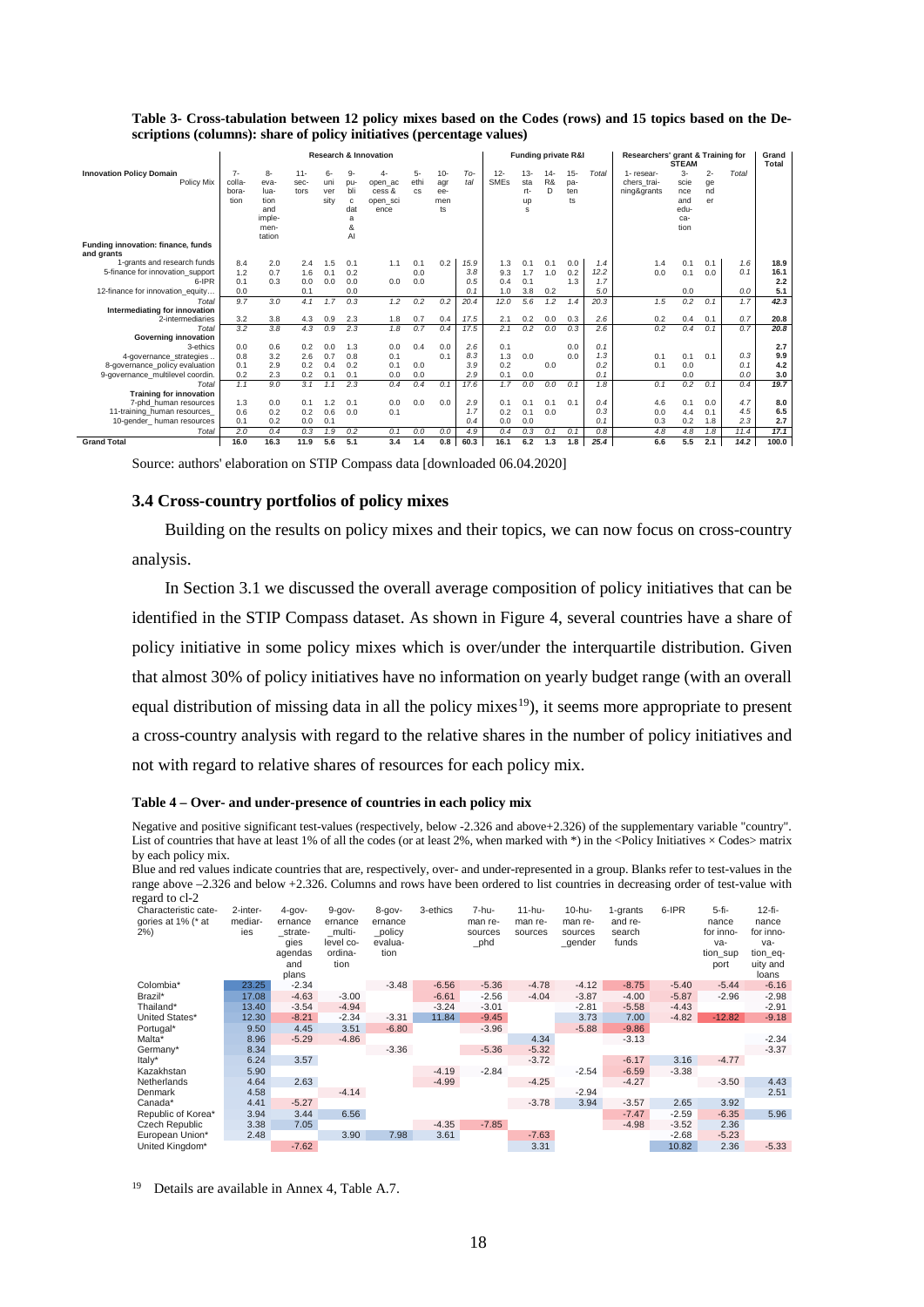| Turkey*            |          |         |         | 2.64    | $-4.82$ | 4.34    | 6.73    |         | $-7.74$ |         | 4.48    | $-3.74$ |
|--------------------|----------|---------|---------|---------|---------|---------|---------|---------|---------|---------|---------|---------|
| Sweden             |          |         | $-3.37$ |         |         |         | $-5.60$ | 4.22    | 3.34    |         | 4.15    | $-3.27$ |
| Slovenia*          |          |         |         |         | $-4.14$ | 4.30    |         |         | 2.66    | $-2.61$ | $-6.42$ |         |
| Latvia             |          | 3.30    | $-3.44$ |         | $-3.81$ | $-3.27$ |         | $-3.75$ |         | $-3.05$ |         | 2.68    |
| France*            |          |         |         |         |         |         | $-4.23$ |         |         | 4.61    |         | 3.53    |
| Finland            |          |         |         | 2.44    |         | $-4.51$ | $-2.67$ | $-3.97$ | 2.50    | 3.32    |         |         |
| Cyprus             |          | 4.13    |         | $-4.72$ |         | $-2.35$ |         |         |         |         |         |         |
| Costa Rica         |          |         |         | $-4.58$ | 3.06    | $-5.89$ | 9.08    |         |         |         |         |         |
| China              |          | 2.68    |         |         |         |         | $-3.06$ | $-3.64$ | $-3.21$ |         | 4.75    |         |
| Peru               | $-2.45$  |         |         |         | $-3.65$ | 4.19    |         |         | 3.59    |         |         |         |
| Argentina          | $-2.50$  |         |         | 6.10    |         |         | $-3.40$ | 2.88    |         | $-3.31$ | 2.61    | $-6.56$ |
| Greece             | $-2.58$  |         |         |         |         |         | 2.81    | $-3.49$ |         | 5.60    |         |         |
| Belgium - Flanders | $-3.27$  | $-2.53$ | $-2.87$ |         | $-4.86$ |         |         | $-2.50$ |         |         |         | 16.20   |
| Russian Federa-    | $-4.05$  |         | 5.67    |         | 2.61    | $-2.98$ | $-3.53$ | $-4.80$ |         |         |         |         |
| tion               |          |         |         |         |         |         |         |         |         |         |         |         |
| Lithuania*         | $-4.41$  |         |         |         | 3.26    | $-4.23$ |         | 4.93    | 2.72    |         | $-2.33$ | 8.71    |
| South Africa       | $-4.96$  |         |         | 2.49    |         |         |         | 2.34    |         |         |         | $-2.57$ |
| Estonia            | $-5.04$  | 4.30    |         |         | $-3.56$ |         | 4.03    |         |         | $-2.84$ |         |         |
| Australia*         | $-5.81$  |         |         |         |         |         | 8.15    | 3.08    |         | $-5.28$ |         |         |
| Israel             | $-6.09$  |         | $-3.74$ |         |         | 2.49    | $-4.07$ | $-4.07$ | 4.15    |         | 5.54    |         |
| New Zealand        | $-6.29$  |         |         |         | 4.55    |         |         |         |         | $-3.51$ | 4.33    |         |
| Poland*            | $-6.62$  | $-3.23$ |         |         |         | 8.40    |         | $-2.39$ | 6.29    |         |         | $-3.26$ |
| Chile              | $-7.85$  |         | 2.68    |         | $-3.42$ |         | $-2.61$ |         |         |         | 4.91    | 4.70    |
| Switzerland        | $-8.40$  |         |         | 5.49    | $-3.91$ | 2.33    |         | 4.42    | 4.72    |         |         |         |
| Japan              | $-8.58$  | $-6.77$ | 3.78    |         | 3.68    | 6.73    |         |         | 13.32   |         | $-6.39$ | $-4.38$ |
| Austria*           | $-9.89$  | 3.15    |         | $-4.93$ | $-3.53$ | 4.29    | 5.18    | 5.09    |         |         | 2.86    |         |
| Hungary*           | $-10.30$ | 9.36    | $-3.30$ |         | $-2.73$ | 2.61    |         |         | 3.04    |         |         |         |
| Luxembourg         | $-11.60$ | $-3.07$ | $-3.12$ |         | 2.98    |         | 5.59    |         | 5.27    |         | 2.64    | 5.89    |
| Spain              | $-12.42$ |         |         | 3.02    |         | 11.42   | 3.65    |         |         | 2.84    | 3.37    |         |
| Norway             | $-12.86$ |         |         | 4.23    |         |         | 2.89    | 3.85    | 4.25    |         |         |         |
| Ireland            | $-13.79$ |         | $-3.15$ |         |         | 8.53    |         | 4.09    |         | 3.24    | 5.79    |         |
|                    |          |         |         |         |         |         |         |         |         |         |         |         |

Source: authors' elaboration on STIP Compass data [downloaded 06.04.2020]

In order to obtain an easily comparable configuration of countries in the top and in the lower quartile of the distribution of each policy mixes, we considered the test-values of the supplementary categorical variable "country" for each policy mix.[20](#page-18-0) The results are set out in Table 4: the figures refer to the set of 44 countries plus the European Union and a Belgian territorial entity, each of them having at least 1% (or at least 2%, for those marked with a star) of all codes cited in the *Policy Initiatives*  $\times$  *Codes* (5,685  $\times$  109) matrix and showing positive or negative characteristics for at least one of the detected policy mixes. In this way we can focus on the countries that in Figure 4b are plotted as outliers or are on the whiskers (i.e. points within 1.5 times the interquartile range) of the quartile distribution. For the 17 countries and four Belgian territorial entities not listed in Table 4, the variability of codes is too low for computation of the test-value.

With regard to countries listed in Table 4, we can compare countries' portfolios of innovation policies across the 12 policy mixes. These 44 countries plus the European Union and a Belgian territorial entity account for about 89% of all the policy initiatives entered in the STIP Compass. The figures in Table 4 have been ordered to list countries in decreasing order of test-value with regard to the policy mix 'intermediaries' with the highest test-value for the larger group of countries.

The arrangement of figures in Table 4 highlights that the overall pattern is largely dominated by the over/under representation in the policy initiatives portfolio of policies supporting the innovation intermediaries' activities (cl-2). It is apparent that, even though – on average – such policies encompass a large share of policy initiatives, they are greatly above the average for a group of 11 countries – Columbia, Brazil, Thailand, United States, Portugal Malta, Germany, Italy, Canada,

<span id="page-18-0"></span><sup>&</sup>lt;sup>20</sup> Test-values in Table 4 were computed in the cluster analysis on the *Policy Initiatives*  $\times$  *Codes* (5,685  $\times$  109) matrix: see sub-section 3.1. The total number of codes cited in the matrix is 35,930 and test-value was calculated only for those countries that represented at least 1% of all the codes in the matrix (or at least 2%, when marked with \*).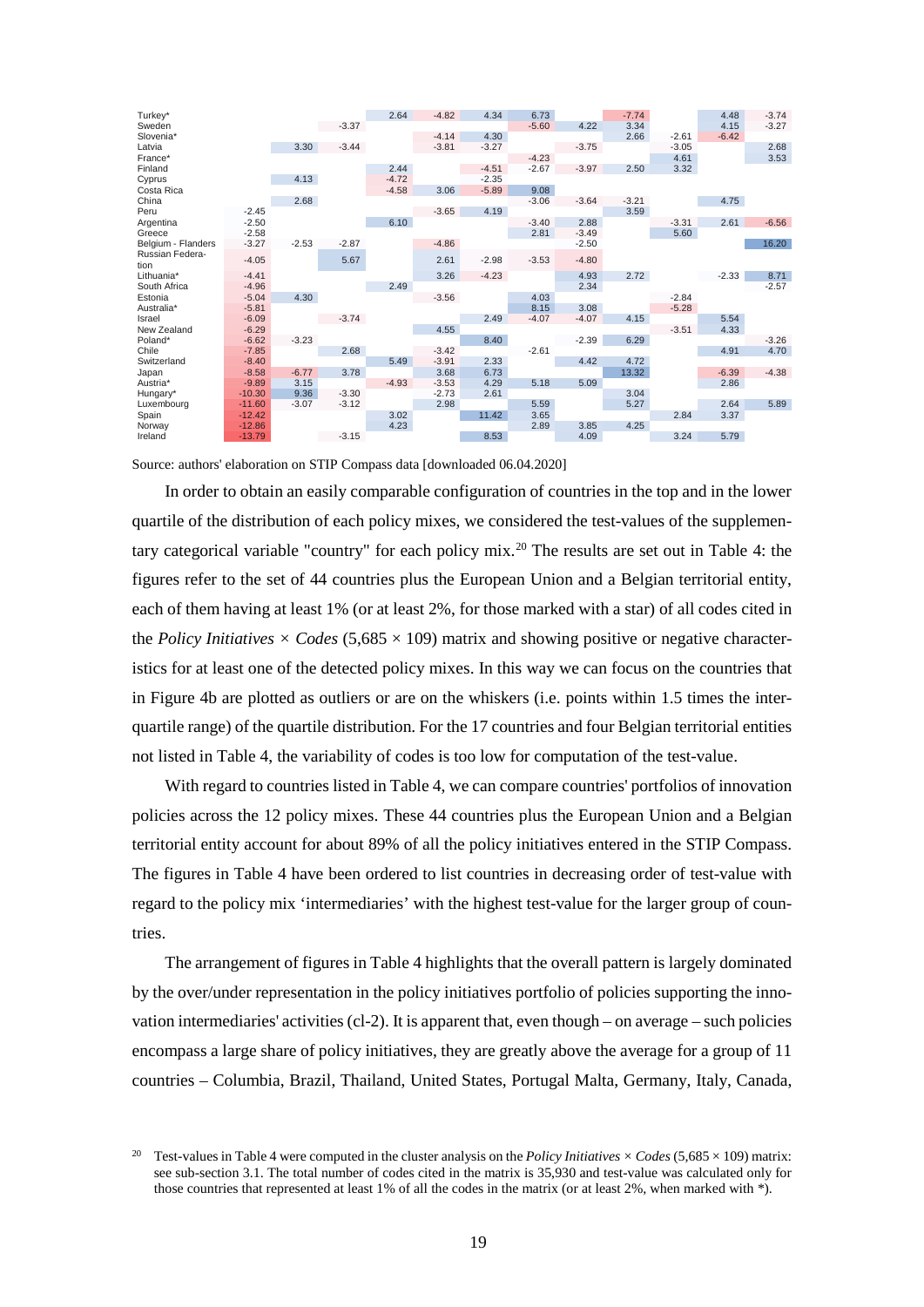Korea, and Kazakhstan – plus the European Union. For some of these countries – Columbia, Brazil, Thailand – that policy mix crowds out almost all the others. For the United States, the composition of innovation policies includes also a significant share of policies on ethics (cl-3), on grants and research funds (cl-1), and on innovations intended to reduce the gender gap in science and technology (cl-10); while innovation policies to support PhD (cl-7), governance of innovation policies (cl-4, cl-9 and cl-8), finance for innovation (cl-5 and cl-12) and policies on IPR (cl-6) are well below the shares in the average composition of the innovation portfolio of policy mixes. Other countries show a more balanced composition (highlighted by the blanks in the table), as in the case of Germany. For countries with an over-presence of intermediaries' policies (cl-12) in the portfolio of innovation policies mixes, there is a focus on the same set of topics that we observed in Section 3.2: collaboration, evaluation and implementation of innovation, public data & AI, sectors towards which innovations must be oriented, SMEs.

Countries with a presence of policy initiatives in innovation intermediaries well below the average portfolio display a variety of different compositions of innovation policy mixes, mainly in regard to interventions on human resources training and granting and funding of innovation.

Although the results presented in this section are promising in terms of cross-country comparison, there are at least four reasons why we are very cautious about drawing conclusions from them. Firstly, figures on budget shares may define a different composition of the portfolios' policy mixes. Secondly, information on subnational policies may explain the low presence of some policy mixes in the portfolio of some countries in which innovation policies are undertaken not only at national level (as in the case of Austria, Brazil, Canada, Germany, Italy, Portugal, Thailand, United States, to mention only the ones listed in Table  $4<sup>21</sup>$ ). Thirdly, the interplay of innovation policies and other policies – such as those intended to favour a stronger/more balanced structural composition of economic activities or those fostering the enhancement of education systems – is expected to affect the observed portfolio of policy mixes. In this regard, an analytical approach should consider national systems of innovation. Fourthly, over time, policy programmes structure the practices of the various agents involved in the innovation processes: countries that only recently started innovation policy programs may select policies that foster the emergence and consolidation of the preparedness to innovate, as far as they contribute more to shaping agents' attitude towards innovation. This may explain why Colombia has a very large share of innovation policies supporting innovation intermediaries, which can be a strategic tool to structure a national innovation system. [22](#page-19-1) Although analysis of all these dimension falls outside the scope of this paper, they represent a core set of complementary items of information that we would expect to see in the next generation of the STIP Compass.

<span id="page-19-0"></span><sup>&</sup>lt;sup>21</sup> We refer here to details summarised in Annex 3 for a comment on those countries with regard to one or more topics related to research. innovation, technology, science, training, education that are not exclusively a national matter.

<span id="page-19-1"></span><sup>&</sup>lt;sup>22</sup> In this regard, see OECD recommendations on innovation policy in Colombia (OECD, 2014).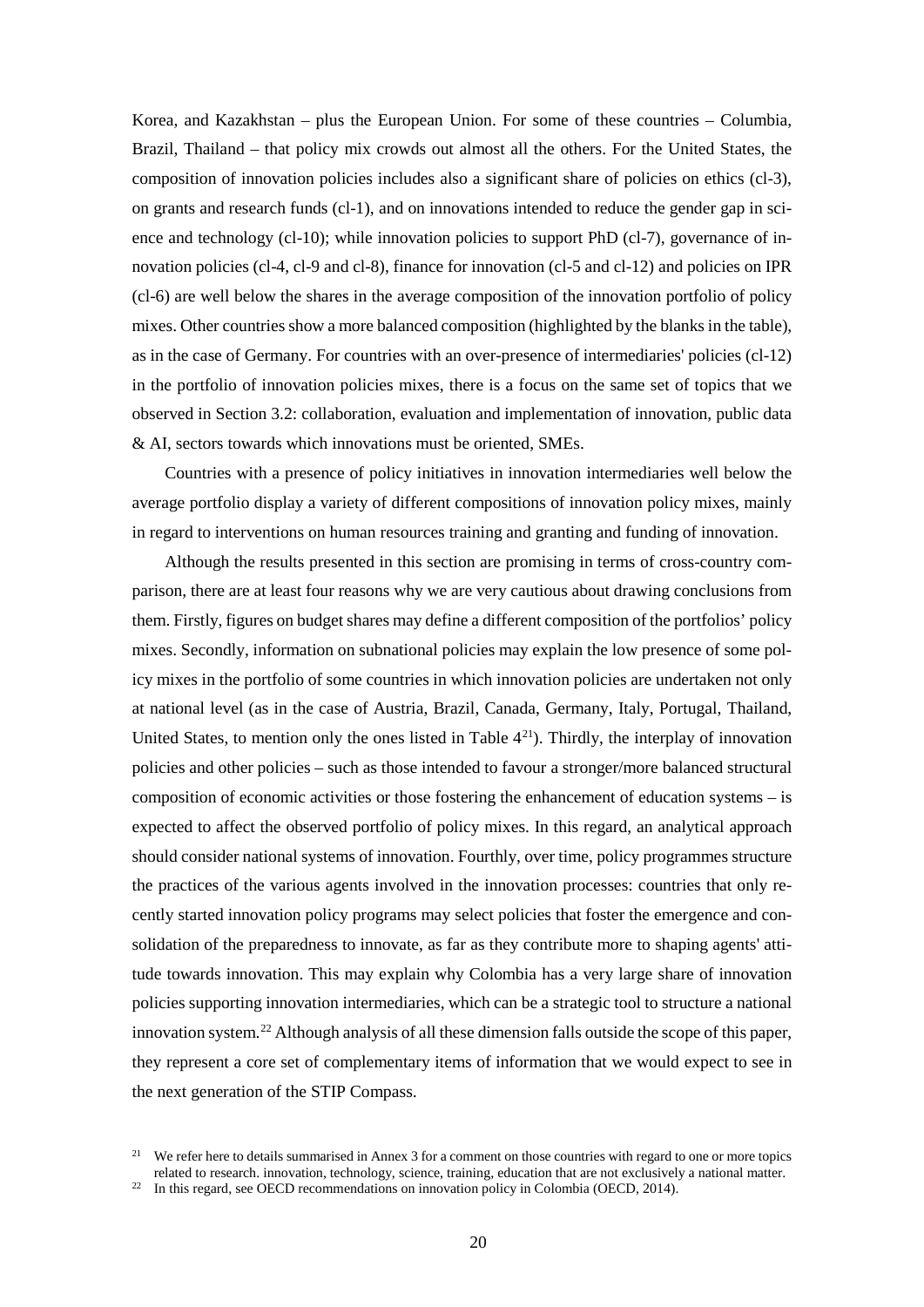# **5. Discussion and further developments**

There is increasing consensus among scholars about the importance of the policy mix in supporting innovation processes (OECD, 2010; Cunningham, Edler, Flanagan, & Larédo, 2016; Edler & Fagerberg, 2017; Guimón & Paunov, 2019). A variety of tailored policy instruments are needed to target the diverse goals and beneficiaries of public intervention, since they are subject to different forms of governance. Their implementation may be straightforward (as in the case of tax incentives) or very complex (when holistic changes are made to enhance the creation of ecosystems). The impact of individual instruments and of their mix is difficult to assess because of the many interactions that occur in their enactment. Case studies have highlighted that these interactions do not always produce a reinforced effect, and that policy management may become a critical issue *per se* (Mazzucato & Semieniuk, 2017). When counterfactual analysis is used, significant findings highlight the potential of a more informed design of policy (Caloffi et al., 2018; Guerzoni & Raiteri, 2015), which to date has been largely determined by the path dependence of interventions in the countries considered. In general, comparative analysis is hampered by the need for information and by the need for a conceptual definition of what characterizes an innovation policy mix. To fill this gap, the essential support in building a cross-country comparative framework is provided by the STIP Compass.

Building on the detailed taxonomy provided by the STP Compass and on the wide-ranging and detailed information entered by 62 countries, this paper has conducted the first systematic analysis intended to define an evidence-based classification of innovation policy mixes.

The research results reported in this paper defined a policy mix in terms of the policy themes, the groups of beneficiaries targeted, and the policy instruments coded and associated with each policy initiative. We proposed two multidimensional analyses, respectively, of coded information on the three policy dimensions (109 codes) and of the free texts describing the objectives and backgrounds policies (over 6400 lemmas of nouns, adjectives and verbs). The results of the coded information provided the definitions of twelve policy mixes, while the analysis of free text descriptions singled out 15 topics that were used to explore the specific domains of the policy mixes detected. The results highlighted an evidence-based portfolio of innovation policy mixes adopted by countries.

The results of the analyses presented in the paper are available online for free consultation using Tableau Public to explore specific cross-country comparisons and obtain details on the features characterising each policy mix in terms of coded information and descriptions. Online queries allow cross-country comparisons both at the micro level on the codes of policy initiatives – identified by the taxonomy (defined in the STIP Compass by EC-OECD) of policy themes, policy instruments and target groups, thus reproducing what the STIP Compass already does – and at the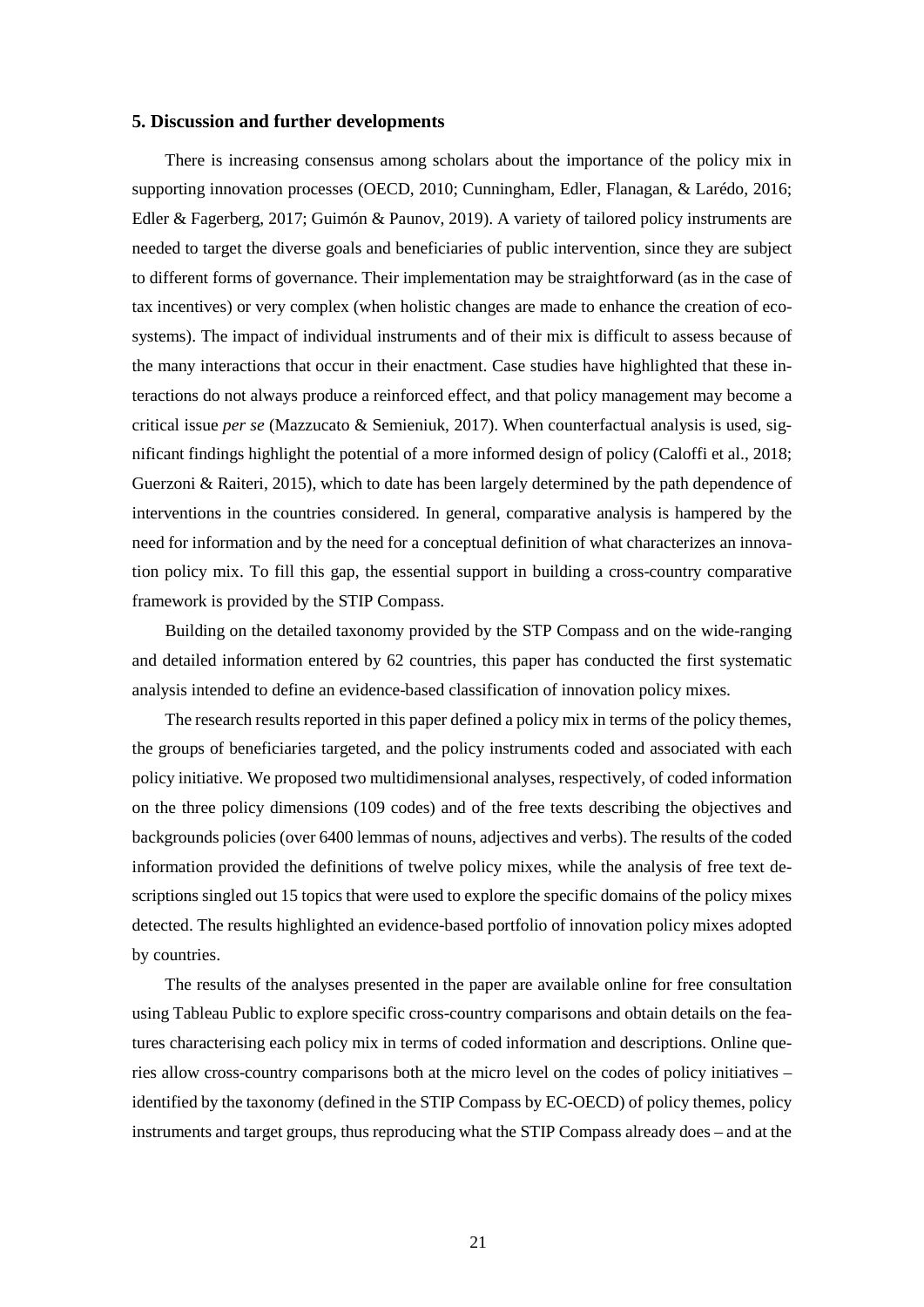meso level of categories of policy mixes and topics, identified in the analyses discussed in the paper.

Whilst we are aware of the incompleteness of the information available, the results of the multidimensional analyses make it possible to highlight some original results and to address some issues for further research.

Firstly, the twelve policy mixes detected single out specific combinations of themes, target groups of beneficiaries, and instruments. They highlight that not all the combinations of codes are enacted in policy practices; nor it would make sense, since the codes are tailored to refer to very specific modalities in each of the three dimensions. The multidimensional classification in terms of policy mix can become a meso level for querying the STIP Compass in a more effective crosscountry comparison. They are grouped into four main domains of innovation policy initiative. The largest group consists of policy mixes intended to finance innovation with funds and grants. These account for 42.4% of policy initiatives. The other three domains range from 17.1% to 20.6%: Governance of innovation policy and ethics for strategic plans and agendas and multilevel governance; Training for innovation to foster the attitude of human resources towards innovation (PhD researchers, general support, and reducing the gender gap); Intermediating for innovation. The twelve policy mixes have differing importance in terms of number of policy initiatives. Relative budget shares are quite aligned to those proportions, but since information on yearly budgets is missing for almost 30% of policy initiatives, and significantly for the USA, results referring to budgets should be considered with caution.

The topics identified by the free text descriptions refer to four main areas: public interventions, private interventions, governance of innovation processes, and training for innovation processes. They add significant nuances to the various policy mixes, and in particular to the policies supporting the activities of innovation intermediaries, the largest group of policy initiatives (almost 20.6%), and which has a variety of focuses: collaboration, evaluation and implementation of innovation, public data  $\&$  AI, sectors towards which innovations must be oriented, SMEs. The policy mix on ethics addresses various topics, but the most significant one concerns public data and AI.

The results on cross-country portfolios of policy mixes show that the majority of countries have an average portfolio of innovation policy mixes, while a group of countries has an overrepresentation of policy mixes focused on the activities of innovation intermediaries. In some countries, these latter crowd out all the other mixes, to some extent encompassing many policy initiatives intended to foster the country's preparedness for innovation. Countries with a presence of policy initiatives in innovation intermediaries well below the average display a variety of different compositions of innovation policy mixes, mainly in regard to interventions on human resources training and granting and funding of innovation.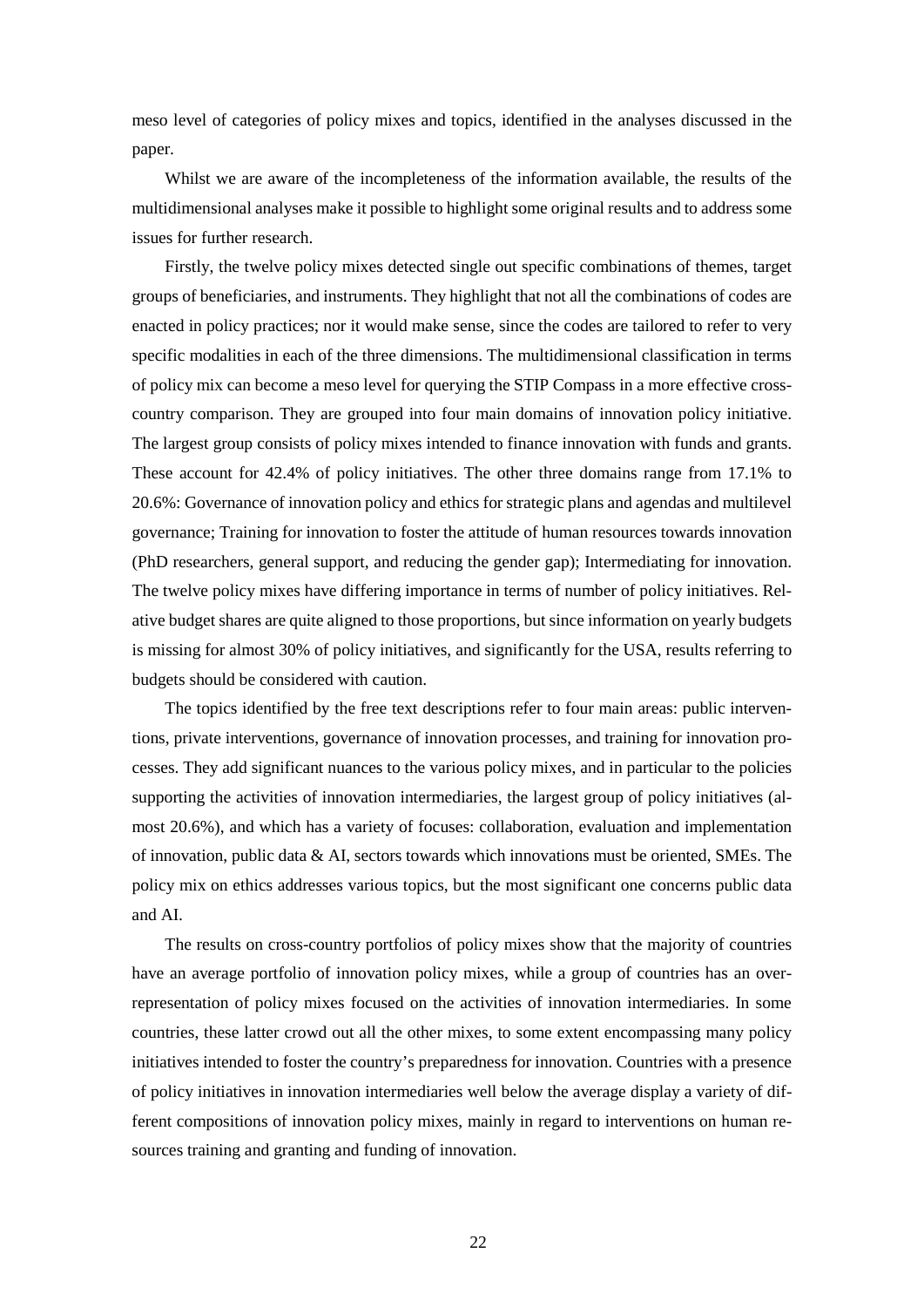Although the results emerging from the multidimensional analysis are promising, we are very cautious with regard to the cross-country comparison: figures on budget shares may define a different composition of the portfolios of innovation policy mixes; information on subnational policies may explain the low presence of some policy mixes in the portfolio of some countries in which innovation policies are undertaken not only at national level; the interplay of innovation policies and other industrial policies or education policies is expected to affect the these results; a longitudinal analysis would be needed to interpret them.

All these dimensions should be encompassed in the next generation of the STIP Compass and some critical fragilities should be addressed by the EC-OECD initiative.

The first fragility concerns the unit of analysis of policy instruments: choosing the national level as a reference for all EU and OECD countries simplifies the complexity of the policy instruments that in the different countries are developed on a subnational scale, as in the case of unitary states like Italy, or in the cases of federal states like Austria, Germany and the USA.

Beyond the methodological features suggested for the analysis of policy initiatives, one urgent message is conveyed by the findings reported in this paper: the need for a radical shift by the European Commission, which is now supporting the STIP Compass only for information on national policies. Innovation policy in Europe – as the Research and Innovation Smart Specialisation Strategy clearly shows (Isaksen & Trippl, 2017; Magro & Wilson, 2018; Russo, et al., 2019) – is built not only on national policies but also on subnational ones. Hence, in order to provide an effective analytical framework and tools for innovation policies in Europe, the European Commission cannot ignore the fact that subnational policies need to be entered in the STIP Compass. This should be done without relying on the voluntary entry of information by almost 200 regions in Europe, but straightforwardly by populating the STIP Compass dataset automatically with information on regional innovation policies already collected at national level. This information should be delivered at EU level for the cross-country analysis of administrative data on regional policies supported by the European Structural and Investment Funds. The simplification adopted in conceptualizing the STIP Compass web platform only for national policy is unacceptable and disconcerting: there may be large and significant differences among the policy measures adopted by countries, precisely because of the interplay between different policy mixes at national and subnational levels, which is an issue already noted by OECD (2010), but later not incorporated in the STIP Compass.

A second cause of fragility relates to the classification of policy instruments and of target groups. For example, in the STIP Compass classification, "innovation intermediaries" are a type of target group, but in several cases they are not specified, while the ultimate target group of the innovation policy instruments is specified (such as SMEs). It is urgent to address the classification of the broad areas of intervention that are now covered by the label "innovation intermediaries" but are not classified as such in the conceptual framework of those who enter information in the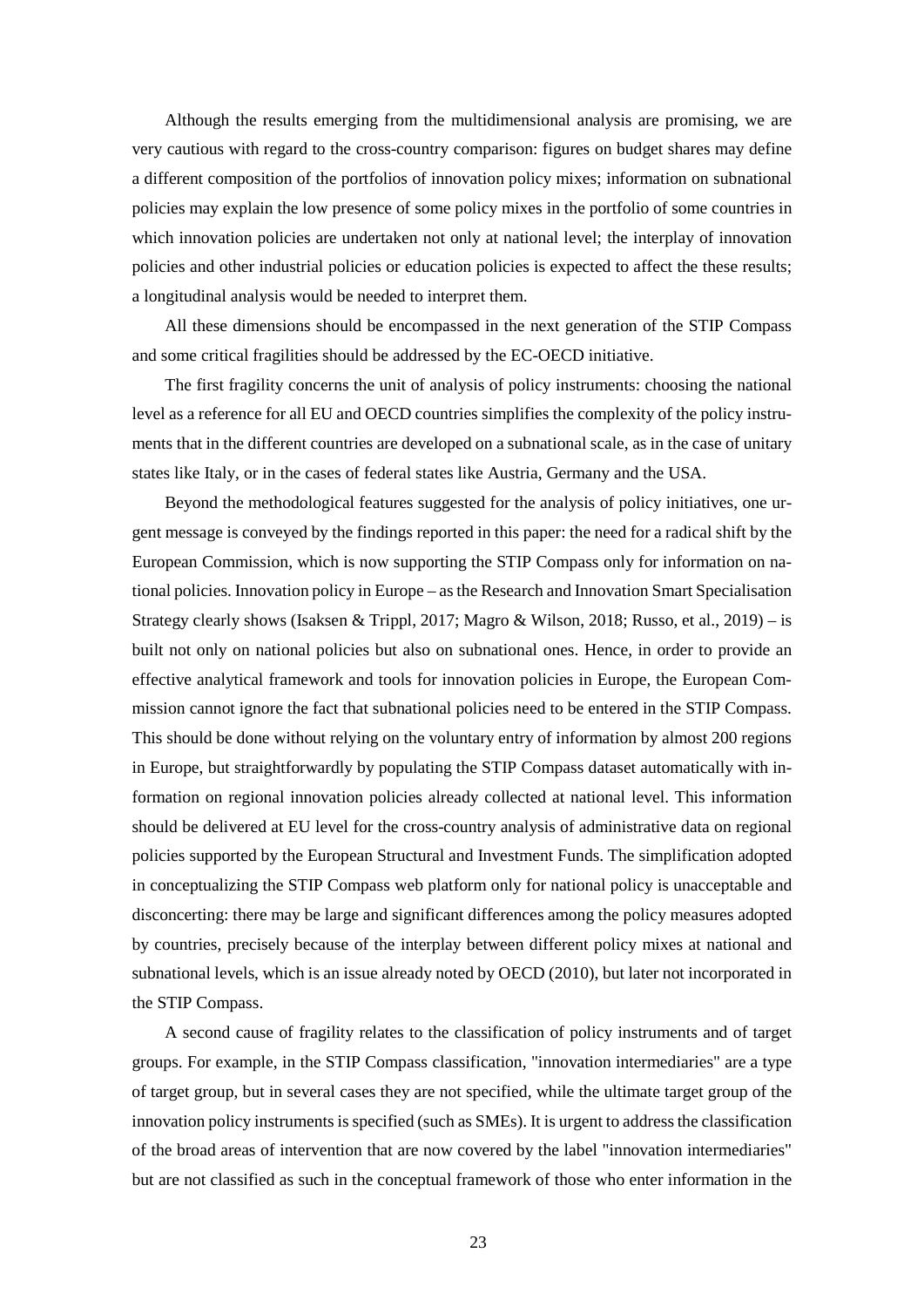database. A major effort to create a common language (codes) has been made through many tutorials produced by the STIP Compass staff, but some critical areas still require attention (and may be topics in the discussion on policy initiatives).

A more pervasive fragility concerns the quality of the data provided by countries. Essential for effective use of the STIP Compass is that the comparison refers to the policies that countries have implemented. Full information on the policy initiatives will shed light on the actual pattern characterizing the various policy mixes, thus allowing a cross-country interpretation of the composition of portfolios of policy initiatives in terms of resources that are invested for each component of the mix. Moreover, the temporal dimension deserves more accurate data: start-end dates could significantly improve our understanding of the development of innovation policies both in a cross-country perspective and a longitudinal one.

# **Acknowledgements**

The authors wish to thank Andres Barreneche (OECD) for sharing his knowledge on STIP Compass; Alessandra De Renzis and Albino Caporale, Tuscany Region, for their support in letting us know how documentation on regional policies is collected, transmitted and processed from an Italian region to the national level and then made available in aggregate form for the European Commission; Fabrizio Alboni and Emanuele Murgolo for the classification of organisations in charge for the innovation policy initiatives; the internship students Martina Rescigno, Nataliya Zayeva, Manuel Meslem, Arianna Ferroni, Elena Cattivelli for their collaboration on the project "What Constitutional Laws say about administrative competences on research, science, innovation, training and education"; the Master Lacom graduates Alessandra Busico, Giulia Pertici, Elisa Tedeschi, Angela Boiano, Chiara Brigliano, Mara Gramendola, Marica Scattaglia, Samantha Franceschin, Viktoriya Gumenyuk, Erica Barba, Linda Evandri, Valentina Mammoliti, Vanessa Porto for their invaluable work in exploring the STIP Compass and integrating information, in their theses, on national and subnational innovation policies in France, Germany, Russian Federation, and Spain. Our especial thanks go to Federica Rossi, Simone Scagliarini, the Editor of the Special Issue, and the Anonymous Referees for their comments, and to Adrian Belton for proof reading the article.

# **References**

- Beaudouin, V. (2016). Statistical analysis of textual data: Benzécri and the French school of data analysis. *Glottometrics*, *33*.
- Benzécri, Jean-Paul (Ed.). (1973). *L' analyse des correspondances*. Dunod.
- Benzécri, J.-P. (1992). *Correspondence analysis handbook*. Marcel Dekker.
- Berry, M. W., & Kogan, J. (2010). *Text mining: Applications and theory*. John Wiley & Sons.
- Bolasco, S. (2010). *TaLTaC 2.10: Sviluppi, esperienze ed elementi essenziali di analisi automatica dei testi*. LED.
- Bolasco, S., & De Gasperis, G. (2017). TaLTaC 3.0. A Multi-level Web Platform for Textual Big Data in the Social Sciences. In *Data Science and Social Research* (pp. 97–103). Springer.
- Bolasco, S., & De Mauro, T. (2013). *L'analisi automatica dei testi: Fare ricerca con il text mining*. Carocci Editore.
- Caloffi, A., Mariani, M., Rossi, F., & Russo, M. (2018). A comparative evaluation of regional subsidies for collaborative and individual R&D in small and medium-sized enterprises. *Research Policy*, *47*(8), 1437–1447. https://doi.org/10.1016/j.respol.2018.04.022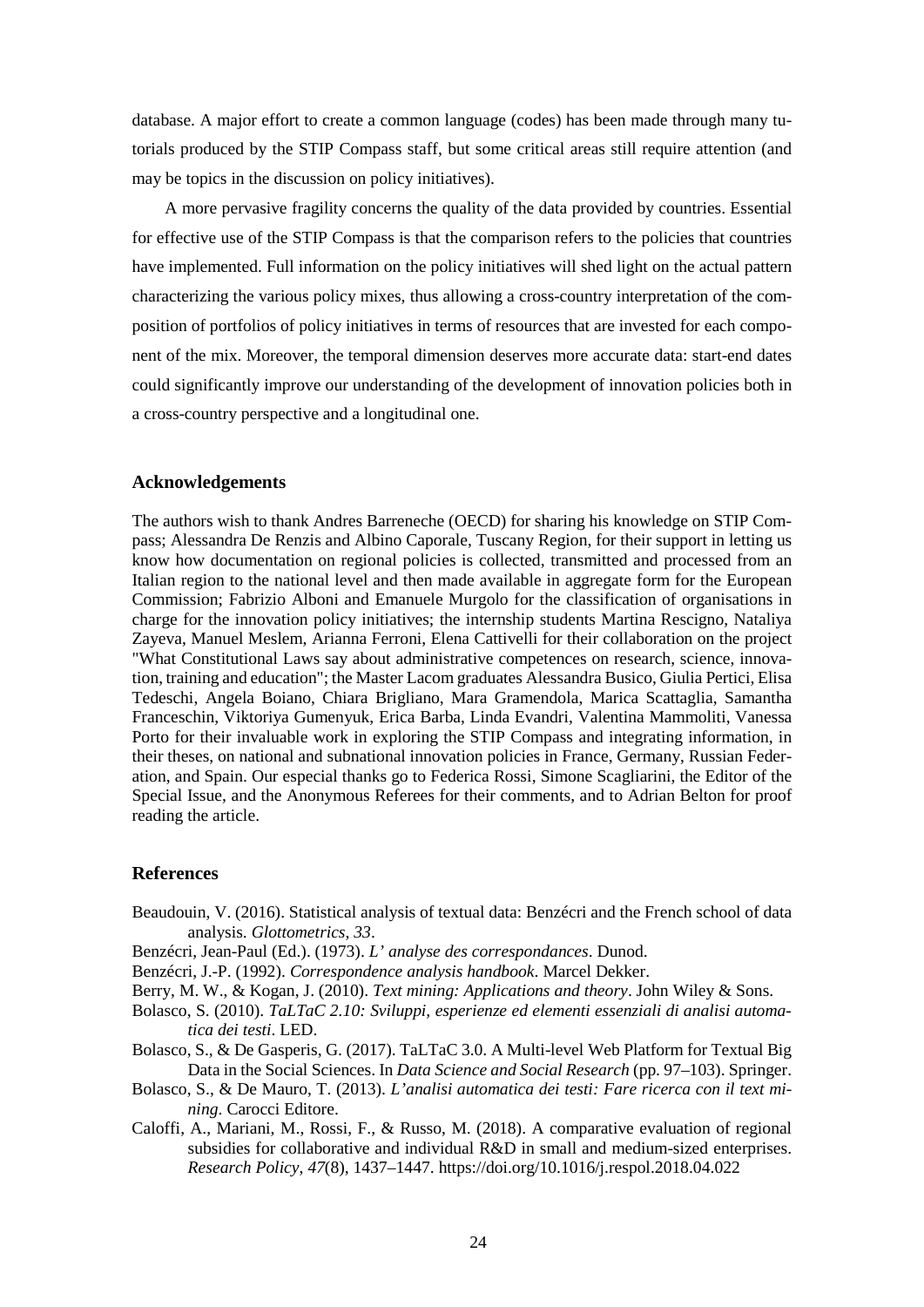- Cunningham, P. C., Edler, J., Flanagan, K., & Larédo, P. (2013). *Innovation policy mix and instrument interaction: A review*. Manchester Institute of Innovation Research.
- Cunningham, P., Edler, J., Flanagan, K., & Laredo, P. (2016). The Innovation Policy Mix. In Jacob Edler, P. Cunningham, A. Gök, & P. Shapira (Eds.), *Handbook of innovation policy impact* (pp. 505–542). Elgar; BASE. http://search.ebscohost.com/login.aspx?direct=true&db=edsbas&AN=edsbas.152B7E0D&lang=it&site=eds-live&scope=site
- EC/OECD DSTI/STP(2019)17 unclassified. (2019). *Science, Technology and Innovation Policy Survey*. OECD unclassified.
- Edler, Jakob, & Fagerberg, J. (2017). Innovation policy: What, why, and how. *Oxford Review of Economic Policy*, *33*(1), 2–23. https://doi.org/10.1093/oxrep/grx001
- Feldman, R., & Sanger, J. (2007). *The text mining handbook: Advanced approaches in analyzing unstructured data*. Cambridge University Press.
- Flanagan, K., Uyarra, E., & Laranja, M. (2011). Reconceptualising the 'policy mix'for innovation. *Research Policy*, *40*(5), 702–713.
- Greenacre, M. J. (2016). *Correspondence analysis in practice*. http://uproxy.library.dcuoit.ca/login?url=https://www.taylorfrancis.com/books/9781498731782
- Guerzoni, M., & Raiteri, E. (2015). Demand-side vs. Supply-side technology policies: Hidden treatment and new empirical evidence on the policy mix. *Research Policy*, *44*(3), 726– 747.
- Guimón, J., & Paunov, C. (2019). *Science-industry knowledge exchange: A mapping of policy instruments and their interactions*. https://doi.org/10.1787/66a3bd38-en
- Isaksen, A., & Trippl, M. (2017). Innovation in space: The mosaic of regional innovation patterns. *Oxford Review of Economic Policy*, *33*(1), 122–140. https://doi.org/10.1093/oxrep/grw035
- Lanahan, L., & Feldman, M. P. (2015). Multilevel innovation policy mix: A closer look at state policies that augment the federal SBIR program. *Research Policy*, *44*(7), 1387–1402. ScienceDirect.
- Lebart, L., Salem, A., & Berry, L. (1998). *Exploring Textual Data*. Springer Netherlands. https://doi.org/10.1007/978-94-017-1525-6
- Magro, E., & Wilson, J. R. (2013). Complex innovation policy systems: Towards an evaluation mix. *RESEARCH POLICY*, *9*, 1647. British Library Document Supply Centre Inside Serials & Conference Proceedings.
- Magro, Edurne, Navarro, M., & Zabala, J. M. (2016). Coordination-Mix: The Hidden Face of STI<br>Policy. Review of Policy Research, 31(5), 367–389. SwePub. Policy. *Review of Policy Research*, *31*(5), 367–389. SwePub. https://doi.org/10.1111/ropr.12090
- Magro, Edurne, & Wilson, J. R. (2018). Policy-mix evaluation: Governance challenges from new place-based innovation policies. *Research Policy*, 103612. https://doi.org/10.1016/j.respol.2018.06.010
- Mazzucato, M., & Semieniuk, G. (2017). Public financing of innovation: New questions. *Oxford Review of Economic Policy*, *33*(1), 24–48. https://doi.org/10.1093/oxrep/grw036
- Meissner, D., & Kergroach, S. (2019). Innovation policy mix: Mapping and measurement. *The Journal of Technology Transfer*, 1–26.
- Murtagh, F. (2010). The Correspondence Analysis platform for uncovering deep structure in data and information. *The Computer Journal*, *53*(3), 304–315.
- Murtagh, F. (2017). Big data scaling through metric mapping: Exploiting the remarkable simplicity of very high dimensional spaces using Correspondence Analysis. In *Data Science* (pp. 295–306). Springer.
- Murtagh, F., & Legendre, P. (2014). Ward's Hierarchical Agglomerative Clustering Method: Which Algorithms Implement Ward's Criterion? *Journal of Classification*, *31*(3), 274– 295. https://doi.org/10.1007/s00357-014-9161-z
- OECD. (2010). The Innovation Policy Mix. In *OECD Science, Technology and Industry Outlook 2010* (pp. 251–279). OECD Publishing.
- Pavone, P. (2018). Automatic Multiword Identification in a Specialist Corpus. In A. Tuzzi (Ed.), *Tracing the Life Cycle of Ideas in the Humanities and Social Sciences* (pp. 151–166). Springer International Publishing. https://doi.org/10.1007/978-3-319-97064-6\_8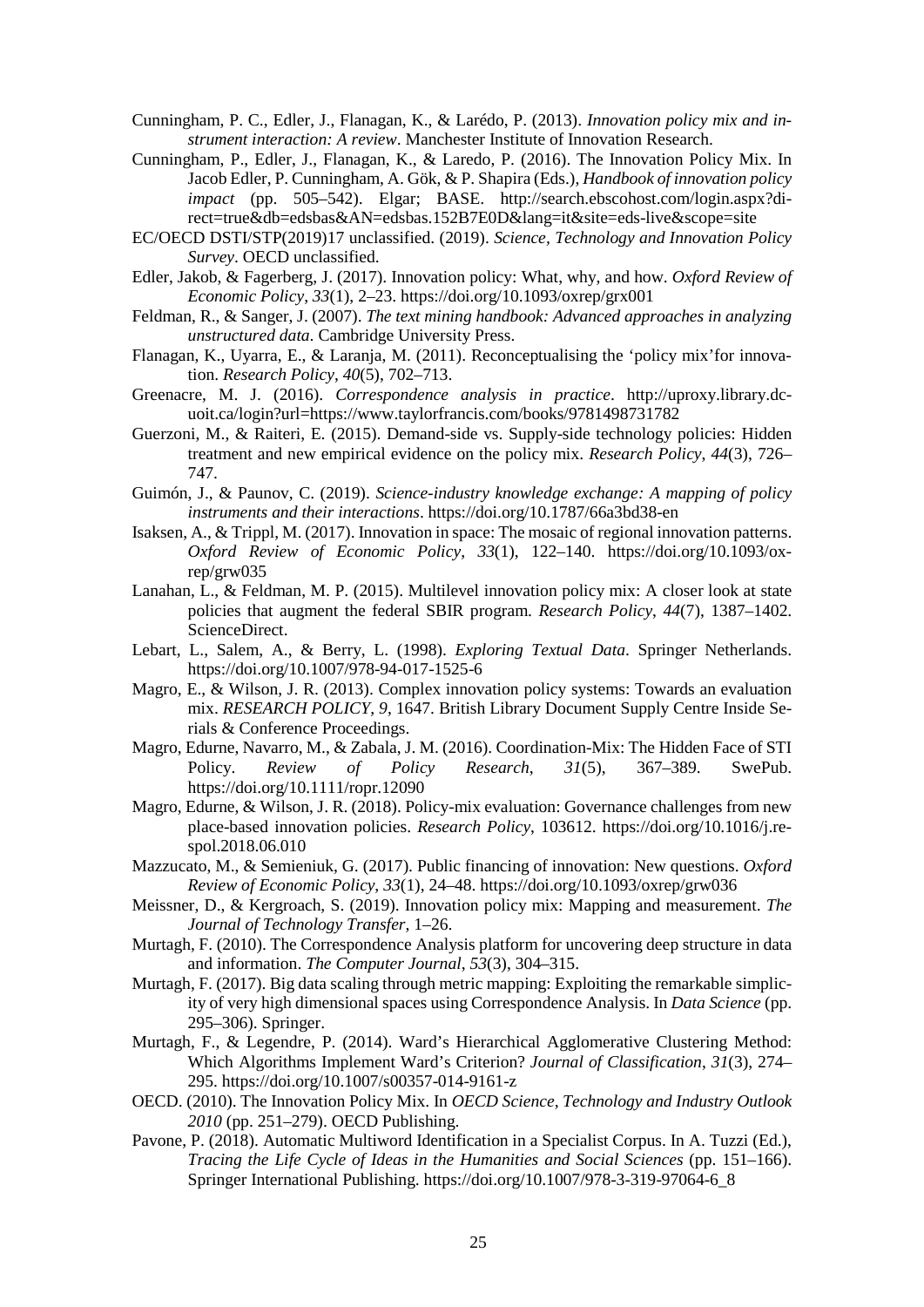- Russo, M., Pagliacci, F., Pavone, P., & Giorgi, A. (2019). RIS3 in macro-regional strategies: Tools to design and monitor integrated territorial development paths. In ESPON ECGT (Ed.), *Scientific Report. Building the next generation of research on territorial development. Papers presented at the ESPON Scientific Conference on 14 November 2018 in London, United Kingdom* (pp. 69–76). https://www.espon.eu/sites/default/files/attachments/ESPON%20Scientific%20Report%202019.pdf
- Sullivan, D. (2001). *Document warehousing and text mining*. Wiley.
- Wang, J.-L., Chiou, J.-M., & Müller, H.-G. (2016). Functional data analysis. *Annual Review of Statistics and Its Application*, *3*, 257–295.
- Ward, J. H. (1963). Hierarchical Grouping to Optimize an Objective Function. *Journal of the*   $A<sub>ssociation</sub>$ https://doi.org/10.1080/01621459.1963.10500845
- Zhang, Y., Zhang, G., Chen, H., Porter, A. L., Zhu, D., & Lu, J. (2016). Topic analysis and forecasting for science, technology and innovation: Methodology with a case study focusing on big data research. *Technological Forecasting and Social Change*, *105*, 179–191.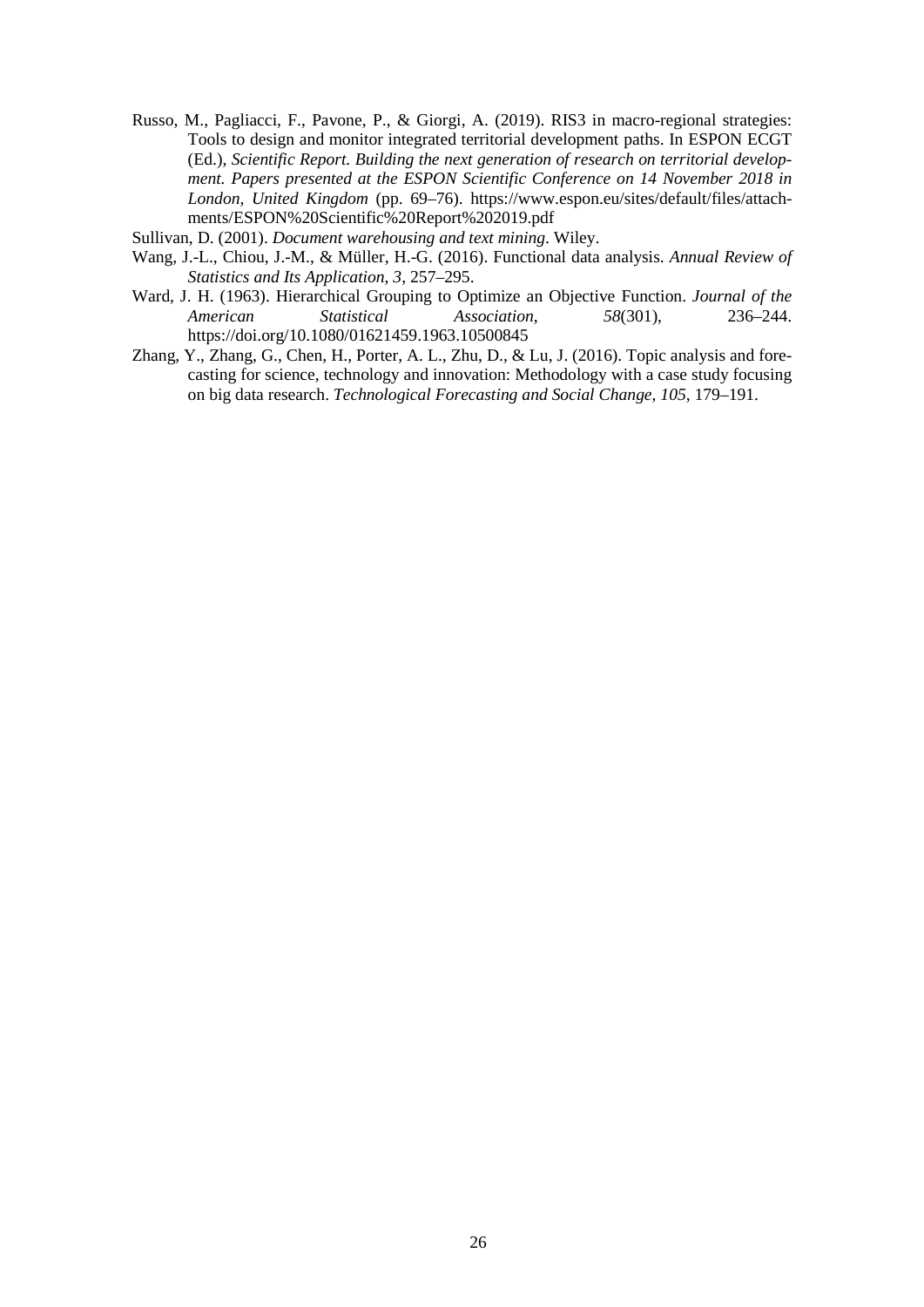# **Supplementary materials - Tables, Figures, Boxes**

Source: Tables, figures and boxes are authors' elaborations on STIP Compass data [downloaded 06.04.2020]; elaboration with Taltac2, Iramuteq, Gephi and Tableau. A selection of tables and figures (marked with the symbol  $\ddot{\ast}$ ) can be browsed by using the navigation on Tableau Public, available at https://poliinnovazione.unimore.it/policy-mix/

## **Annex 1 – List of variables in the STIP Compass dataset and in our analysis**

The detailed description of the database is not yet available online, but it is available on request and presented in the document EC/OECD DSTI/STP(2019)17 unclassified, 2019.

The elementary unit in the STIP Compass database is the policy instrument identified by a Uniform Resource Identifier (URI), with an array of many detailed items of information (Instrument type code, Instrument type label, Instrument name, Instrument description, plus 696 Boolean fields) and with information on the policy initiative with which each policy instrument is associated.

Information available in the data set contains 7,290 records on policy instruments corresponding to 5,685 policy initiatives. With regard to 104 policy initiatives there is no information on the policy instruments, so there are only 7,186 policy instruments URI. Information on a policy initiative associated with more than one policy instrument is repeated for each instrument in a different row.

For the policy initiatives, information is detailed in 145 variables, with regard to the following items (the items in bold have been considered in our dataset).

In 40 fields there is a set of general items of information on the policy initiatives:

- Uniform Resource Identifier (*Policy Initiative URI*),
- year of the survey*,*
- country (Country name, Country code);
- name (English name, Name in original language, Acronym);
- temporal information (*Start year, End year*);
- budget information (**Yearly budget range**, Budget in local currency);
- information on evaluation ("*Has been evaluated?";*
- with 9 columns to specify the corresponding internet link and its structural feature ("*Is a structural reform?"*);
- details in free text format (*Description, Objective,* in six columns*, Background)*
- "Responsible organisation" (i.e. the organisation in charge of the policy initiative); Tags;
- internet links (9 possible links).

In addition to this information there are **81 fields** presenting information on each policy initiative that is classified in a Boolean way according to the codes relating to **Policy Themes (50 types referring to seven categories) and Target Groups (31 types referring to eight categories)**.

There is no information for 24 fields: 15 refer to seven policy themes categories and the eight target groups categories collecting "*any other developments or initiatives related to"* those 15 categories; nine fields are no longer included in the present survey or are simply duplicated.

The 7,186 policy instruments with different URI correspond to 6,850 different Instrument type codes. This result is due to 339 URIs in which the same Instrument type code is associated with at least one of the different details in the further 696 items of information on each policy instrument collected in the dataset. This large portion of the dataset has been explored, but did not enter the analysis reported by the present paper. Information in the 696 Boolean fields refers to different features specified according to the type of instrument. This portion of the STIP Compass dataset contains information in only 0.9% of the cells.

In order to create a significant set of information on the **28 types of policy instruments** for the 5,685 policy initiatives under analysis, we transformed into 28 Boolean variables (one for each policy instrument code) the information on the policy instruments associated with each of them.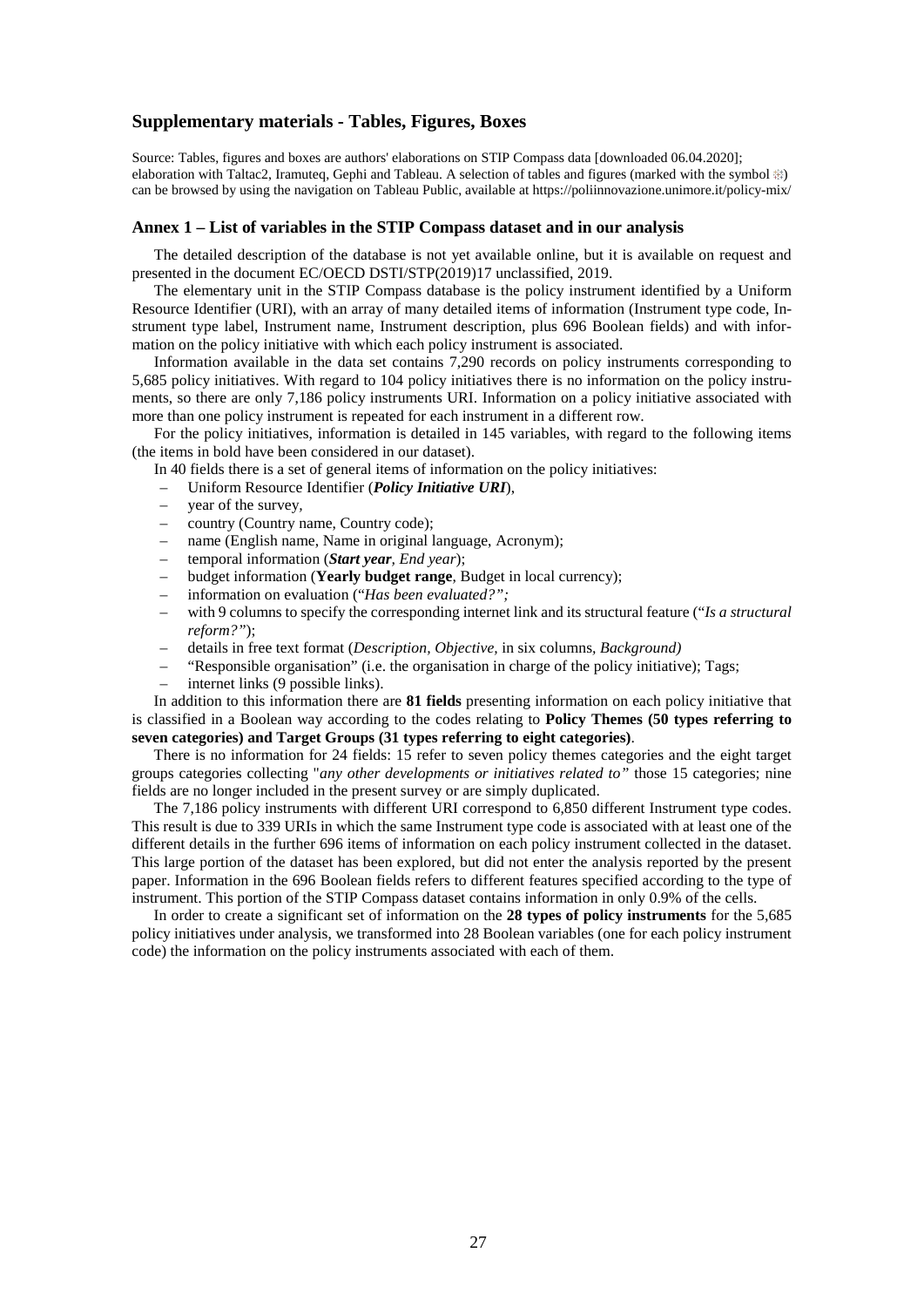# **Annex 2 – Descriptive statistics on STIP Compass data**

| Number of policy<br>instruments by policy<br>initiative | Share of policy<br>initiatives |
|---------------------------------------------------------|--------------------------------|
| 1                                                       | 84.2%                          |
| 2                                                       | 9.6%                           |
| 3                                                       | 2.6%                           |
| $\overline{4}$                                          | 0.8%                           |
| 5                                                       | 0.5%                           |
| 6                                                       | 0.1%                           |
| $\overline{7}$                                          | 0.1%                           |
| 8                                                       | 0.1%                           |
| 9                                                       | 0.0%                           |
| 12                                                      | 0.0%                           |
| 13                                                      | 0.0%                           |
| 14                                                      | 0.0%                           |
| 17                                                      | 0.0%                           |
| 23                                                      | 0.0%                           |
| missing                                                 | 1.8%                           |
| Total                                                   | 100.0%                         |

|  |  |  |  |  | Table A.1 - Number of policy instruments by policy initiative |  |  |  |
|--|--|--|--|--|---------------------------------------------------------------|--|--|--|
|--|--|--|--|--|---------------------------------------------------------------|--|--|--|

Source: authors' elaboration on STIP Compass data [downloaded 06.04.2020]

## **Figure A.1 - Information available in the STIP Compass relative to Policy Initiatives, by year of start, by country, excerpt since 2000**

Years are coloured by decade: years 2000s in a brown palette, years 2010s in a purple palette

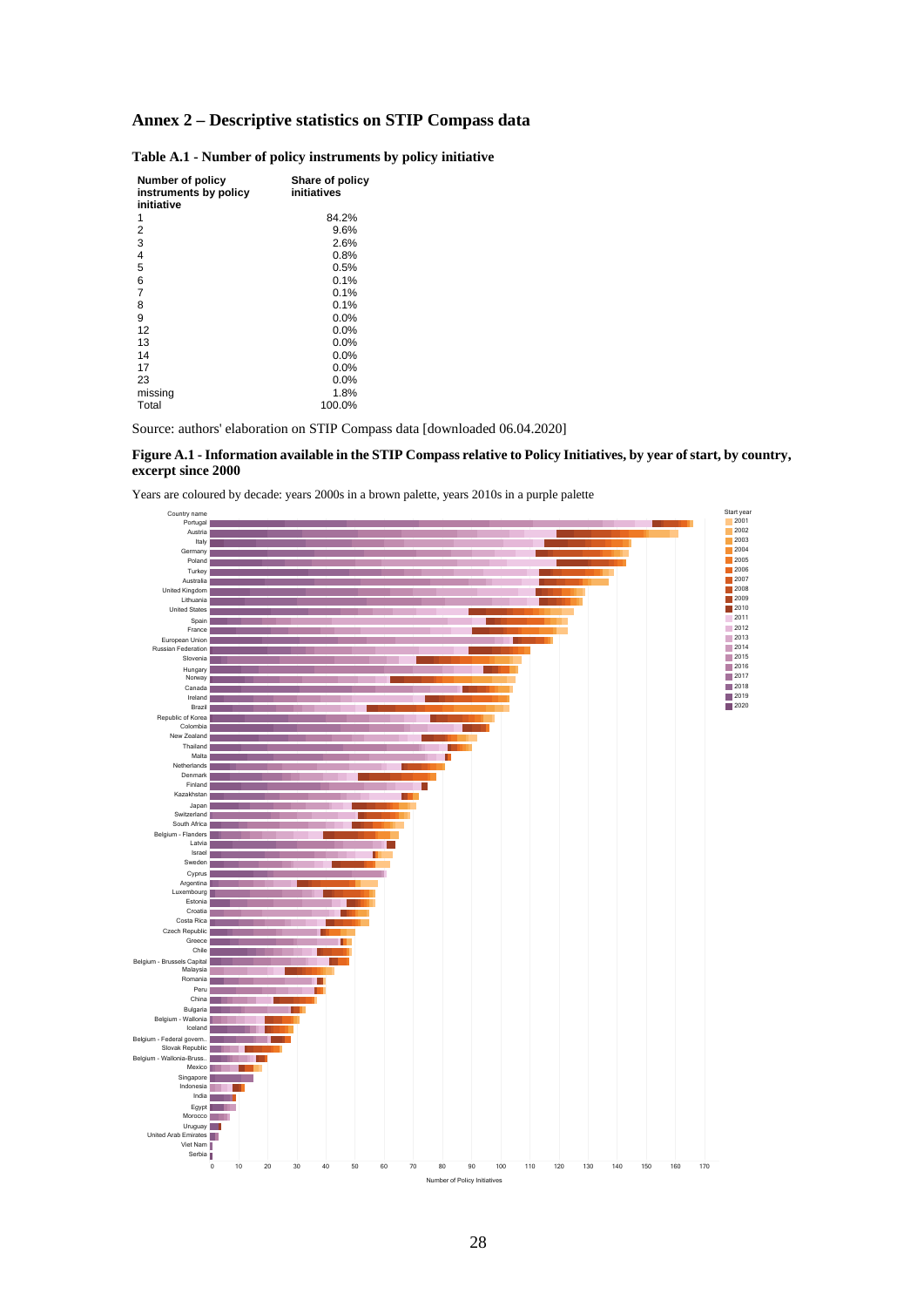Source: authors' elaboration on STIP Compass data [downloaded 06.04.2020]

| Table A.2 – Percentages of the 1,589 organisations in charge for the 5,203 policy initiatives in the STIP Compass, |  |
|--------------------------------------------------------------------------------------------------------------------|--|
| by macro category and category                                                                                     |  |

| macro category<br>category                                                                            |        |
|-------------------------------------------------------------------------------------------------------|--------|
| National/federal/confederal & subnational ministries and their departments and offices                |        |
| National/confederational Ministries and Governmental Departments/other                                | 28.51% |
| Federal Ministry/Agency/Commission                                                                    | 3.27%  |
| Local authorities                                                                                     | 1.20%  |
| Sub-national/ government                                                                              | 1.32%  |
| Research centre/council/foundation/institute/organisation [International/National/subnational]        |        |
| National_Research/Science/Technology/Innovation_Agency/Centre/Commission/Office/Organisation/Policies | 20.64% |
| not-Research/Innovation/Science/Technology_National Authority/Agency/Office                           | 0.69%  |
| National/Federal research/science/innovation Foundation                                               | 2.77%  |
| International Research Centre/organisation/agreements                                                 | 2.20%  |
| Regional research/science/innovation Foundation                                                       | 0.57%  |
| not-RIST_National Authority/Agency/Office                                                             |        |
| not-Research/Innovation/Science/Technology_National Authority/Agency/Office                           | 12.21% |
| <b>Bank and Financing Institutions</b>                                                                |        |
| National Research/investment Fund/Authority                                                           | 3.08%  |
| <b>Bank Institution</b>                                                                               | 1.51%  |
| European Investment Fund/EU Programmes                                                                | 0.82%  |
| University & their association                                                                        |        |
| University & their association                                                                        | 6.73%  |
| Other                                                                                                 |        |
| Other profit/non profit/financing/consulting institution/companies/charities                          | 3.71%  |
| Professional and business companies. associations/networks, trade unions, political parties           | 3.34%  |
| Other National Award/museum/national day/conference/event/contest                                     | 0.88%  |
| Other                                                                                                 | 0.50%  |
| <b>Education_National Authority/Agency</b>                                                            |        |
| Education National Authority/Agency                                                                   | 3.59%  |
| <b>European Commission</b>                                                                            |        |
| European Commission                                                                                   | 0.31%  |
| European network                                                                                      | 0.06%  |
| The Scientific Advice Mechanism                                                                       | 0.06%  |
| Patent Office/IPO/TTO                                                                                 |        |
| Patent Office/IPO/TTO                                                                                 | 1.70%  |
| <b>Taxation Office/Authority</b>                                                                      |        |
| <b>Taxation Office/Authority</b>                                                                      | 0.69%  |
|                                                                                                       |        |

Source: authors' elaboration on STIP Compass data [downloaded 06.04.2020]

**Table A3 – The 1,589 organisations in charge of the policy initiatives (Os), by number of Os/per policy initiative and by number of occurrences per each organisation**

| Number of                                           |     |                                                 |     |    |    |     |                    |
|-----------------------------------------------------|-----|-------------------------------------------------|-----|----|----|-----|--------------------|
| organisations in<br>charge per policy<br>initiative |     | Number of<br>organisations in<br>charge for the |     |    |    |     |                    |
|                                                     |     | 2                                               | 3   | 4  | 5  | >5  | policy initiatives |
|                                                     | 400 | 184                                             | 110 | 78 | 34 | 112 | 918                |
| 2                                                   | 164 | 74                                              | 35  | 17 | 21 | 42  | 239                |
| 3                                                   | 66  | 40                                              | 22  | 14 |    | 21  | 95                 |
| 4                                                   | 53  | 20                                              | 14  | 7  | 3  | 18  | 61                 |
| 5                                                   | 39  | 29                                              | 18  | 6  | 3  | 8   | 43                 |
| >5                                                  | 228 | 174                                             | 138 | 83 | 48 | 66  | 233                |
|                                                     |     |                                                 |     |    |    |     | 1.589              |

Source: authors' elaboration on STIP Compass data [downloaded 06.04.2020]

# **Figure A.2 – Share of policy initiatives by number of organisations in charge of the policy initiatives**

8.9% of policy initiatives have no information on the organisations supporting them

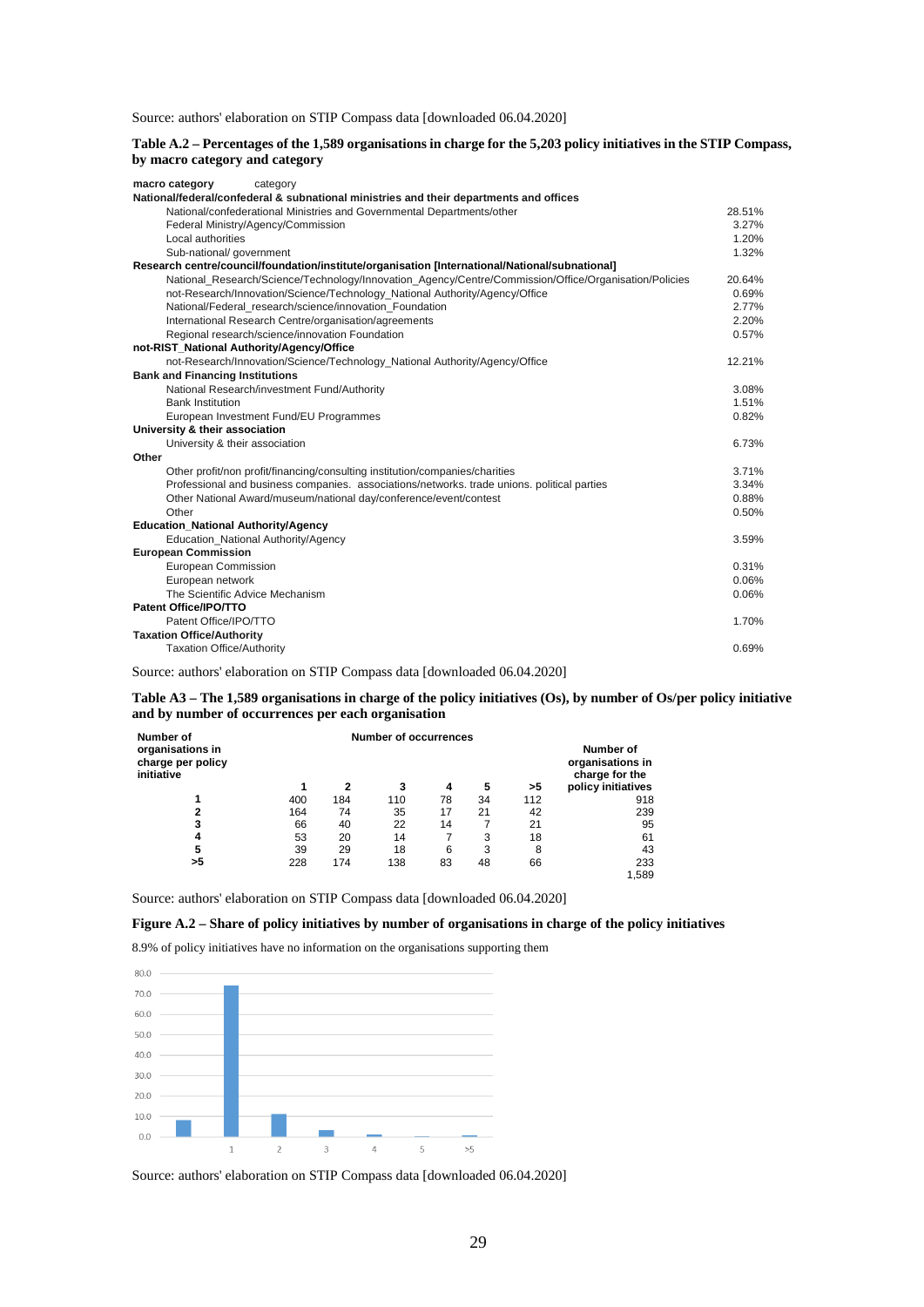# **Table A.4 – Yearly budget range: classes and attributed values (euros)**

| <b>Classes and ranges</b> | attributed value of "Yearly average budget value of the range" |
|---------------------------|----------------------------------------------------------------|
| Don't know                | null                                                           |
| Not applicable            | Not applicable                                                 |
| Less than 1M              | €0.5M                                                          |
| 1M-5M                     | € 3M                                                           |
| 5M-20M                    | €12.5M                                                         |
| 20M-50M                   | €35M                                                           |
| 50M-100M                  | €75M                                                           |
| 100M-500M                 | €300M                                                          |
| More than 500M            | €750M                                                          |
|                           |                                                                |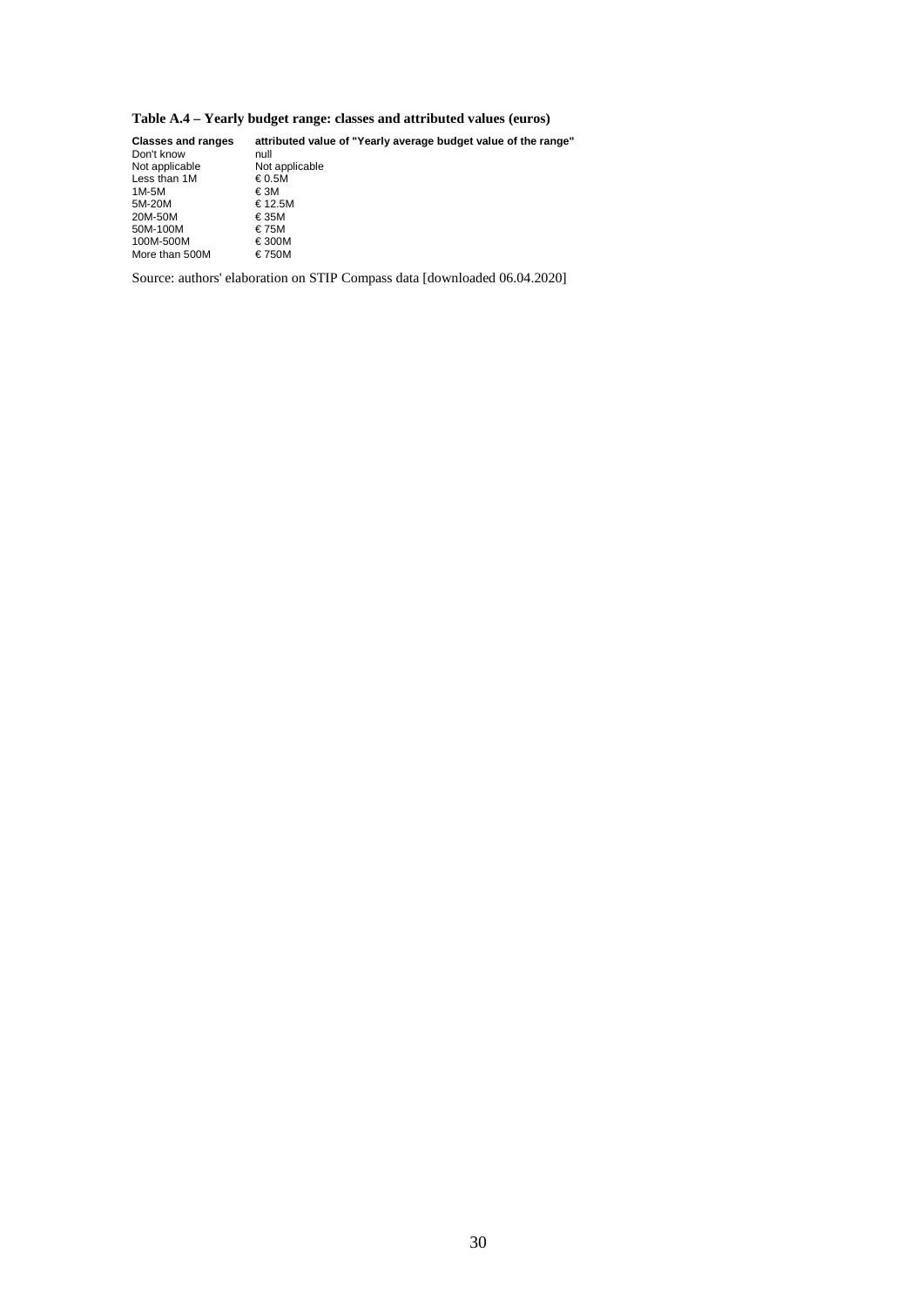### **Table A.5 - Percentage of policy initiatives by: policy theme, target groups, policy instruments; categories and codes**

[Each policy dimension, each code belongs only to one category. Each policy initiative can have several codes within the same category.

The percentage value of codes is calculated according to their presence in the 5,685 policy initiatives.

The percentage value of categories is calculated by creating a Boolean matrix of presence/absence of categories in each of the 5,685 policy

initiatives.]

| Policy Themes                                                           |       | <b>Target Groups (Direct Beneficiaries)</b> |       | <b>Policy Instruments</b>                       |       |
|-------------------------------------------------------------------------|-------|---------------------------------------------|-------|-------------------------------------------------|-------|
| Category_Code                                                           | $\%$  | Category_Code                               | $\%$  | Category_Code                                   | %     |
| Innovation in firms and innovative entrepreneurship                     | 28.37 | Researchers, students and teachers          | 37.61 | Governance                                      | 40.55 |
| Financial support to business R&D and innovation                        | 9.18  | Established researchers                     | 28.07 | National strategies, agendas and plans          | 19.54 |
| Targeted support to SMEs                                                | 6.33  | Postdocs and other early-career re-         |       | Public awareness campaigns and other out-       |       |
|                                                                         |       | searchers                                   | 21.42 | reach activities                                | 6.61  |
| Non-financial support to business R&D and innova-                       | 5.31  | PhD students                                |       | Creation or reform of governance structure or   |       |
| tion                                                                    |       |                                             | 17.99 | public body                                     | 4.91  |
| Targeted support to young innovative enterprises                        |       | Undergraduate and master students           |       | Policy intelligence (e.g. evaluations, bench-   |       |
|                                                                         | 4.80  |                                             | 12.10 | marking and forecasts)                          | 4.47  |
| Access to finance for innovation                                        | 4.15  | Teachers                                    | 5.84  | Horizontal STI coordination bodies              | 3.45  |
| Business innovation policy strategies                                   |       | Secondary education students                |       | Formal consultation of stakeholders or ex-      |       |
|                                                                         | 3.64  |                                             | 2.88  | perts                                           | 3.01  |
| Entrepreneurship capabilities and culture                               |       | Research and education organisa-            |       | Regulatory oversight and ethical advice bod-    |       |
|                                                                         | 3.47  | tions                                       | 42.55 | ies                                             | 1.42  |
| Digital transformation of firms                                         |       | Higher education institutes                 |       | Standards and certification for technology de-  |       |
|                                                                         | 2.92  |                                             | 34.18 | velopment and adoption                          | 1.06  |
|                                                                         |       | Public research institutes                  |       |                                                 |       |
| Stimulating demand for innovation and market crea-<br>tion              | 2.45  |                                             | 33.46 |                                                 |       |
|                                                                         |       |                                             |       | Direct financial support                        | 37.33 |
| Foreign direct investment                                               | 1.74  | Private research and development            |       | Project grants for public research              |       |
|                                                                         |       | lab                                         | 18.01 |                                                 | 11.82 |
| Public research system                                                  | 31.49 | Firms by size                               | 34.00 | Grants for business R&D and innovation          | 9.90  |
| Competitive research funding                                            | 6.82  | Firms of any size                           | 23.29 | Institutional funding for public research       | 6.91  |
| Internationalisation in public research                                 | 6.67  | <b>SMEs</b>                                 |       | Fellowships and postgraduate loans and          |       |
|                                                                         |       |                                             | 10.85 | scholarships                                    | 4.96  |
| Public research strategies                                              | 4.47  | Micro-enterprises                           | 2.69  | Equity financing                                | 2.37  |
| Open science and enhanced access to publications                        | 4.36  | Large firms                                 |       | Centres of excellence grants                    |       |
| and research data                                                       |       |                                             | 1.86  |                                                 | 2.11  |
| Research infrastructures and large equipment                            | 4.06  | Multinational enterprises                   | 0.72  | Loans and credits for innovation in firms       | 1.69  |
| Non-competitive research funding                                        |       |                                             |       | Procurement programmes for R&D and inno-        |       |
|                                                                         | 2.39  | Firms by age                                | 28.72 | vation                                          | 1.58  |
| Interdisciplinary research                                              | 2.36  | Firms of any age                            | 24.87 | Innovation vouchers                             | 0.93  |
| Structural change of the public research system                         |       | Young firms (1 to 5 years old)              |       | Collaborative infrastructures (soft and physi-  |       |
|                                                                         | 2.18  |                                             | 2.69  | cal)                                            | 15.78 |
| Research integrity and reproducibility                                  |       | Nascent firms (0 to less than 1 year        |       | Networking and collaborative platforms          |       |
|                                                                         | 1.95  | old)                                        | 2.39  |                                                 | 8.5C  |
| Third-party funding                                                     |       | Established firms (more than 5 years        |       | Information services and access to datasets     |       |
|                                                                         | 1.67  | old)                                        | 0.70  |                                                 | 5.07  |
|                                                                         | 1.34  | <b>Governmental entities</b>                | 21.20 | Dedicated support to research infrastructures   | 3.89  |
| High risk research<br>Embedding sex and gender-specific analysis in re- |       |                                             |       |                                                 |       |
|                                                                         | 1.04  | National government                         |       |                                                 |       |
| search                                                                  |       |                                             | 19.00 | Guidance, regulation and incentives             | 12.51 |
|                                                                         |       | Subnational government                      |       | Technology extension and business advisory      |       |
| Science-industry knowledge transfer and sharing                         | 19.53 |                                             | 6.88  | services                                        | 4.64  |
| Collaborative research and innovation                                   | 7.11  | International entity                        |       | Science and innovation challenges, prizes       |       |
|                                                                         |       |                                             | 1.37  | and awards                                      | 2.83  |
| Cluster policies                                                        | 5.21  | <b>Intermediaries</b>                       | 14.18 | Labour mobility regulation and incentives       | 2.64  |
| Commercialisation of public research results                            | 4.49  | Incubators, accelerators, science           |       | Intellectual property regulation and incentives |       |
|                                                                         |       | parks or technoparks                        | 7.88  |                                                 | 1.99  |
| Intellectual property rights in public research                         | 2.83  | Academic societies / academies              | 6.24  | Emerging technology regulation                  | 0.99  |
| Transfer and sharing strategies                                         | 2.32  | Technology transfer offices                 | 5.82  | Indirect financial support                      | 3.113 |
| Intersectoral mobility                                                  | 2.18  | Industry associations                       | 5.52  | Corporate tax relief for R&D and innovation     | 2.18  |
|                                                                         |       |                                             |       | Tax relief for individuals supporting R&D and   |       |
| Human resources for research and innovation                             | 18.66 | Economic actors (individuals)               | 16.01 | innovation                                      | 0.63  |
| International mobility of human resources                               | 5.22  | Entrepreneurs                               | 12.61 | Debt guarantees and risk sharing schemes        | 0.39  |
| Doctoral and postdoctoral researchers                                   | 3.89  | Private investors                           | 4.91  |                                                 |       |
| <b>STEM skills</b>                                                      | 3.66  | Labour force in general                     | 3.92  |                                                 |       |
| Research careers                                                        | 3.13  | Social groups especially emphasised         | 14.49 |                                                 |       |
| STI human resources strategies                                          | 2.90  | Civil society                               | 11.24 |                                                 |       |
| Gender balance and inclusiveness                                        | 2.78  | Women                                       | 3.43  |                                                 |       |
| Digital skills for researchers                                          | 0.65  | Disadvantaged and excluded groups           | 2.81  |                                                 |       |
|                                                                         | 28.57 |                                             |       |                                                 |       |
| Governance                                                              |       |                                             |       |                                                 |       |
| International STI governance policy                                     | 6.88  |                                             |       |                                                 |       |
| National STI plan or strategy                                           | 5.28  |                                             |       |                                                 |       |
| Strategic policy intelligence                                           | 4.42  |                                             |       |                                                 |       |
| Horizontal policy coordination                                          | 3.52  |                                             |       |                                                 |       |
| Evaluation and impact assessment                                        | 2.09  |                                             |       |                                                 |       |
| <b>Research and innovation for society</b>                              | 12.12 |                                             |       |                                                 |       |
| Science, technology and innovation culture                              | 5.14  |                                             |       |                                                 |       |
| Research and innovation for society strategy                            | 3.62  |                                             |       |                                                 |       |
| Multi-stakeholder engagement                                            | 2.55  |                                             |       |                                                 |       |
| Research and innovation for developing countries                        | 1.50  |                                             |       |                                                 |       |
| <b>Emerging trends in STI policy</b>                                    | 9.60  |                                             |       |                                                 |       |
| Artificial intelligence (AI)                                            | 5.15  |                                             |       |                                                 |       |
| Ethics of emerging technologies                                         | 1.99  |                                             |       |                                                 |       |
| Mission-oriented innovation policies                                    | 1.48  |                                             |       |                                                 |       |
| Biotechnology flagships                                                 | 1.07  |                                             |       |                                                 |       |
| Nano and converging technology flagships                                | 0.93  |                                             |       |                                                 |       |
| Policy experiments                                                      | 0.55  |                                             |       |                                                 |       |
|                                                                         |       |                                             |       |                                                 |       |

| <b>Target Groups (Direct Beneficiaries)</b><br>Category_Code       | %              |
|--------------------------------------------------------------------|----------------|
| Researchers, students and teachers<br>Established researchers      | 37.61<br>28.07 |
| Postdocs and other early-career re-<br>searchers<br>PhD students   | 21.42          |
| Undergraduate and master students                                  | 17.99          |
| Teachers<br>Secondary education students                           | 12.10<br>5.84  |
| Research and education organisa-                                   | 2.88           |
| tions<br>Higher education institutes                               | 42.55          |
| Public research institutes                                         | 34.18          |
| Private research and development<br>lab                            | 33.46<br>18.01 |
| Firms by size<br>Firms of any size<br><b>SMEs</b>                  | 34.00<br>23.29 |
| Micro-enterprises<br>Large firms                                   | 10.85<br>2.69  |
| Multinational enterprises                                          | 1.86<br>0.72   |
| Firms by age<br>Firms of any age<br>Young firms (1 to 5 years old) | 28.72<br>24.87 |
| Nascent firms (0 to less than 1 year                               | 2.69           |
| old)<br>Established firms (more than 5 years                       | 2.39           |
| old)<br><b>Governmental entities</b><br>National government        | 0.70<br>21.20  |
| Subnational government                                             | 19.00          |
| International entity                                               | 6.88           |
| <b>Intermediaries</b><br>Incubators, accelerators, science         | 1.37<br>14.18  |
| parks or technoparks                                               | 7.88           |
| Academic societies / academies                                     | 6.24           |
| Technology transfer offices<br>Industry associations               | 5.82<br>5.52   |
| Economic actors (individuals)<br>Entrepreneurs                     | 16.01<br>12.61 |
| Private investors                                                  | 4.91           |
| Labour force in general                                            | 3.92           |
| Social groups especially emphasised<br>Civil society               | 14.49<br>11.24 |
| Women                                                              | 3.43           |
| Disadvantaged and excluded groups                                  | 2.81           |

| initiatives.<br>icy Themes                         |       | <b>Target Groups (Direct Beneficiaries)</b> |       | <b>Policy Instruments</b>                       |       |
|----------------------------------------------------|-------|---------------------------------------------|-------|-------------------------------------------------|-------|
| egory Code                                         | %     | Category Code                               | %     | Category Code                                   | %     |
| ovation in firms and innovative entrepreneurship   | 28.37 | Researchers, students and teachers          | 37.61 | Governance                                      | 40.55 |
| Financial support to business R&D and innovation   | 9.18  | Established researchers                     | 28.07 | National strategies, agendas and plans          | 19.54 |
| Targeted support to SMEs                           |       | Postdocs and other early-career re-         |       | Public awareness campaigns and other out-       |       |
|                                                    | 6.33  | searchers                                   | 21.42 | reach activities                                | 6.61  |
| Non-financial support to business R&D and innova-  |       | PhD students                                |       | Creation or reform of governance structure or   |       |
|                                                    | 5.31  |                                             | 17.99 | public body                                     | 4.91  |
| Targeted support to young innovative enterprises   |       | Undergraduate and master students           |       | Policy intelligence (e.g. evaluations, bench-   |       |
|                                                    | 4.80  |                                             | 12.10 | marking and forecasts)                          | 4.47  |
| Access to finance for innovation                   | 4.15  | Teachers                                    | 5.84  | Horizontal STI coordination bodies              | 3.45  |
| Business innovation policy strategies              |       | Secondary education students                |       | Formal consultation of stakeholders or ex-      |       |
|                                                    | 3.64  |                                             | 2.88  | perts                                           | 3.01  |
| Entrepreneurship capabilities and culture          |       | Research and education organisa-            |       | Regulatory oversight and ethical advice bod-    |       |
|                                                    | 3.47  | tions                                       | 42.55 | ies                                             | 1.42  |
|                                                    |       |                                             |       |                                                 |       |
| Digital transformation of firms                    | 2.92  | Higher education institutes                 |       | Standards and certification for technology de-  |       |
|                                                    |       |                                             | 34.18 | velopment and adoption                          | 1.06  |
| Stimulating demand for innovation and market crea- | 2.45  | Public research institutes                  |       |                                                 |       |
| tion                                               |       |                                             | 33.46 | Direct financial support                        | 37.33 |
| Foreign direct investment                          | 1.74  | Private research and development            |       | Project grants for public research              |       |
|                                                    |       | lab                                         | 18.01 |                                                 | 11.82 |
| olic research system                               | 31.49 | Firms by size                               | 34.00 | Grants for business R&D and innovation          | 9.90  |
| Competitive research funding                       | 6.82  | Firms of any size                           | 23.29 | Institutional funding for public research       | 6.91  |
| Internationalisation in public research            | 6.67  | <b>SMEs</b>                                 |       | Fellowships and postgraduate loans and          |       |
|                                                    |       |                                             | 10.85 | scholarships                                    | 4.96  |
| Public research strategies                         | 4.47  | Micro-enterprises                           | 2.69  | Equity financing                                | 2.37  |
| Open science and enhanced access to publications   | 4.36  | Large firms                                 |       | Centres of excellence grants                    |       |
| and research data                                  |       |                                             | 1.86  |                                                 | 2.11  |
| Research infrastructures and large equipment       | 4.06  | Multinational enterprises                   | 0.72  | Loans and credits for innovation in firms       | 1.69  |
| Non-competitive research funding                   | 2.39  |                                             |       | Procurement programmes for R&D and inno-        |       |
|                                                    |       | Firms by age                                | 28.72 | vation                                          | 1.58  |
| Interdisciplinary research                         | 2.36  | Firms of any age                            | 24.87 | Innovation vouchers                             | 0.93  |
| Structural change of the public research system    | 2.18  | Young firms (1 to 5 years old)              |       | Collaborative infrastructures (soft and physi-  |       |
|                                                    |       |                                             | 2.69  | cal)                                            | 15.78 |
| Research integrity and reproducibility             | 1.95  | Nascent firms (0 to less than 1 year        |       | Networking and collaborative platforms          |       |
|                                                    |       | old)                                        | 2.39  |                                                 | 8.50  |
| Third-party funding                                | 1.67  | Established firms (more than 5 years        |       | Information services and access to datasets     |       |
|                                                    |       | old)                                        | 0.70  |                                                 | 5.07  |
| High risk research                                 | 1.34  | <b>Governmental entities</b>                | 21.20 | Dedicated support to research infrastructures   | 3.89  |
| Embedding sex and gender-specific analysis in re-  | 1.04  | National government                         |       |                                                 |       |
| search                                             |       |                                             | 19.00 | Guidance, regulation and incentives             | 12.51 |
|                                                    |       | Subnational government                      |       | Technology extension and business advisory      |       |
| ence-industry knowledge transfer and sharing       | 19.53 |                                             | 6.88  | services                                        | 4.64  |
| Collaborative research and innovation              |       | International entity                        |       | Science and innovation challenges, prizes       |       |
|                                                    | 7.11  |                                             | 1.37  | and awards                                      | 2.83  |
| Cluster policies                                   | 5.21  | <b>Intermediaries</b>                       | 14.18 | Labour mobility regulation and incentives       | 2.64  |
| Commercialisation of public research results       |       | Incubators, accelerators, science           |       | Intellectual property regulation and incentives |       |
|                                                    | 4.49  | parks or technoparks                        | 7.88  |                                                 | 1.99  |
| Intellectual property rights in public research    | 2.83  | Academic societies / academies              | 6.24  | Emerging technology regulation                  | 0.99  |
| Transfer and sharing strategies                    | 2.32  | Technology transfer offices                 | 5.82  | Indirect financial support                      | 3.113 |
| Intersectoral mobility                             | 2.18  | Industry associations                       | 5.52  | Corporate tax relief for R&D and innovation     | 2.18  |
|                                                    |       |                                             |       | Tax relief for individuals supporting R&D and   |       |
| man resources for research and innovation          | 18.66 | Economic actors (individuals)               | 16.01 | innovation                                      | 0.63  |
| International mobility of human resources          | 5.22  | Entrepreneurs                               | 12.61 | Debt quarantees and risk sharing schemes        | 0.39  |
|                                                    |       |                                             |       |                                                 |       |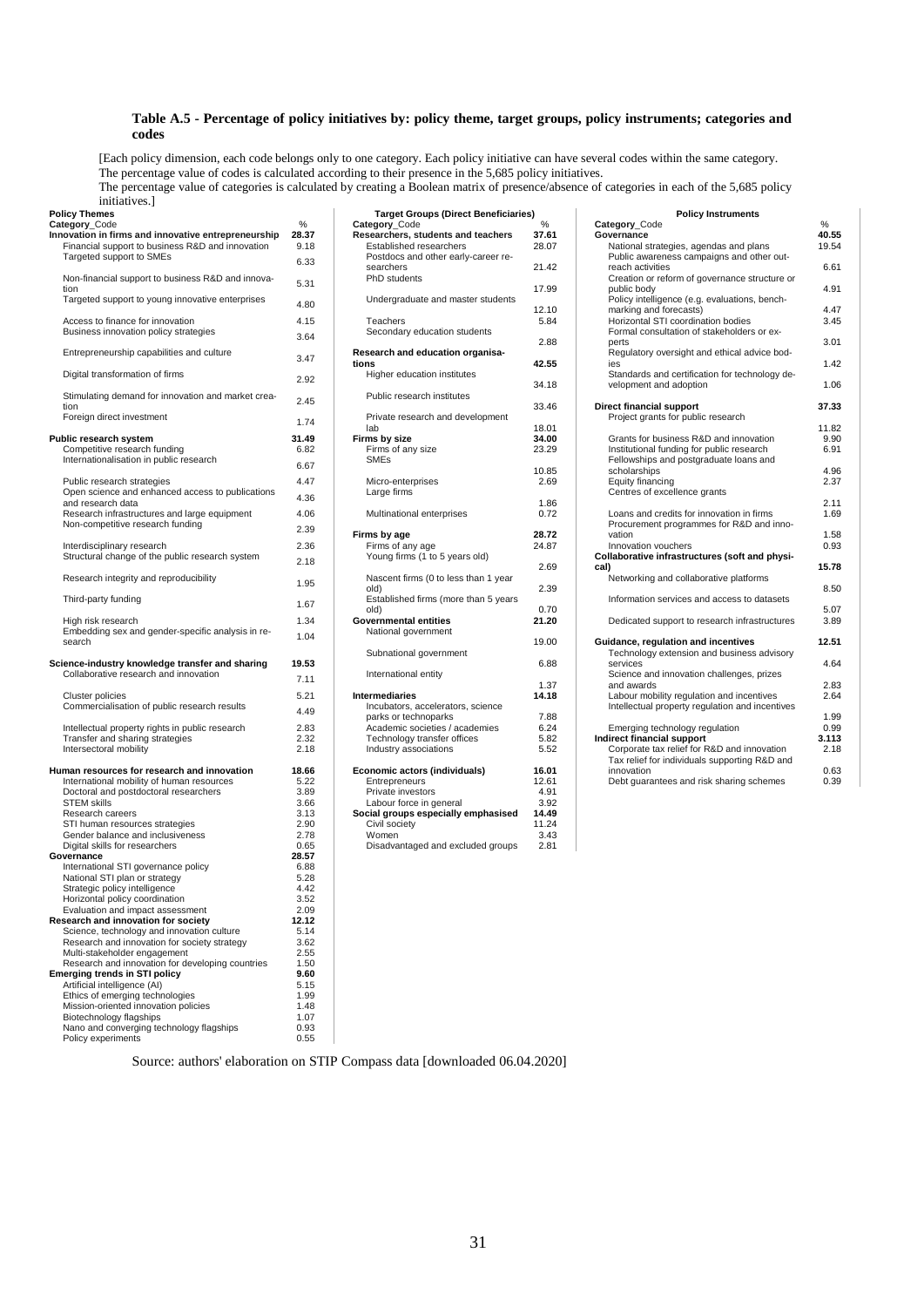## **Annex 3 – What Constitutional Laws say about administrative competences on research,**

# **science, innovation, training and education**

By using the online platform Constitute.org (Zachary et al. 2020), for the 62 countries in the STIP Compass, each Constitutional Law (translated into English) was searched according to the keywords: 'research', 'science', 'innovation', 'training' and 'education'. The queries were implemented in the sections "Municipal Government" and "Subsidiary Government" of Constitue.org<sup>23</sup>. Tables 1 and 2 summarise the classification of the various domains of policy interventions at the different national or subnational levels of administration. In some countries, there is no specification of which administrative level is in charge of specific domains.

Three main methodological caveats should be considered when examining the results. A general problem stems from the use of a source not in the original language, with typical problems due to interpretation in translations. A second issue concerns the sub-constitutional sources that may regulate these policies, and that may not be mentioned in Constitutional law (for example, in case of administrative federalism, policies are defined by ordinary laws that devolve to lower levels). A third problematic aspect is the difference between existing law and living law, which might have produced an uncorrected attribution of the administrative level of intervention actually enforced in countries' practices.

**Table A.6 – Summary of national and subnational levels of policy interventions regarding Research, Innovation, Technology, Science, Training, Education: EU and non-EU countries in the STIP Compass (62 countries)**

|                            |    | <b>National</b> |    | Sub-national |    | Not specified |
|----------------------------|----|-----------------|----|--------------|----|---------------|
| <b>Policy intervention</b> | EU | non EU          | EU | non EU       | EU | non EU        |
| Research                   | 13 | 17              | 4  |              | 11 | 10            |
| Innovation                 | 4  | 10              |    |              |    | 8             |
| Technology                 | 9  | 15              |    | 4            |    | 9             |
| Science                    | 15 | 18              |    | 8            | 10 | 13            |
| Training                   | 10 | 16              | 6  | 6            | 10 |               |
| Education                  | 21 | 25              |    | 17           | 20 | 25            |

Source: authors' elaboration using Constitute.org

| Table A.7- – National and subnational level of policy interventions concerning Research, Innovation, Technol- |  |
|---------------------------------------------------------------------------------------------------------------|--|
| ogy, Science, Training, Education: details by country                                                         |  |

|            | <b>National</b>                                                                                                                  |                                                                                                                                                                                                                   |                                      | Sub-national                                           | Not specified                                                                                                            |                                                                                                                                    |  |
|------------|----------------------------------------------------------------------------------------------------------------------------------|-------------------------------------------------------------------------------------------------------------------------------------------------------------------------------------------------------------------|--------------------------------------|--------------------------------------------------------|--------------------------------------------------------------------------------------------------------------------------|------------------------------------------------------------------------------------------------------------------------------------|--|
|            | <b>EU</b>                                                                                                                        | non EU                                                                                                                                                                                                            | EU                                   | non EU                                                 | <b>EU</b>                                                                                                                | non EU                                                                                                                             |  |
| Research   | Austria, France,<br>Germany, Greece,<br>Italy, Latvia<br>Lithuania, Malta,<br>Portugal,<br>Romania.<br>Spain, Sweden,<br>Hungary | Argentina, Brazil,<br>Chile, China, Colombia,<br>South Korea, Egypt,<br>Morocco, Mexico, New<br>Zealand, Peru, South<br>Africa, Switzerland,<br>Thailand, Turkey,<br>Uruguay, Vietnam                             | Austria,<br>Germany,<br>Italy, Spain | Brazil, Mexico,<br>New Zealand                         | Austria, Czech<br>Republic,<br>Estonia, France,<br>Germany, Poland,<br>Portugal, Slovakia,<br>Slovenia, Spain,<br>Sweden | Brazil, India,<br>Kazakhstan, Morocco,<br>New Zealand, Peru,<br>South Africa,<br>Switzerland.<br>Turkey, Vietnam                   |  |
| Innovation | Bulgaria, France<br>Italy, Portugal                                                                                              | Brazil, China,<br>Colombia.<br>Costa Rica, Egypt,<br>Korea (Democratic<br>People's<br>Republic of), Mexico,<br>Switzerland, Thailand,<br>United States of<br>America                                              | Italy                                | Brazil,<br>Canada                                      | France, Portugal,<br>Slovenia, Spain                                                                                     | Argentina, Brazil,<br>Chile, Colombia,<br>Costa Rica, India<br>Morocco, Uruguay                                                    |  |
| Technology | Bulgaria,<br>Germany,<br>Hungary, Italy,<br>Lithuania, Malta,<br>Portugal,<br>Romania.<br>Spain                                  | Argentina, Brazil,<br>China, Colombia,<br>Costa Rica, Korea<br>(Democratic<br>People's Republic of),<br>Mexico, Morocco,<br>Peru. Russian<br>Federation.<br>Serbia, Switzerland,<br>Thailand, Turkey,<br>Viet Nam | Germany,<br>Italy,<br>Portugal       | Brazil, Mexico,<br>Peru,<br>Switzerland                | Portugal,<br>Spain                                                                                                       | Brazil, Chile,<br>Colombia, Korea<br>(Democratic<br>People's Republic of),<br>Mexico, Morocco,<br>Serbia, Switzerland,<br>Viet Nam |  |
| Science    | Austria, Bulgaria,<br>Croatia, France,<br>Germany, Greece,                                                                       | Argentina, Brazil<br>China, Colombia,                                                                                                                                                                             | Germany,<br>Italy,<br>Portugal,      | Argentina, Brazil,<br>China, India,<br>Mexico, Serbia, | Bulgaria, Estonia,<br>Finland, France,<br>Germany, Poland,                                                               | Brazil, Colombia,<br>India, Kazakhstan,                                                                                            |  |

<span id="page-31-0"></span><sup>23</sup> Detailed results can be browsed on request.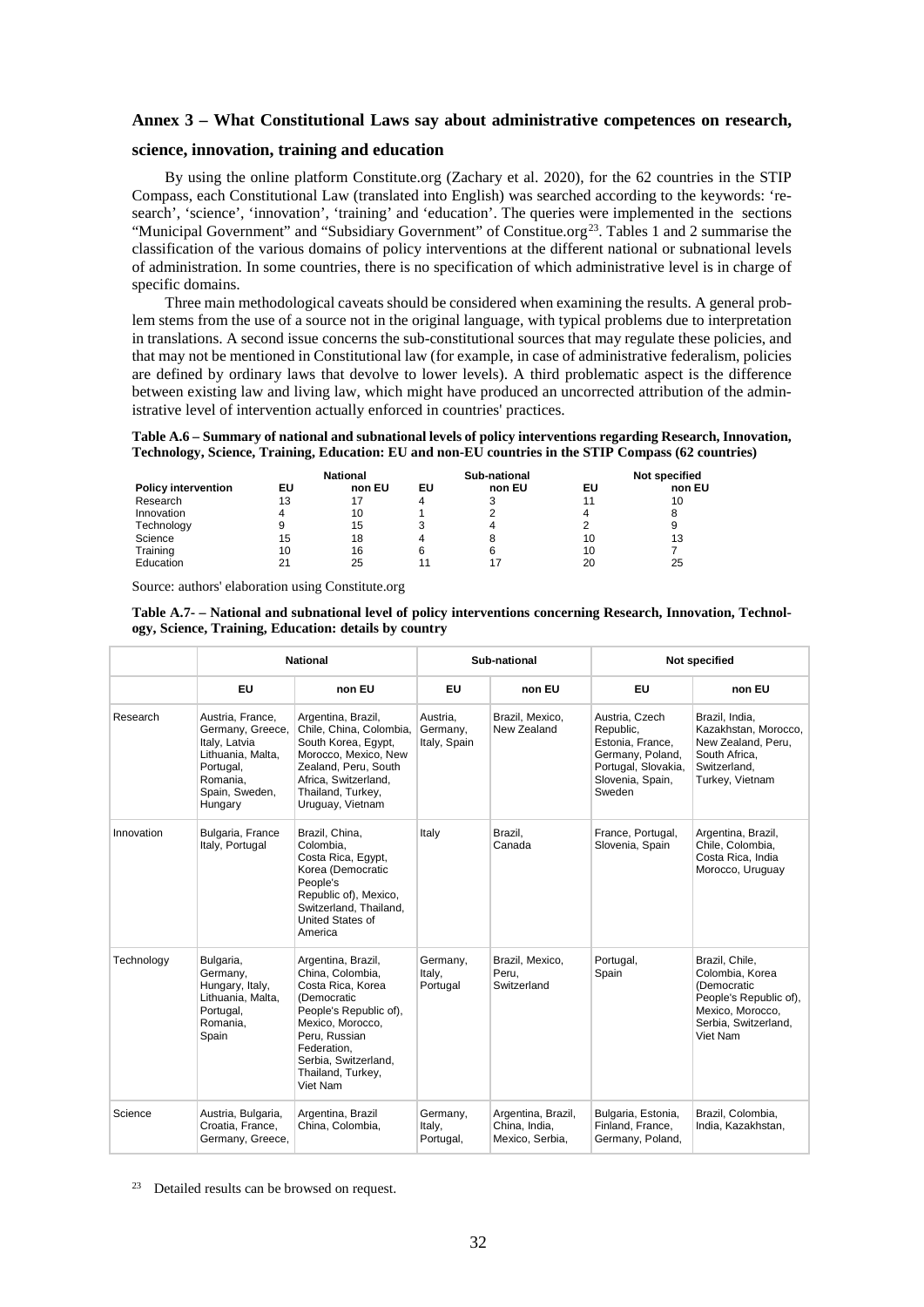|           | Hungary, Italy,<br>Latvia,<br>Lithuania, Malta,<br>Portugal,<br>Romania,<br>Spain, Sweden                                                                                                                                             | Costa Rica, Egypt,<br>India.<br>Korea (Democratic<br>People's Republic of),<br>Mexico, Peru,<br>Russian Federation,<br>Serbia.<br>Switzerland, Thailand,<br>Turkey, United States<br>of America, Uruguay,<br>Viet Nam                                                                                                                             | Slovakia                                                                                                                       | Switzerland.<br>Thailand                                                                                                                                                                                     | Portugal, Slovakia,<br>Slovenia, Spain                                                                                                                                                                            | Morocco, New<br>Zealand,<br>Peru, Russian<br>Federation,<br>Serbia, South Africa,<br>Turkey, Uruguay,<br>Viet Nam                                                                                                                                                                                                                                      |
|-----------|---------------------------------------------------------------------------------------------------------------------------------------------------------------------------------------------------------------------------------------|---------------------------------------------------------------------------------------------------------------------------------------------------------------------------------------------------------------------------------------------------------------------------------------------------------------------------------------------------|--------------------------------------------------------------------------------------------------------------------------------|--------------------------------------------------------------------------------------------------------------------------------------------------------------------------------------------------------------|-------------------------------------------------------------------------------------------------------------------------------------------------------------------------------------------------------------------|--------------------------------------------------------------------------------------------------------------------------------------------------------------------------------------------------------------------------------------------------------------------------------------------------------------------------------------------------------|
| Training  | Austria, Bulgaria,<br>Czech Republic,<br>Estonia.<br>France, Germany,<br>Greece, Italy,<br>Malta,<br>Portugal                                                                                                                         | Brazil, Chile, China,<br>Colombia, Costa Rica,<br>Eqypt, India,<br>Korea (Democratic<br>People's Republic of),<br>Mexico, New Zealand,<br>Peru, South Africa,<br>Switzerland, Turkey,<br>United Arab Emirates,<br>Viet Nam                                                                                                                        | Austria,<br>France<br>Germany,<br>Italy,<br>Romania,<br>Slovakia                                                               | Brazil, China,<br>India, Mexico,<br>Switzerland.<br><b>United States</b><br>of America                                                                                                                       | Bulgaria.<br>Czech Republic,<br>Finland, Malta,<br>Poland.<br>Portugal, Romania,<br>Slovakia,<br>Slovenia, Spain                                                                                                  | Brazil, Colombia,<br>India, Mexico,<br>New Zealand, Peru,<br>Turkey                                                                                                                                                                                                                                                                                    |
| Education | Austria, Belgium,<br>Bulgaria, Croatia,<br>Estonia, Finland,<br>France, Greece,<br>Hungary, Ireland,<br>Italy, Latvia,<br>Lithuania,<br>Luxembourg,<br>Malta,<br>Netherlands,<br>Poland, Portugal,<br>Romania,<br>Slovenia,<br>Sweden | Argentina, Brazil,<br>Chile, China, Colombia,<br>Costa Rica, Egypt,<br>India,<br>Kazakhstan, Korea<br>(Democratic<br>People's Republic of),<br>Mexico.<br>Morocco, New Zealand,<br>Norway, Peru, Russian<br>Federation, Serbia,<br>Singapore, South<br>Africa,<br>Switzerland, Thailand,<br>Turkey,<br>United Arab Emirates,<br>Uruguay, Viet Nam | Austria,<br>Belgium,<br>Croatia,<br>Cyprus,<br>Estonia,<br>Finland,<br>France, Italy,<br>Lithuania.<br>Luxembourg,<br>Portugal | Argentina, Brazil,<br>Canada, China,<br>Colombia, India,<br>Mexico, Morocco,<br>New Zealand,<br>Peru,<br>Russian<br>Federation,<br>Serbia, Singapore,<br>South Africa.<br>Switzerland,<br>Thailand, Uruguay, | Austria, Belgium,<br>Bulgaria, Croatia,<br>Cyprus,<br>Czech Republic,<br>Denmark, Finland,<br>France, Germany,<br>Hungary, Italy,<br>Malta, Poland,<br>Portugal, Romania,<br>Slovakia, Slovenia,<br>Spain, Sweden | Argentina, Brazil,<br>Colombia, Costa Rica,<br>Egypt, Iceland, India,<br>Japan, Kazakhstan,<br>Korea<br>(Democratic People's<br>Republic of), Mexico,<br>Morocco, New<br>Zealand,<br>Norway, Peru,<br>Russian<br>Federation, Serbia,<br>Singapore, South<br>Africa,<br>Switzerland, Thailand,<br>Turkey, United Arab<br>Emirates,<br>Uruguay, Viet Nam |

Source: authors' elaboration using Constitute.org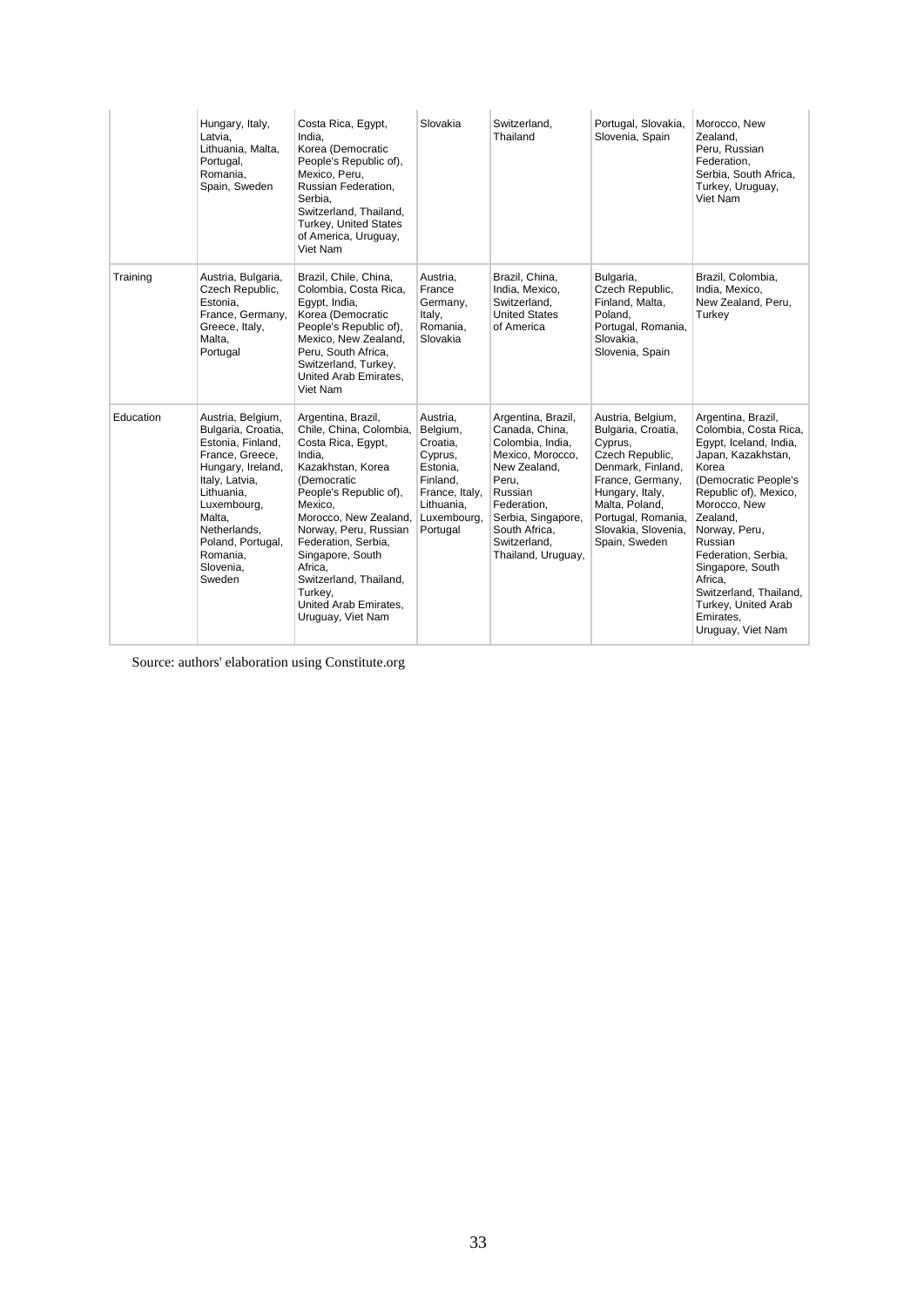# **Annex 4 – Cluster analysis based on codes of policy initiatives**

# **Figure A.3 – Dendrogram of the hierarchical cluster of policy initiatives, classification based on multiple coding**

Percentage values refer to the relative weight of policy initiatives in each cluster



Source: authors' elaboration on STIP Compass data [downloaded 06.04.2020]

|  | Table A.8- – Percentage shares of policy initiatives by policy mix, and classes of yearly budget range |  |  |  |  |  |  |
|--|--------------------------------------------------------------------------------------------------------|--|--|--|--|--|--|
|--|--------------------------------------------------------------------------------------------------------|--|--|--|--|--|--|

|                                            | Yearly budget range |        |         |         |        |        |       |       |       |         |
|--------------------------------------------|---------------------|--------|---------|---------|--------|--------|-------|-------|-------|---------|
|                                            | Not ap-             | Null & | Less    | $1M-5M$ | 5M-    | 20M-   | 50M-  | 100M- | More  | Grand   |
|                                            | plicable            | Don't  | than 1M |         | 20M    | 50M    | 100M  | 500M  | than  | Total   |
| Policy mix                                 |                     | know   |         |         |        |        |       |       | 500M  |         |
| 1-grants and research funds                | 7.64%               | 27.77% | 9.13%   | 13.98%  | 11.28% | 11.56% | 5.50% | 8.48% | 4.66% | 100.00% |
| 2-intermediaries                           | 29.34%              | 29.51% | 12.92%  | 10.44%  | 5.65%  | 4.28%  | 2.74% | 2.91% | 2.22% | 100.00% |
| 3-ethics                                   | 36.31%              | 29.94% | 19.11%  | 7.01%   | 3.18%  | 2.55%  | 1.27% | 0.64% |       | 100.00% |
| 4-governance_strategies agendas and plans  | 40.55%              | 33.45% | 5.37%   | 3.81%   | 3.29%  | 1.73%  | 2.25% | 4.33% | 5.20% | 100.00% |
| 5-finance for innovation support           | 11.00%              | 32.45% | 9.02%   | 13.53%  | 12.32% | 7.26%  | 6.38% | 4.84% | 3.19% | 100.00% |
| 6-IPR                                      | 40.63%              | 45.31% | 4.69%   | 3.13%   | 4.69%  |        |       | 1.56% |       | 100.00% |
| 7-phd human resources                      | 13.14%              | 28.95% | 15.81%  | 14.70%  | 12.69% | 5.57%  | 4.23% | 3.12% | 1.78% | 100.00% |
| 8-governance policy evaluation             | 42.19%              | 25.74% | 19.41%  | 7.59%   | 1.69%  | 1.69%  | 0.42% | 0.42% | 0.84% | 100.00% |
| 9-governance multilevel coordination       | 53.57%              | 29.17% | 8.93%   | 2.38%   | 1.79%  |        |       | 2.38% | 1.79% | 100.00% |
| 10-gender human resources                  | 29.61%              | 34.87% | 18.42%  | 6.58%   | 5.26%  | 3.29%  |       | 1.97% |       | 100.00% |
| 11-training human resources                | 9.24%               | 43.21% | 28.53%  | 11.14%  | 5.43%  | 0.27%  | 0.82% | 0.54% | 0.82% | 100.00% |
| 12-finance for innovation equity and loans | 12.42%              | 30.87% | 9.40%   | 14.09%  | 11.07% | 8.05%  | 5.03% | 4.03% | 5.03% | 100.00% |
|                                            |                     |        |         |         |        |        |       |       |       |         |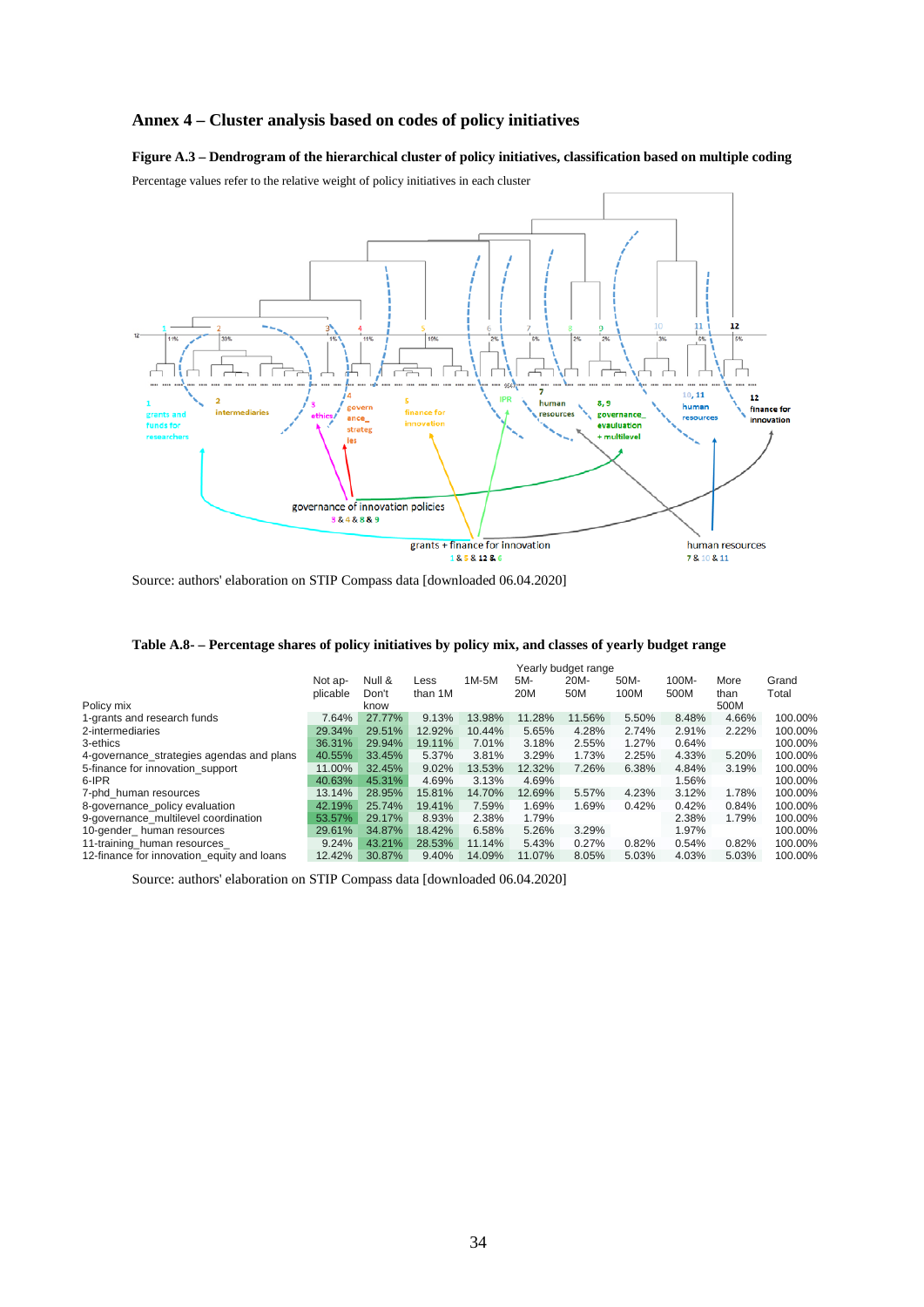



Source: authors' elaboration on STIP Compass [download 06.04.2020]

## **Figure A.5 – Number of policy initiatives and budget, by policy mix and country**

Almost 30% of policy initiatives have no information on yearly budget range, thus affecting the estimate of the composition of expenditure represented in the lower part of the graph



Source: authors' elaboration on STIP Compass data [downloaded 06.04.2020]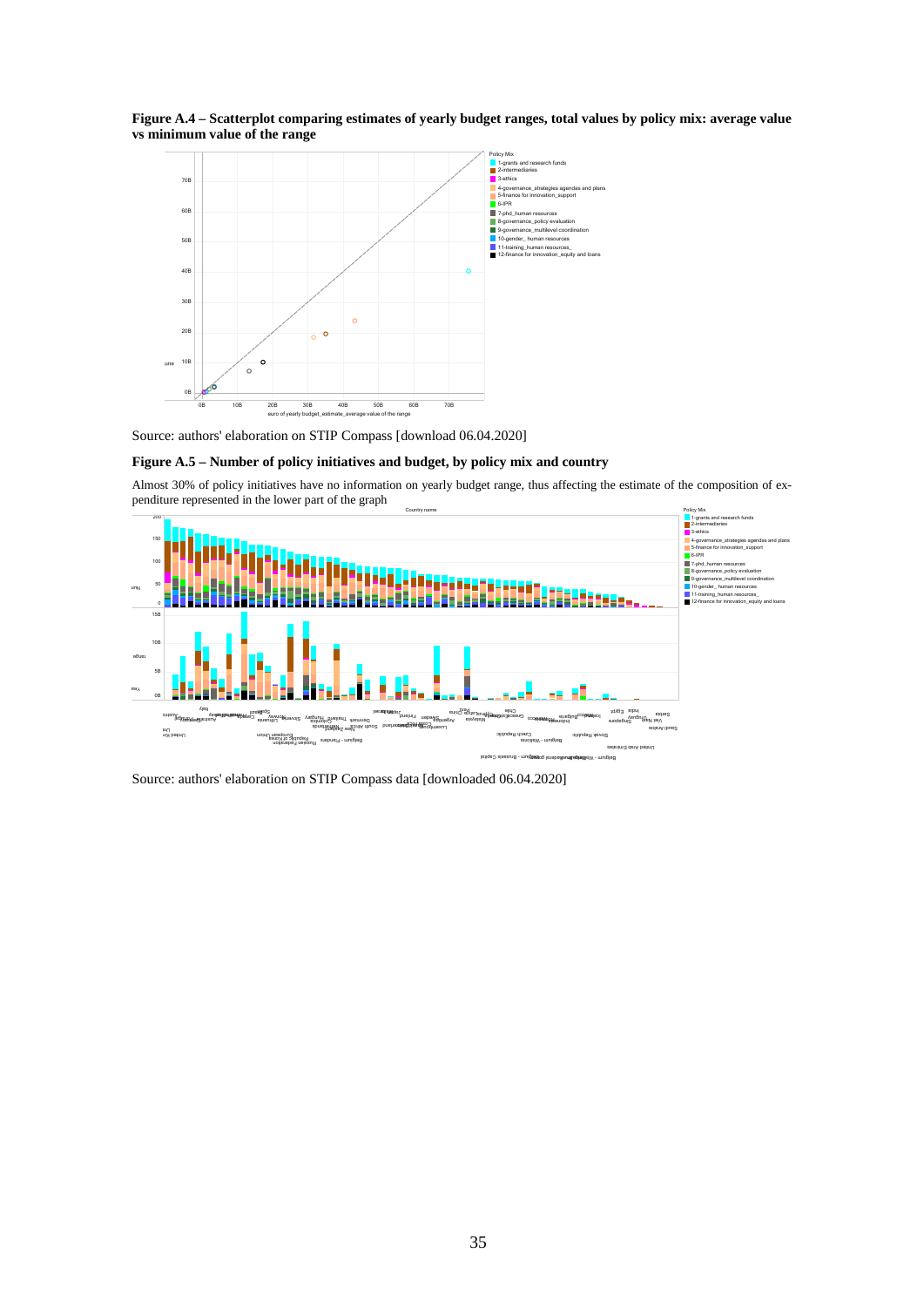# **Annex 5 – Cluster analysis based on descriptions of policy initiatives**

## **Figure A.6 – Dendrogram of hierarchical cluster of policy initiatives, classification based on free text descriptions**



Percentage values refer to the relative weights of policy initiatives in each cluster

Source: authors' elaboration on STIP Compass data [downloaded 06.04.2020]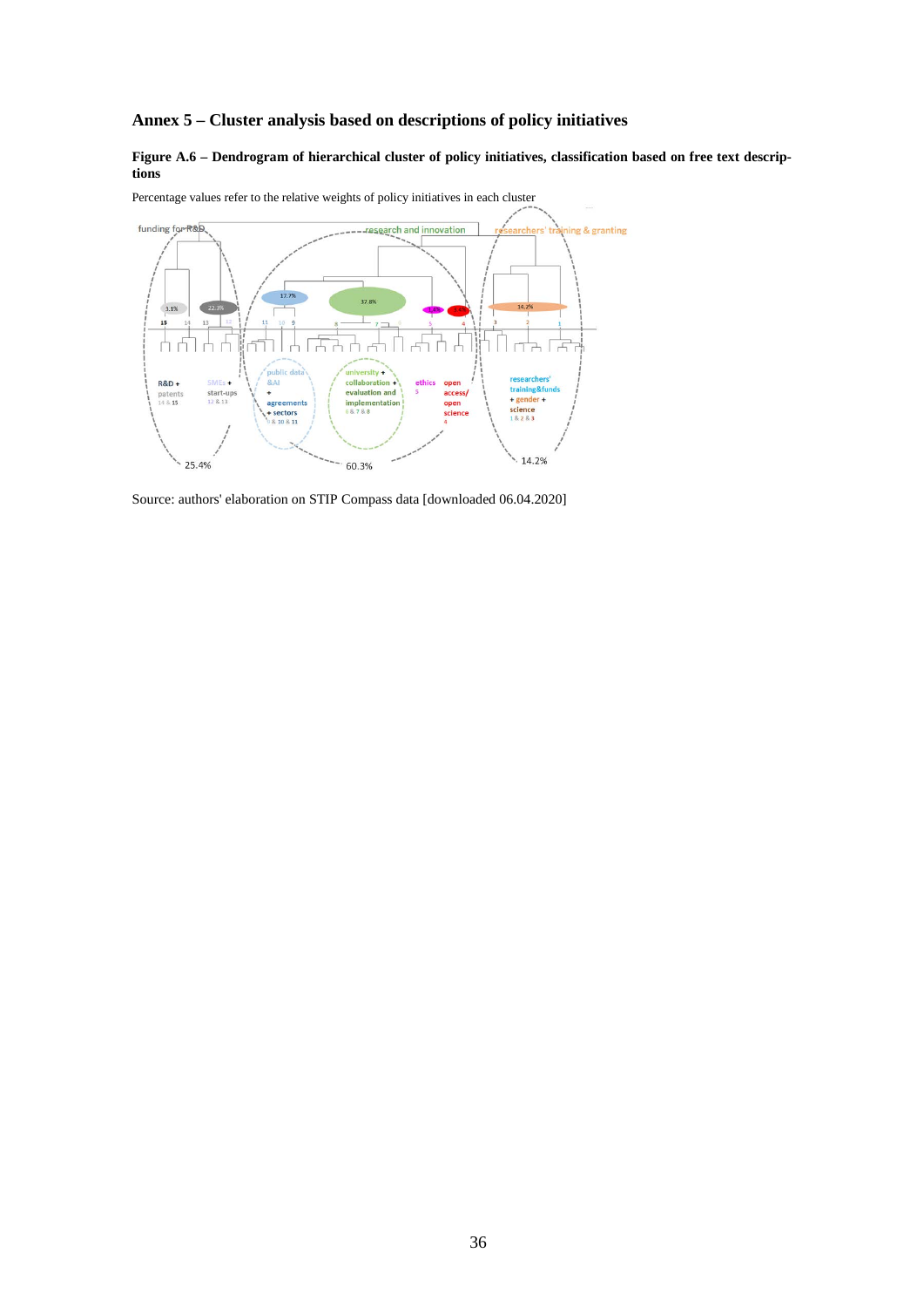## **Table A.9 - Characteristic dictionaries of clusters of policy initiatives based on descriptions**

First 20 lemmas of each dictionary, ordered in decreasing order of test-value

### 1 researchers' training & funding

researcher, PhD, scholarship, fellowship, young researcher, candidate, grant, career, mobility, doctoral, visa, PhD student, postdoctoral, professorship, postgraduate, student, study, award, foreign researcher, immigration.

2 gender

ambassador, underrepresented group, women, gender, gender equality, man, equal opportunity, female, equality, gender dimension, gender balance, sex, women entrepreneur, equal, mainstreaming, diversity, gender study, gender perspective, maternity, underrepresented.

#### 3 science

STEM, science centre, science, STEAM, mathematics, school, student, teacher, young people, child, youth, event, education, interest, museum, festival, pupil, science education, career, contest.

### 4 open access/open science

open access, publication, open science, research data, repository, data, open, database, journal, scientific information, portal, library, access, publishing, open data, access policy, archive, scientific publication, article, preservation.

5 ethics

credibility, research misconduct, research ethics, handling, research integrity, integrity, code, ethics, nordic, ethical, guideline, responsible conduct of research, code of conduct, aboriginal, torre strait islander, research, investigation, breach, misconduct, committee.

#### 6 university

universities, university college, higher education, university, education, higher education institution, student, HEIs, teaching, qualification, academic, quality, study programme, learning, accreditation, training, quality assurance, graduate, higher education system, educational.

#### 7 collaboration

research, collaboration, researcher, funding, bilateral, cooperation, scientific, project, centre of excellence, joint, research project, partner, basic research, scientist, international, research infrastructure, excellence, program, centre, country.

#### 8 evaluation and implementation

evaluation, policy, council, STI, strategy, committee, implementation, STI policy, coordination, roadmap, research infrastructure, monitoring, innovation, innovation policy, ministry, science, national, indicator, minister, president.

#### 9 public data & AI

public data, AI, artificial intelligence, data, AI system, ethical, government, AI technology, digital, AI market, AI strategy, AI research, automated, AI development, national AI strategy, experimentation, trust, strategy, talent, algorithm.

#### 10 agreements

agreement, memorandum of understanding, cooperation, bilateral cooperation activities, basis of mutual interest, bilateral cooperation, physics, space, framework agreement, academic exchange, marine research, joint research project, priority area, nuclear, peaceful, particle, build capacity, carried, space agency, technological development.

#### 11 sectors

energy, industry, agriculture, environmental, manufacturing, sustainable, food, climate change, city, climate, bioeconomy, defence, health, technology, biodiversity, sector, water, transport, biomass, smart.

#### 12 SMEs

SMEs, enterprise, company, sub-measure, business, service, cluster, R&D, support, product, innovation, firm, investment, market, export, R&D project, competitiveness, project, growth, innovative product.

13 start-ups

high-growth, fund, start-ups, entrepreneur, start-up, venture capital, capital, loan, startup, investor, company, incubator, business, seed, venture, investment, venture capital fund, million, financing, early stage.

#### 14 R&D

exemption, business R&D, tax, deduction, R&D, expenditure, tax credit, tax relief, R&D tax, donation, relief, income tax, tax allowance, R&D tax credit, income, expense, fiscal, tax incentive, taxable, deductions.

#### 15 patents

patent applications, indication, patent, invention, protection, intellectual property, copyright, law, industrial property, act, registration, trademark, patent office, search, trade mark, treaty, counterfeiting, amendment, patent act, industrial design.